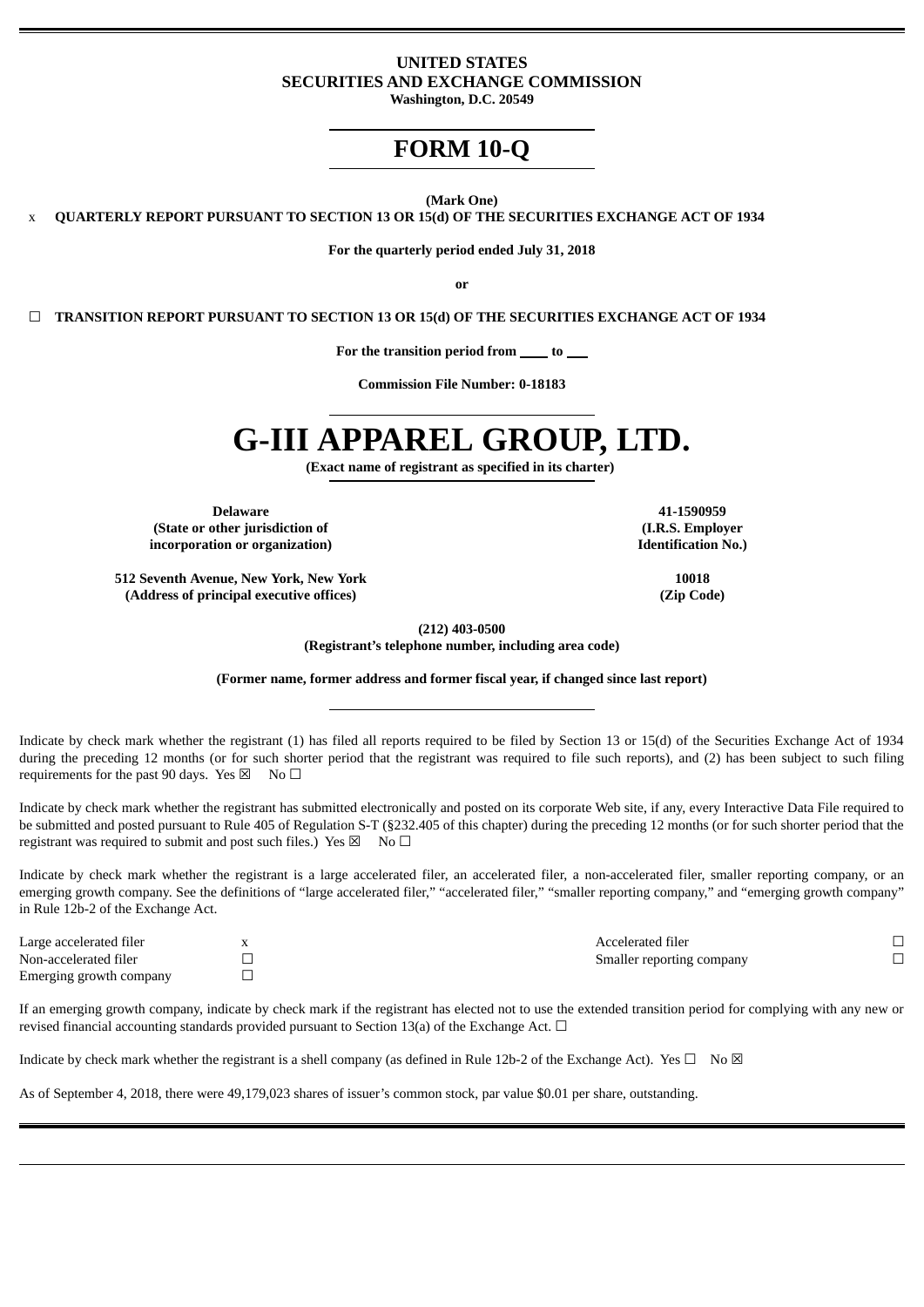### **TABLE OF CONTENTS**

### **Page No.**

| Part I   | <b>FINANCIAL INFORMATION</b>                                                                                         |                 |
|----------|----------------------------------------------------------------------------------------------------------------------|-----------------|
| Item 1.  | <b>Financial Statements</b>                                                                                          |                 |
|          | <u>Condensed Consolidated Balance Sheets - July 31, 2018, July 31, 2017 and January 31, 2018</u>                     | $\overline{3}$  |
|          | Condensed Consolidated Statements of Income (Loss) and Comprehensive Loss - For the Three Months Ended July 31, 2018 |                 |
|          | and 2017 (Unaudited)                                                                                                 | $\overline{4}$  |
|          | Condensed Consolidated Statements of Income (Loss) and Comprehensive Income (Loss) - For the Six Months Ended July   |                 |
|          | 31, 2018 and 2017 (Unaudited)                                                                                        |                 |
|          | Condensed Consolidated Statements of Cash Flows - For the Six Months Ended July 31, 2018 and 2017 (Unaudited)        | $6\overline{6}$ |
|          | <b>Notes to Condensed Consolidated Financial Statements</b>                                                          |                 |
| Item 2.  | <b>Management's Discussion and Analysis of Financial Condition and Results of Operations</b>                         | <u>18</u>       |
| Item 3.  | <b>Quantitative and Qualitative Disclosures About Market Risk</b>                                                    | $\overline{25}$ |
| Item 4.  | <b>Controls and Procedures</b>                                                                                       | 25              |
| Part II  | <b>OTHER INFORMATION</b>                                                                                             |                 |
|          |                                                                                                                      |                 |
| Item 1A. | <b>Risk Factors</b>                                                                                                  | 26              |
| Item 6.  | <b>Exhibits</b>                                                                                                      | 26              |
|          |                                                                                                                      |                 |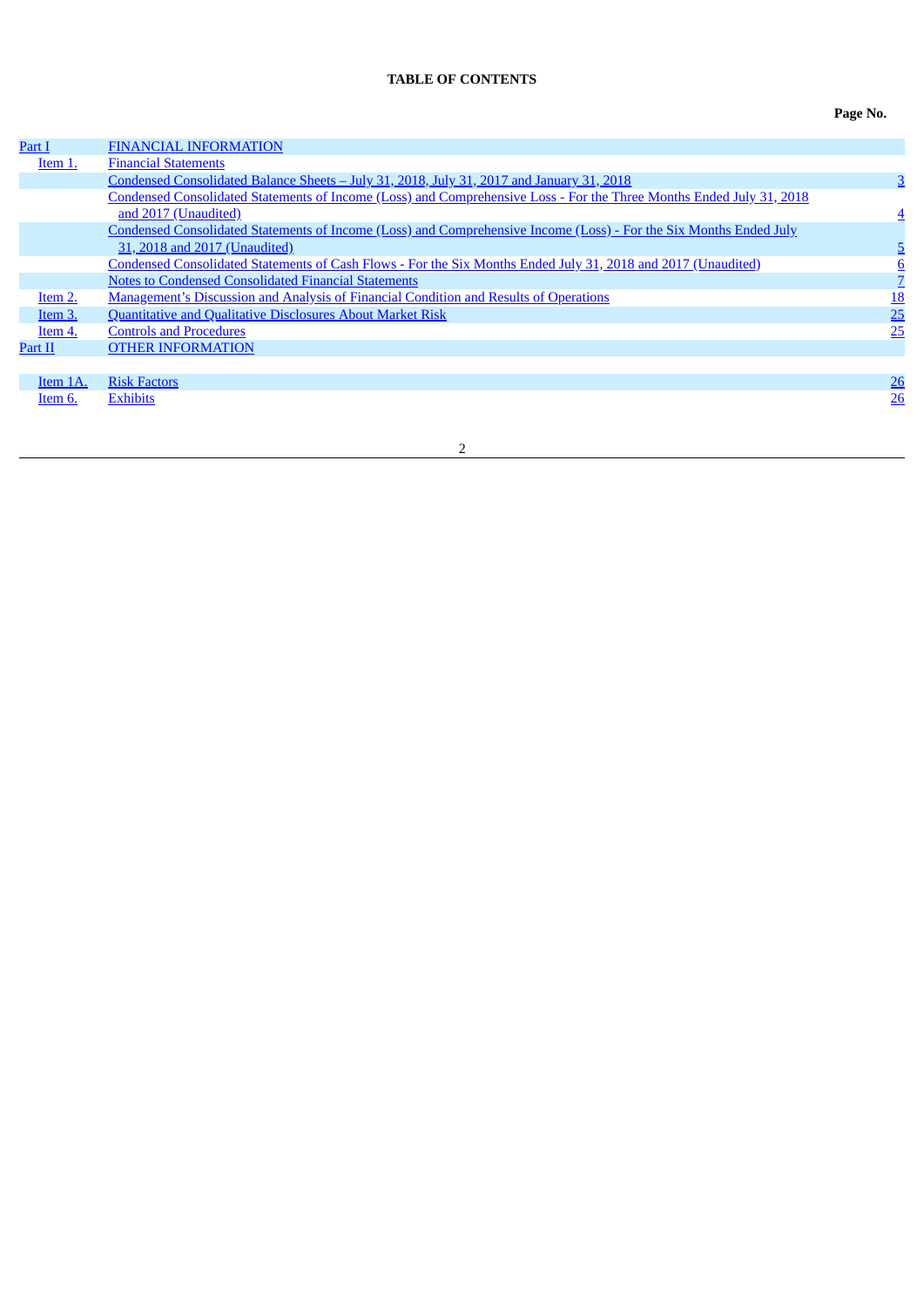### **PART I – FINANCIAL INFORMATION**

#### <span id="page-2-2"></span><span id="page-2-1"></span><span id="page-2-0"></span>**Item 1. Financial Statements.**

## **G-III APPAREL GROUP, LTD. AND SUBSIDIARIES**

### **CONDENSED CONSOLIDATED BALANCE SHEETS**

|                                                                                       | <b>July 31,</b><br>2018                  |           |                | <b>July 31,</b><br>2017 |                | January 31,<br>2018 |  |  |  |
|---------------------------------------------------------------------------------------|------------------------------------------|-----------|----------------|-------------------------|----------------|---------------------|--|--|--|
|                                                                                       | (Unaudited)                              |           |                | (Unaudited)             |                |                     |  |  |  |
|                                                                                       | (In thousands, except per share amounts) |           |                |                         |                |                     |  |  |  |
| <b>ASSETS</b>                                                                         |                                          |           |                |                         |                |                     |  |  |  |
| <b>CURRENT ASSETS</b>                                                                 |                                          |           |                |                         |                |                     |  |  |  |
| Cash and cash equivalents                                                             | $\$$                                     | 42,306    | $\mathfrak{S}$ | 58.782                  | $\mathfrak{S}$ | 45,776              |  |  |  |
| Accounts receivable, net of allowance for doubtful accounts                           |                                          | 447,576   |                | 287,570(1)              |                | 294,430(1)          |  |  |  |
| Inventories                                                                           |                                          | 678,571   |                | 655,272                 |                | 553,323             |  |  |  |
| Prepaid income taxes                                                                  |                                          | 6,962     |                | 23,338                  |                | 15,058              |  |  |  |
| Prepaid expenses and other current assets                                             |                                          | 100,688   |                | 58,653                  |                | 51,014              |  |  |  |
| Total current assets                                                                  |                                          | 1,276,103 |                | 1,083,615               |                | 959,601             |  |  |  |
| <b>INVESTMENTS IN UNCONSOLIDATED AFFILIATES</b>                                       |                                          | 59,048    |                | 60,015                  |                | 62,422              |  |  |  |
| PROPERTY AND EQUIPMENT, NET                                                           |                                          | 92,133    |                | 95,074                  |                | 97,857              |  |  |  |
| <b>OTHER ASSETS, NET</b>                                                              |                                          | 34,242    |                | 35,149                  |                | 32,478              |  |  |  |
| OTHER INTANGIBLES, NET                                                                |                                          | 44,193    |                | 47,774                  |                | 46,405              |  |  |  |
| DEFERRED INCOME TAX ASSETS, NET                                                       |                                          | 28,360    |                | 16,081                  |                | 11,439              |  |  |  |
| <b>TRADEMARKS</b>                                                                     |                                          | 440,878   |                | 439,637                 |                | 442,265             |  |  |  |
| <b>GOODWILL</b>                                                                       |                                          | 261,677   |                | 264,706                 |                | 262,710             |  |  |  |
| <b>TOTAL ASSETS</b>                                                                   | \$                                       | 2,236,634 | \$             | 2,042,051               | \$             | 1,915,177           |  |  |  |
| <b>LIABILITIES AND STOCKHOLDERS' EQUITY</b>                                           |                                          |           |                |                         |                |                     |  |  |  |
| <b>CURRENT LIABILITIES</b>                                                            |                                          |           |                |                         |                |                     |  |  |  |
| Income tax payable                                                                    | \$                                       |           | $\mathfrak{S}$ |                         | \$             | 19,748              |  |  |  |
| Accounts payable                                                                      |                                          | 301,427   |                | 312,191                 |                | 232,364             |  |  |  |
| Accrued expenses                                                                      |                                          | 95,464    |                | 82,387                  |                | 95,055              |  |  |  |
| Customer refund liabilities                                                           |                                          | 204,360   |                |                         |                |                     |  |  |  |
| <b>Total current liabilities</b>                                                      |                                          | 601,251   |                | 394,578                 |                | 347,167             |  |  |  |
| NOTES PAYABLE, net of discount and unamortized issuance costs                         |                                          | 494,206   |                | 568,834                 |                | 391,044             |  |  |  |
| DEFERRED INCOME TAX LIABILITIES, NET                                                  |                                          | 15,393    |                | 15,721                  |                | 15,888              |  |  |  |
| OTHER NON-CURRENT LIABILITIES                                                         |                                          | 38,567    |                | 41,884                  |                | 40,389              |  |  |  |
| <b>TOTAL LIABILITIES</b>                                                              |                                          | 1,149,417 |                | 1,021,017               |                | 794,488             |  |  |  |
|                                                                                       |                                          |           |                |                         |                |                     |  |  |  |
| STOCKHOLDERS' EQUITY                                                                  |                                          |           |                |                         |                |                     |  |  |  |
| Preferred stock; 1,000 shares authorized; No shares issued and outstanding            |                                          |           |                |                         |                |                     |  |  |  |
| Common stock - \$0.01 par value; 120,000 shares authorized; 49,238, 49,051 and 49,219 |                                          |           |                |                         |                |                     |  |  |  |
| shares issued, respectively                                                           |                                          | 263       |                | 254                     |                | 245                 |  |  |  |
| Additional paid-in capital                                                            |                                          | 460,000   |                | 448,320                 |                | 451,844             |  |  |  |
| Accumulated other comprehensive loss                                                  |                                          | (13,587)  |                | (19,681)                |                | (5,522)             |  |  |  |
| Retained earnings                                                                     |                                          | 640,774   |                | 593,501                 |                | 674,542             |  |  |  |
| Common stock held in treasury, at cost - 59, 343 and 106 shares, respectively         |                                          | (233)     |                | (1,360)                 |                | (420)               |  |  |  |
| TOTAL STOCKHOLDERS' EQUITY                                                            |                                          | 1,087,217 |                | 1,021,034               |                | 1,120,689           |  |  |  |
| TOTAL LIABILITIES AND STOCKHOLDERS' EQUITY                                            | \$                                       | 2,236,634 | $\mathbb{S}$   | 2,042,051               | $\mathbb{S}$   | 1,915,177           |  |  |  |

*(1)* Also, net of accrued returns and sales discounts

*The accompanying notes are an integral part of these statements.*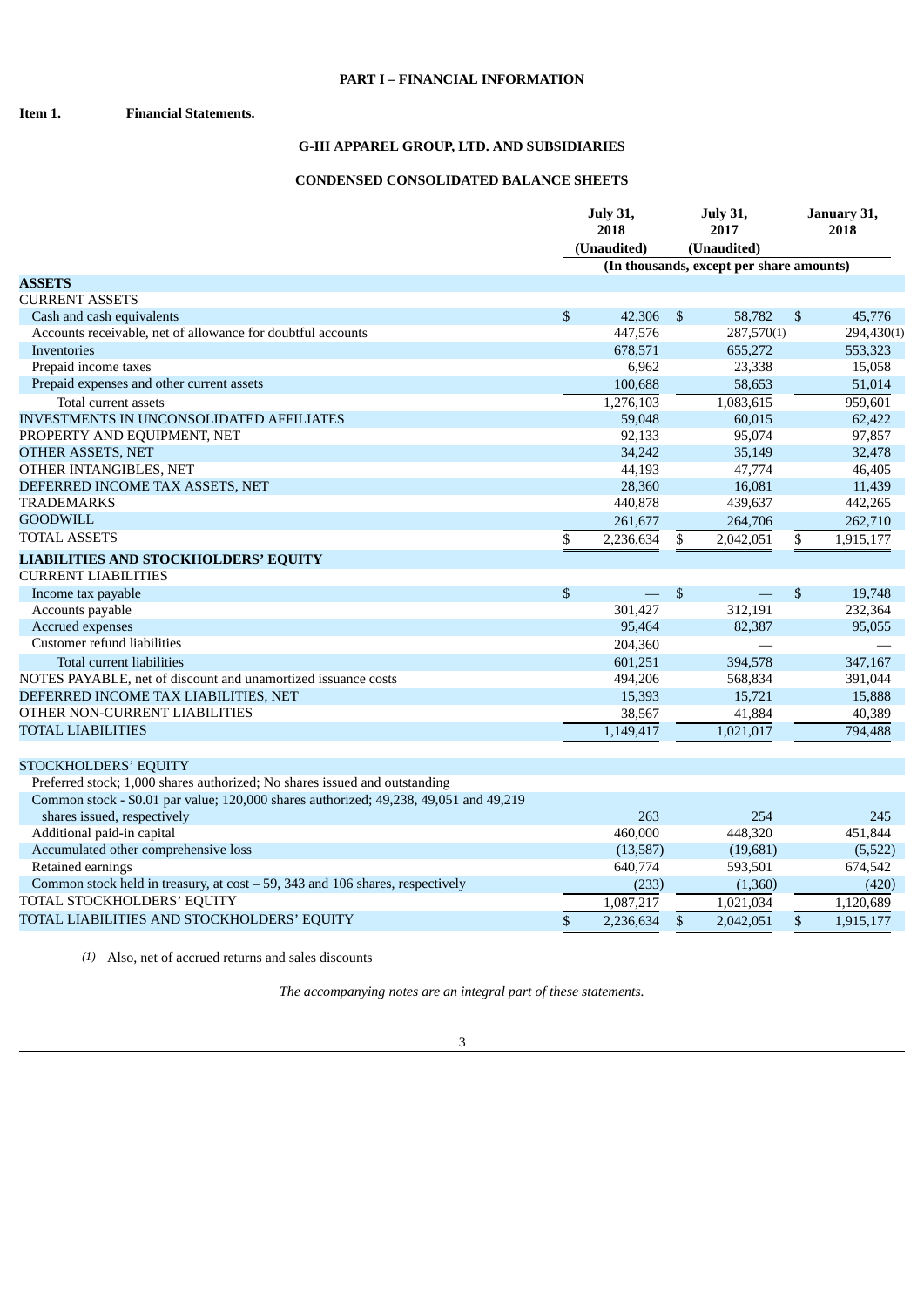### **CONDENSED CONSOLIDATED STATEMENTS OF INCOME (LOSS) AND COMPREHENSIVE LOSS**

<span id="page-3-0"></span>

|                                               |                         | Three Months Ended July 31,                 |  |  |
|-----------------------------------------------|-------------------------|---------------------------------------------|--|--|
|                                               | 2018                    | 2017                                        |  |  |
|                                               |                         | (As Adjusted)                               |  |  |
|                                               |                         | (Unaudited)                                 |  |  |
|                                               |                         | (In thousands, except per share<br>amounts) |  |  |
| Net sales                                     | $\mathbb{S}$<br>624,698 | 538,006<br>\$                               |  |  |
| Cost of goods sold                            | 393,154                 | 335,016                                     |  |  |
| Gross profit                                  | 231,544                 | 202,990                                     |  |  |
| Selling, general and administrative expenses  | 198,860                 | 195,849                                     |  |  |
| Depreciation and amortization                 | 9,455                   | 10,736                                      |  |  |
| Operating profit (loss)                       | 23,229                  | (3,595)                                     |  |  |
| Other income (loss)                           | (28)                    | 369                                         |  |  |
| Interest and financing charges, net           | (10, 210)               | (10, 107)                                   |  |  |
| Income (loss) before income taxes             | 12,991                  | (13, 333)                                   |  |  |
| Income tax expense (benefit)                  | 2,914                   | (4,765)                                     |  |  |
| Net income (loss)                             | \$<br>10,077            | \$<br>(8,568)                               |  |  |
| NET INCOME (LOSS) PER COMMON SHARE:           |                         |                                             |  |  |
| Basic:                                        |                         |                                             |  |  |
| Net income (loss) per common share            | \$<br>0.20              | \$<br>(0.18)                                |  |  |
| Weighted average number of shares outstanding | 49,169                  | 48,689                                      |  |  |
| Diluted:                                      |                         |                                             |  |  |
| Net income (loss) per common share            | \$<br>0.20              | (0.18)<br>\$                                |  |  |
| Weighted average number of shares outstanding | 50,415                  | 48,689                                      |  |  |
| Net income (loss)                             | \$<br>10,077            | -\$<br>(8,568)                              |  |  |
| Other comprehensive income:                   |                         |                                             |  |  |
| Foreign currency translation adjustments      | (11,501)                | 7,973                                       |  |  |
| Other comprehensive income (loss)             | (11,501)                | 7,973                                       |  |  |
| Comprehensive loss                            | \$<br>(1,424)           | (595)<br>\$                                 |  |  |
|                                               |                         |                                             |  |  |

*The accompanying notes are an integral part of these statements.*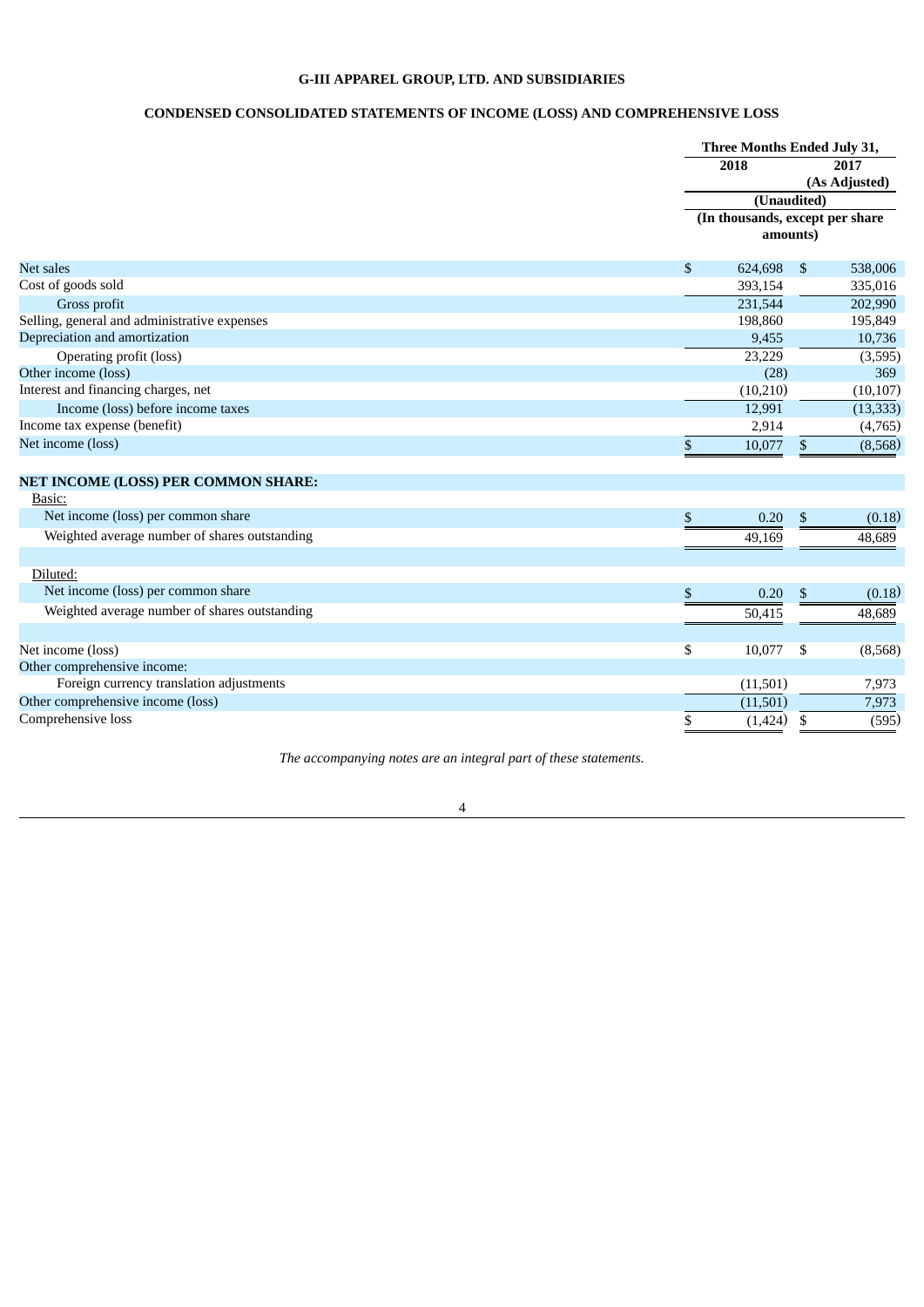## **CONDENSED CONSOLIDATED STATEMENTS OF INCOME (LOSS) AND COMPREHENSIVE INCOME (LOSS)**

<span id="page-4-0"></span>

|                                               | Six Months Ended July 31,       |             |               |  |
|-----------------------------------------------|---------------------------------|-------------|---------------|--|
|                                               | 2018                            |             | 2017          |  |
|                                               |                                 |             | (As Adjusted) |  |
|                                               |                                 | (Unaudited) |               |  |
|                                               | (In thousands, except per share | amounts)    |               |  |
| Net sales                                     | \$<br>1,236,441                 | \$          | 1,067,048     |  |
| Cost of goods sold                            | 770,370                         |             | 662,343       |  |
| Gross profit                                  | 466,071                         |             | 404,705       |  |
| Selling, general and administrative expenses  | 400,931                         |             | 393,260       |  |
| Depreciation and amortization                 | 18,835                          |             | 20,574        |  |
| Operating profit (loss)                       | 46,305                          |             | (9, 129)      |  |
| Other loss                                    | (479)                           |             | (863)         |  |
| Interest and financing charges, net           | (19, 830)                       |             | (19, 835)     |  |
| Income (loss) before income taxes             | 25,996                          |             | (29, 827)     |  |
| Income tax expense (benefit)                  | 6,034                           |             | (10, 868)     |  |
| Net income (loss)                             | \$<br>19,962                    | \$          | (18,959)      |  |
| NET INCOME (LOSS) PER COMMON SHARE:           |                                 |             |               |  |
| Basic:                                        |                                 |             |               |  |
| Net income (loss) per common share            | \$<br>0.41                      | \$          | (0.39)        |  |
| Weighted average number of shares outstanding | 49,148                          |             | 48,669        |  |
| Diluted:                                      |                                 |             |               |  |
| Net income (loss) per common share            | \$<br>0.40                      | \$          | (0.39)        |  |
| Weighted average number of shares outstanding | 50,272                          |             | 48,669        |  |
| Net income (loss)                             | \$<br>19,962                    | \$          | (18,959)      |  |
| Other comprehensive income:                   |                                 |             |               |  |
| Foreign currency translation adjustments      | (8,065)                         |             | 8,041         |  |
| Other comprehensive income (loss)             | (8,065)                         |             | 8,041         |  |
| Comprehensive income (loss)                   | \$<br>11,897                    | \$          | (10, 918)     |  |
|                                               |                                 |             |               |  |

*The accompanying notes are an integral part of these statements.*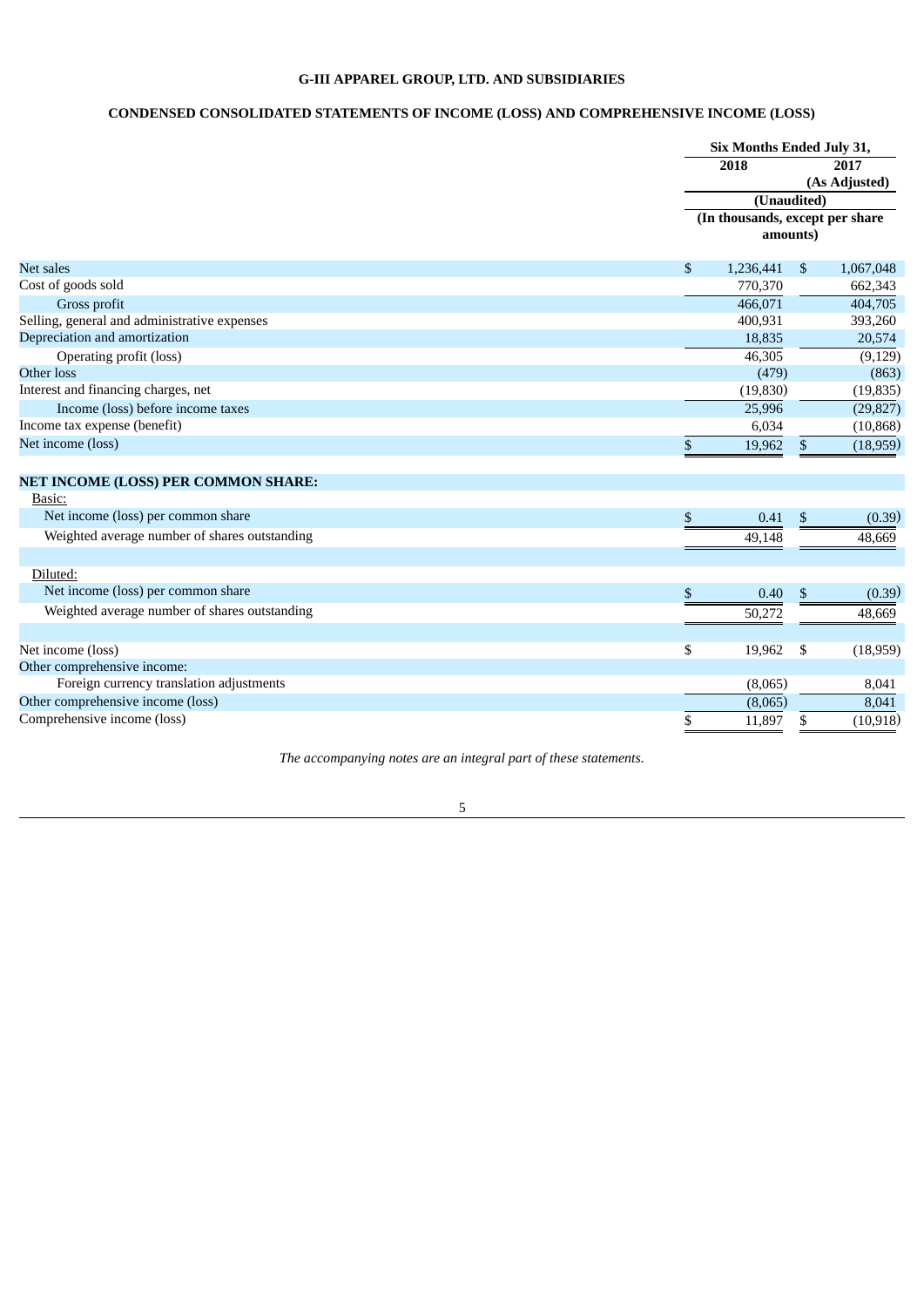### **CONDENSED CONSOLIDATED STATEMENTS OF CASH FLOWS**

<span id="page-5-0"></span>

|                                                                                      | Six Months Ended July 31, |    |            |
|--------------------------------------------------------------------------------------|---------------------------|----|------------|
|                                                                                      | 2018                      |    | 2017       |
|                                                                                      | (Unaudited)               |    |            |
|                                                                                      | (In thousands)            |    |            |
| Cash flows from operating activities                                                 |                           |    |            |
| Net income (loss)                                                                    | \$<br>19,962              | \$ | (18,959)   |
| Adjustments to reconcile net income (loss) to net cash used in operating activities: |                           |    |            |
| Depreciation and amortization                                                        | 18,835                    |    | 20,574     |
| Loss on disposal of fixed assets                                                     | 145                       |    | 339        |
| Equity loss in unconsolidated affiliates                                             | 1,817                     |    | 1,152      |
| Share-based compensation                                                             | 9,440                     |    | 10,262     |
| Deferred financing charges and debt discount amortization                            | 4,984                     |    | 5,494      |
| Changes in operating assets and liabilities:                                         |                           |    |            |
| Accounts receivable, net                                                             | (153, 396)                |    | (23, 179)  |
| Inventories                                                                          | (125, 638)                |    | (171, 176) |
| Income taxes, net                                                                    | (11, 646)                 |    | (16,705)   |
| Prepaid expenses and other current assets                                            | (53, 396)                 |    | (11, 534)  |
| Other assets, net                                                                    | (2, 427)                  |    | 7,198      |
| Customer refund liabilities                                                          | 137,767                   |    |            |
| Accounts payable, accrued expenses and other liabilities                             | 68,074                    |    | 82,174     |
| Net cash used in operating activities                                                | (85, 479)                 |    | (114, 360) |
|                                                                                      |                           |    |            |
| Cash flows from investing activities                                                 |                           |    |            |
| Capital expenditures                                                                 | (11, 455)                 |    | (10,611)   |
| Net cash used in investing activities                                                | (11, 455)                 |    | (10,611)   |
|                                                                                      |                           |    |            |
| Cash flows from financing activities                                                 |                           |    |            |
| Repayment of borrowings - revolving facility                                         | (899, 720)                |    | (708, 973) |
| Proceeds from borrowings - revolving facility                                        | 999.143                   |    | 811,807    |
| Proceeds from exercise of equity awards                                              | 56                        |    | 422        |
| Taxes paid for net share settlements                                                 | (1,098)                   |    | (7)        |
| Net cash provided by financing activities                                            | 98,381                    |    | 103,249    |
| Foreign currency translation adjustments                                             | (4, 917)                  |    | 547        |
| Net decrease in cash and cash equivalents                                            | (3,470)                   |    | (21, 175)  |
| Cash and cash equivalents at beginning of period                                     | 45,776                    |    | 79,957     |
| Cash and cash equivalents at end of period                                           | \$<br>42,306              | \$ | 58,782     |
|                                                                                      |                           |    |            |
| Supplemental disclosures of cash flow information:                                   |                           |    |            |
| Cash payments:                                                                       |                           |    |            |
| Interest, net                                                                        | \$<br>16,648              | S  | 16,228     |
| Income tax payments, net                                                             | 18,465                    |    | 3,749      |

*The accompanying notes are an integral part of these statements.*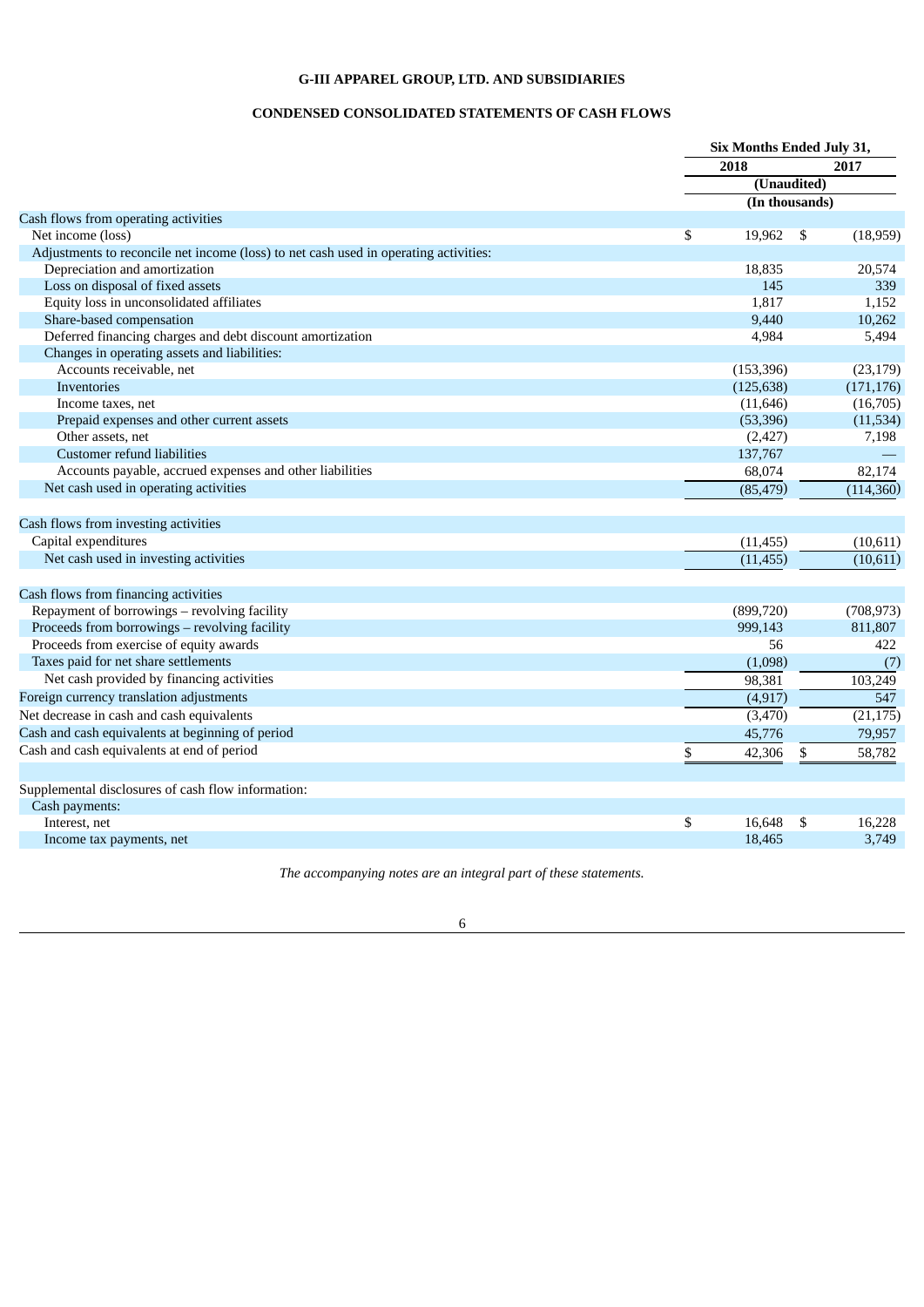#### **NOTES TO CONDENSED CONSOLIDATED FINANCIAL STATEMENTS**

#### <span id="page-6-0"></span>Note 1 – Basis of Presentation

As used in these financial statements, the term "Company" or "G-III" refers to G-III Apparel Group, Ltd. and its subsidiaries. The Company designs, sources and markets an extensive range of apparel, including outerwear, dresses, sportswear, swimwear, women's suits and women's performance wear, as well as women's handbags, footwear, small leather goods, cold weather accessories and luggage. The Company also operates retail stores and licenses several of its proprietary brands under various product categories.

The Company consolidates the accounts of all its wholly-owned subsidiaries. KL North America BV ("KLNA") and Fabco Holding B.V. ("Fabco") are Dutch limited liability companies that are joint ventures 49% owned by the Company. Karl Lagerfeld Holding B.V. ("KLH") is a Dutch limited liability company that is 19% owned by the Company. These investments are accounted for using the equity method of accounting. All material intercompany balances and transactions have been eliminated. Vilebrequin International SA ("Vilebrequin"), a Swiss corporation that is wholly-owned by the Company, KLNA and KLH report results on a calendar year basis rather than on the January 31 fiscal year basis used by the Company. Accordingly, the results of Vilebrequin, KLNA and KLH are, and will be, included in our financial statements for the quarter ended or ending closest to G-III's fiscal quarter. For example, with respect to our results for the six-month period ended July 31, 2018, the results of Vilebrequin, KLNA and KLH are included for the six-month period ended June 30, 2018. The Company's retail stores use a 52/53-week fiscal year. The Company's three and six-month periods ended July 31, 2017 and 2018 were a 13-week fiscal quarter and a 26-week period, respectively, for both periods for the retail operations segment. For fiscal 2018 and 2019, the three and six month periods for the retail operations segment ended on July 29, 2017 and August 4, 2018, respectively.

The results for the three and six-month periods ended July 31, 2018 are not necessarily indicative of the results expected for the entire fiscal year, given the seasonal nature of the Company's business. The accompanying financial statements included herein are unaudited. All adjustments (consisting of only normal recurring adjustments) necessary for a fair presentation of the financial position, results of operations and cash flows for the interim period presented have been reflected.

The accompanying financial statements should be read in conjunction with the financial statements and notes included in the Company's Annual Report on Form 10-K for the fiscal year ended January 31, 2018 filed with the Securities and Exchange Commission (the "SEC").

Assets and liabilities of the Company's foreign operations, where the functional currency is not the U.S. Dollar (reporting currency), are translated from foreign currency into U.S. dollars at period-end rates, while income and expenses are translated at the weighted-average exchange rates for the period. The related translation adjustments are reflected as a foreign currency translation adjustment in accumulated other comprehensive income (loss) within stockholders' equity.

Certain reclassifications have been made to the Condensed Consolidated Statements of Income (Loss) and Comprehensive Income (Loss) as a result of the Company's reclassifying the impact of certain components of foreign currency gain (loss) from cost of goods sold and interest expense to other income (loss).

#### Note 2 – Revenue Recognition

On February 1, 2018, the Company adopted Accounting Standard Codification Topic 606 ("ASC 606") using the modified retrospective method as of January 31, 2018. The Company recognized a cumulative effect adjustment to the opening balance of stockholders' equity at February 1, 2018 that reduced stockholders' equity by \$53.7 million, net of tax, as a result of the adoption of ASC 606.

Prospectively, the adoption of ASC 606 primarily affects the timing of recognition of certain adjustments that are recorded in net sales for the wholesale operations segment. Under ASC 606, revenue is recognized upon the transfer of goods to customers in an amount that reflects the expected consideration to be received in exchange for these goods. The difference between the amount initially billed and the amount collected represents variable consideration. Variable consideration includes trade discounts, end of season markdowns, sales allowances, cooperative advertising, return liabilities and other customer allowances. Under ASC 606, the Company estimates the anticipated variable consideration and records this estimate as a reduction of revenue in the period the related product revenue is recognized. Prior to adopting ASC 606, certain components of variable consideration were recorded at a later date when the liability was known or incurred.

The adoption of ASC 606 also resulted in changing the presentation of certain items on the Condensed Consolidated Balance Sheets and the Condensed Consolidated Statements of Income (Loss) and Comprehensive Income (Loss) prospectively. Under the prior guidance, the liability recorded in connection with variable consideration was recorded as a reduction to accounts receivable. With the adoption of ASC 606, these amounts have been classified as a current liability in the Condensed Consolidated Balance Sheet under "Customer refund liabilities" which is a current liability. Additionally, on a go forward basis, with respect to the Condensed Consolidated Statements of Income (Loss) and Comprehensive Income (Loss), the Company classified cooperative advertising as a reduction of net sales. Previously, cooperative advertising was recorded in selling, general and administrative expenses. ASC 606 requires that costs expected to be incurred when products are returned should be accrued for upon the sale of the product as a component of cost of goods sold. These restocking costs were previously recognized when incurred and recorded in selling, general and administrative expenses.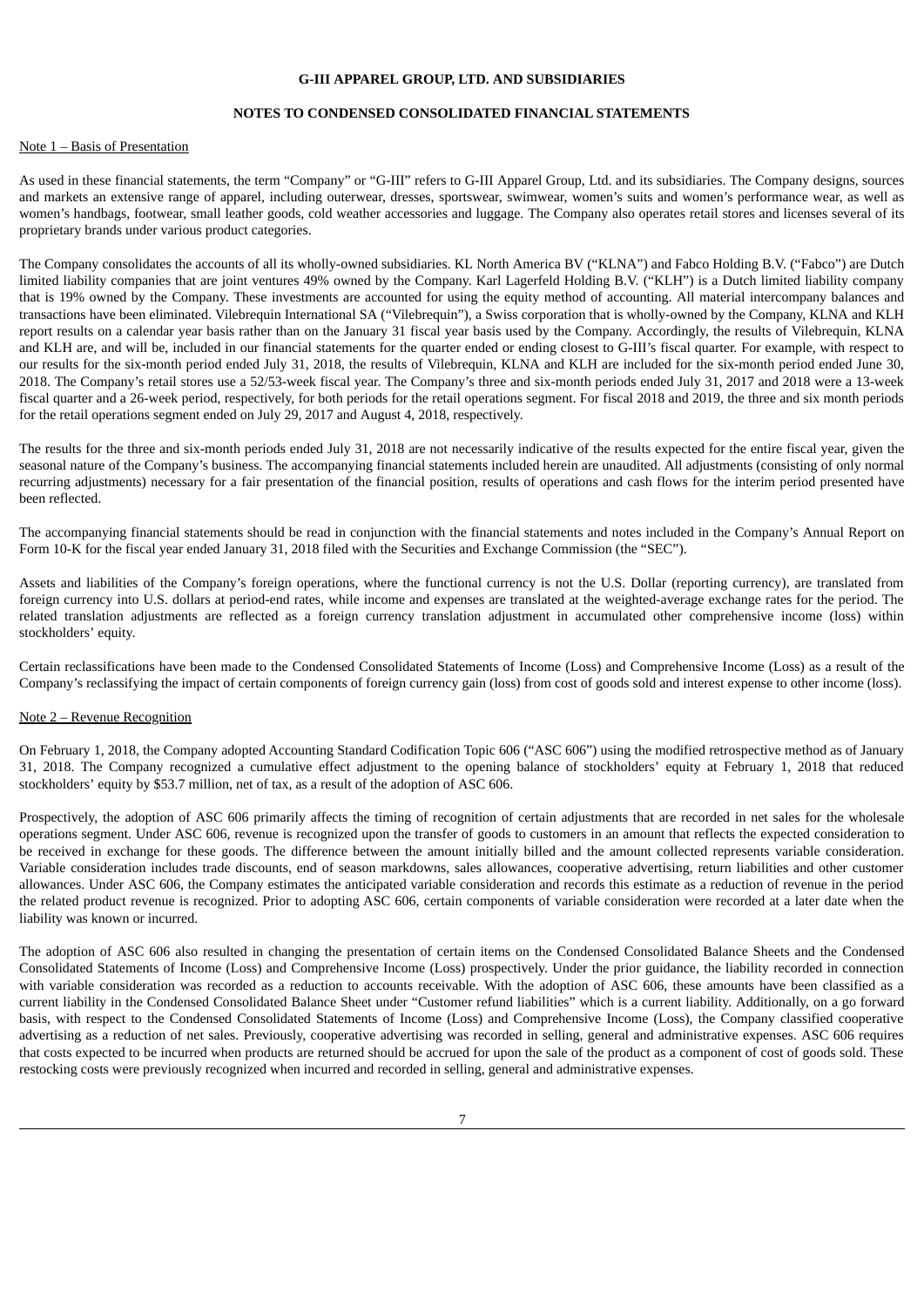The following tables summarize the impact of adopting ASC 606 on the Company's Condensed Consolidated Balance Sheet as of July 31, 2018 and the Company's Condensed Consolidated Statements of Income (Loss) and Comprehensive Income (Loss) for the three and six months ended July 31, 2018:

|                                           | <b>July 31, 2018</b> |                |  |                                |  |                                  |  |     |  |  |  |
|-------------------------------------------|----------------------|----------------|--|--------------------------------|--|----------------------------------|--|-----|--|--|--|
|                                           |                      | (In thousands) |  |                                |  |                                  |  |     |  |  |  |
|                                           |                      |                |  | <b>Without Adoption of ASC</b> |  | <b>Impact of Adoption of ASC</b> |  |     |  |  |  |
|                                           | <b>As Reported</b>   |                |  |                                |  | 606                              |  | 606 |  |  |  |
| <b>Assets</b>                             |                      |                |  |                                |  |                                  |  |     |  |  |  |
| Accounts receivable, net                  | \$                   | 447,576 \$     |  | 304,369 \$                     |  | 143,207                          |  |     |  |  |  |
| <b>Inventories</b>                        |                      | 678,571        |  | 714,793                        |  | (36, 222)                        |  |     |  |  |  |
| Prepaid expenses and other current assets |                      | 100,688        |  | 68,422                         |  | 32,266                           |  |     |  |  |  |
| Deferred income tax assets, net           |                      | 28,360         |  | 11,816                         |  | 16,544                           |  |     |  |  |  |
|                                           |                      |                |  |                                |  |                                  |  |     |  |  |  |
| <b>Liabilities</b>                        |                      |                |  |                                |  |                                  |  |     |  |  |  |
| Accrued expenses                          |                      | 95,464         |  | 94,018                         |  | 1,446                            |  |     |  |  |  |
| <b>Customer refund liabilities</b>        |                      | 204,360        |  |                                |  | 204,360                          |  |     |  |  |  |
|                                           |                      |                |  |                                |  |                                  |  |     |  |  |  |
| Equity                                    |                      |                |  |                                |  |                                  |  |     |  |  |  |
| Retained earnings                         |                      | 640,774        |  | 690,786                        |  | (50, 012)                        |  |     |  |  |  |

|                                             | For the three months ended July 31, 2018<br>(In thousands, except per share amounts) |             |  |            |  |          |  |  |  |  |
|---------------------------------------------|--------------------------------------------------------------------------------------|-------------|--|------------|--|----------|--|--|--|--|
|                                             | Without Adoption of ASC Impact of Adoption of ASC                                    |             |  |            |  |          |  |  |  |  |
|                                             |                                                                                      | As Reported |  | 606        |  | 606      |  |  |  |  |
| Net sales                                   | \$                                                                                   | 624,698 \$  |  | 621,455 \$ |  | 3,243    |  |  |  |  |
| Cost of goods sold                          |                                                                                      | 393,154     |  | 391,964    |  | 1,190    |  |  |  |  |
| Selling general and administrative expenses |                                                                                      | 198,860     |  | 203,963    |  | (5, 103) |  |  |  |  |
| Operating profit                            |                                                                                      | 23.229      |  | 16,073     |  | 7,156    |  |  |  |  |
| Income tax expense                          |                                                                                      | 2.914       |  | 1.204      |  | 1,710    |  |  |  |  |
| Net income                                  |                                                                                      | 10,077      |  | 4,631      |  | 5,446    |  |  |  |  |
|                                             |                                                                                      |             |  |            |  |          |  |  |  |  |
| Net income per common share                 |                                                                                      |             |  |            |  |          |  |  |  |  |
| Basic                                       |                                                                                      | 0.20        |  | 0.09       |  | 0.11     |  |  |  |  |
| Diluted                                     |                                                                                      | 0.20        |  | 0.09       |  | 0.11     |  |  |  |  |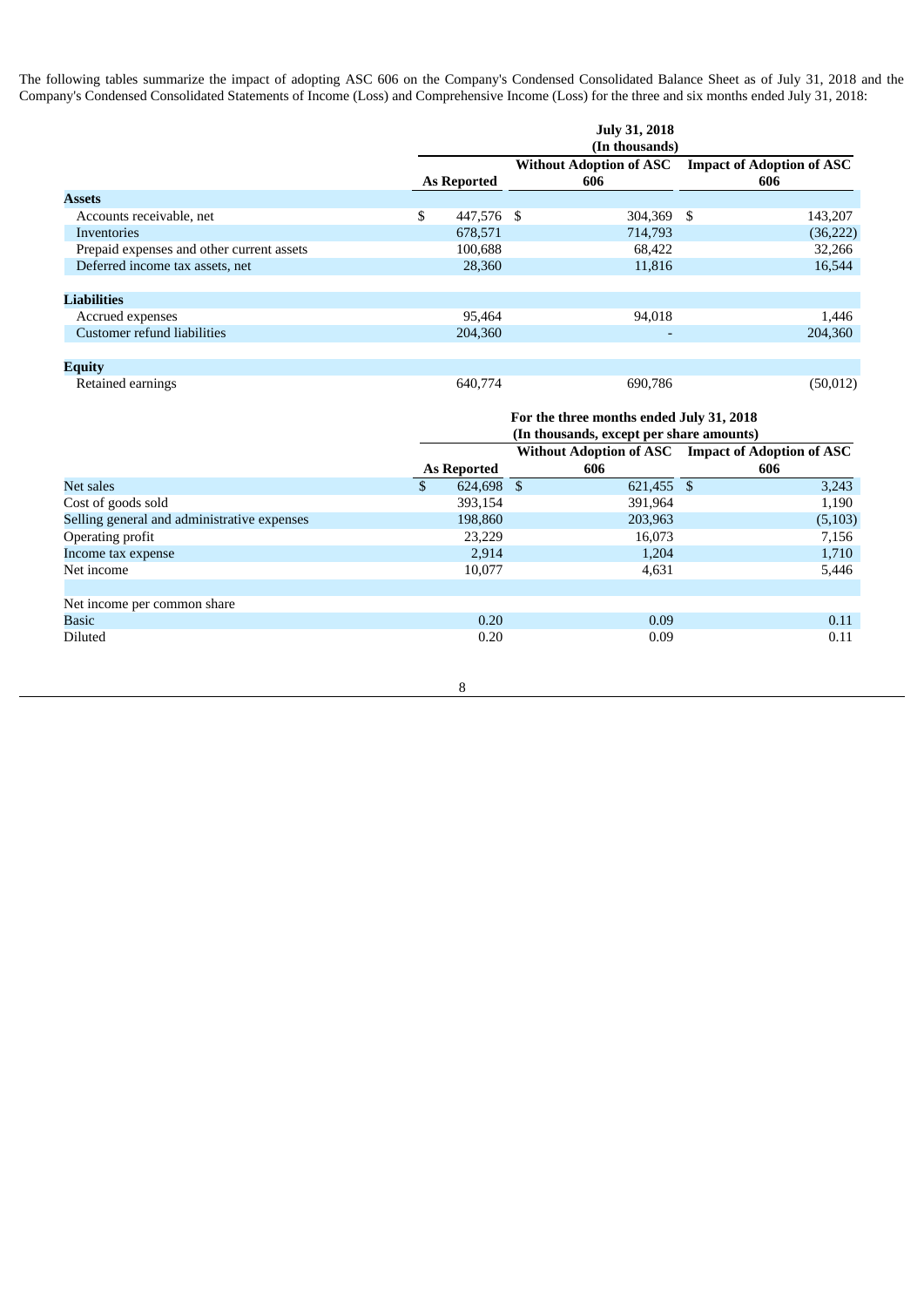|                                             | For the six months ended July 31, 2018 |                    |  |                                          |                                                   |           |  |  |  |  |  |
|---------------------------------------------|----------------------------------------|--------------------|--|------------------------------------------|---------------------------------------------------|-----------|--|--|--|--|--|
|                                             |                                        |                    |  | (In thousands, except per share amounts) |                                                   |           |  |  |  |  |  |
|                                             |                                        |                    |  |                                          | Without Adoption of ASC Impact of Adoption of ASC |           |  |  |  |  |  |
|                                             |                                        | <b>As Reported</b> |  | 606                                      |                                                   | 606       |  |  |  |  |  |
| Net sales                                   | \$                                     | 1.236.441 \$       |  | 1,240,796 \$                             |                                                   | (4,355)   |  |  |  |  |  |
| Cost of goods sold                          |                                        | 770,370            |  | 768,127                                  |                                                   | 2,243     |  |  |  |  |  |
| Selling general and administrative expenses |                                        | 400,931            |  | 412,686                                  |                                                   | (11, 755) |  |  |  |  |  |
| Operating profit                            |                                        | 46,305             |  | 41.148                                   |                                                   | 5,157     |  |  |  |  |  |
| Income tax expense                          |                                        | 6,034              |  | 4,593                                    |                                                   | 1,441     |  |  |  |  |  |
| Net income                                  |                                        | 19,962             |  | 16,246                                   |                                                   | 3,716     |  |  |  |  |  |
|                                             |                                        |                    |  |                                          |                                                   |           |  |  |  |  |  |
| Net income per common share                 |                                        |                    |  |                                          |                                                   |           |  |  |  |  |  |
| <b>Basic</b>                                |                                        | 0.41               |  | 0.33                                     |                                                   | 0.08      |  |  |  |  |  |
| <b>Diluted</b>                              |                                        | 0.40               |  | 0.32                                     |                                                   | 0.08      |  |  |  |  |  |

The adoption of ASC 606 had no net impact on the Company's cash flows from operations.

#### *Disaggregation of revenue*

In accordance with ASC 606, the Company elected to disclose its revenues by segment. Each segment presents its own characteristics with respect to the timing of revenue recognition and the type of customer. In addition, disaggregating revenues using a segment basis is consistent with how the Company's Chief Operating Decision Maker manages the Company. The Company identified the wholesale operations segment and the retail operations segment, which includes retail store sales and e-commerce sales, as distinct sources of revenue.

*Wholesale operations segment.* Wholesale revenues include sales of products to retailers under owned, licensed and private label brands and internet sales related to the Vilebrequin business. Wholesale revenues also include revenues from license agreements related to the DKNY, Donna Karan, G.H. Bass, Andrew Marc and Vilebrequin businesses. Wholesale revenues are recognized when control transfers to the customer. The Company considers control to have been transferred when the Company has transferred physical possession of the product, the Company has a right to payment for the product, the customer has legal title to the product and the customer has the significant risks and rewards of the product. Wholesale revenues are adjusted by variable considerations arising from implicit or explicit obligations. As of July 31, 2018, licensing revenue represented an insignificant portion of wholesale revenues.

*Retail operations segment.* Retail store revenues are generated by direct sales to consumers through company-operated stores and product sales through the Company's owned websites which include the Donna Karan International ("DKI"), Wilsons, G.H. Bass, Andrew Marc and Karl Lagerfeld Paris businesses. Retail stores primarily consist of Wilsons Leather, G.H. Bass and DKNY retail stores, substantially all of which are operated as outlet stores. Retail revenues are recognized at the point of sale when the customer takes possession of the goods and tenders payment. E-commerce revenues primarily consist of sales to consumers through the Company's e-commerce platforms. E-commerce revenue is recognized when a customer takes possession of the goods. Retail sales are recorded net of applicable sales tax.

The disaggregation of revenue is consistent with our segment reporting. Please refer to Note 7 for further details.

*Variable consideration*. The difference between the amount initially billed and the amount collected represents variable consideration. The Company may provide customers with discounts, rebates, credit returns and price reductions. The Company may also contribute to customers' promotional activities or incur charges for compliance violations. These adjustments to the initial selling price often occur after the sales process is completed.

The Company identified the following elements of variable consideration:

*Markdowns*. Markdown allowances consist of accommodations in the form of price reductions to wholesale customers for purchased merchandise. In general, markdowns are granted to full price customers, such as department stores. Markdowns may vary year-over-year and are granted based on the performance of Company merchandise at customer retail stores.

*Term discounts.* Term discounts represent a discount from the initial wholesale sales price to certain wholesale customers consistent with customary industry practice.

*Sales Allowances*. Sales allowances are reductions of the selling price agreed upon with wholesale customers. Sales allowances may be contractual or may be granted on a case-by-case basis. Non-contractual sales allowances may be granted in connection with billing adjustments and, in some cases, for product related issues.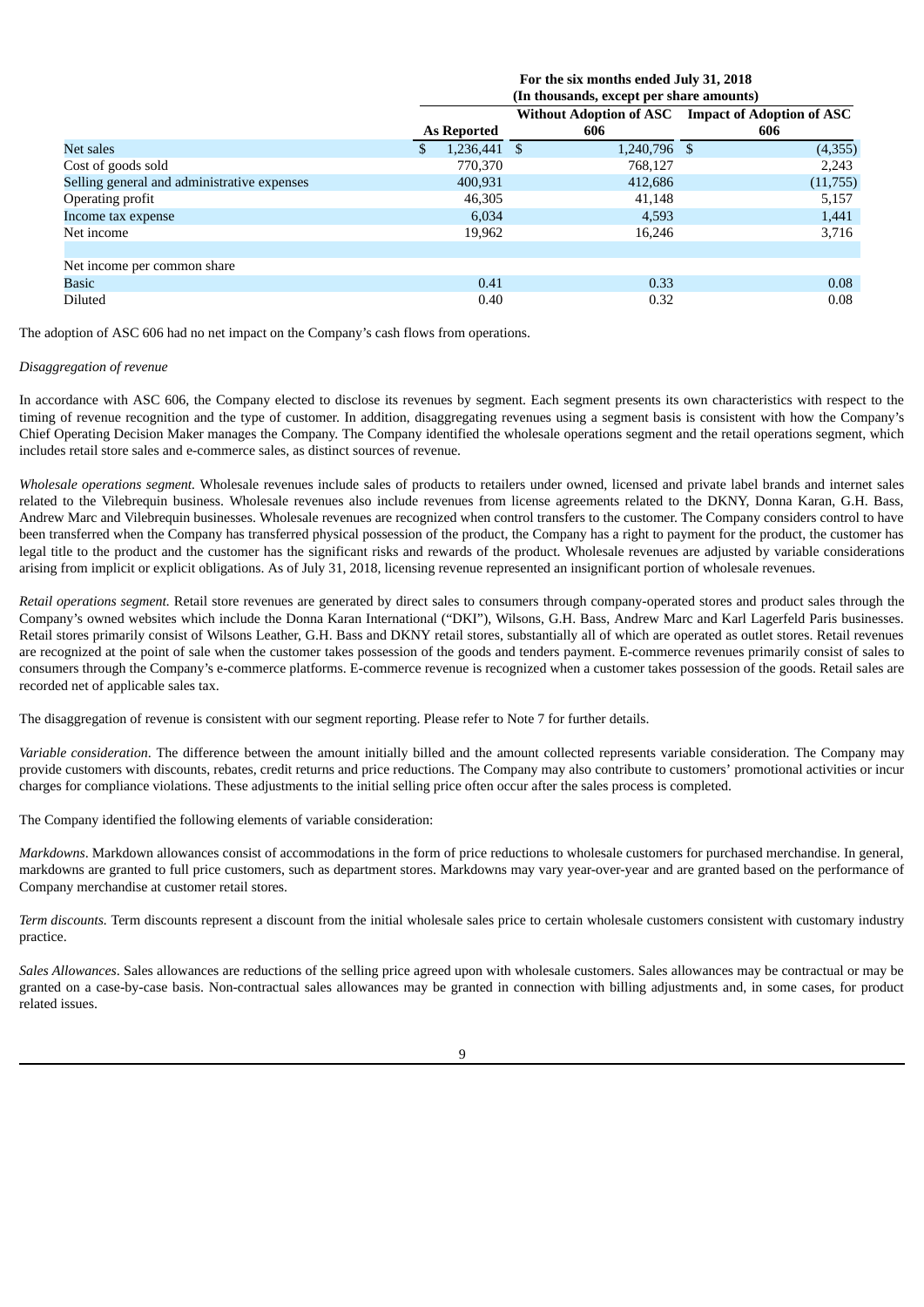*Advertising Allowances*. Advertising allowances consist of the Company's financial participation in its wholesale customers' promotional efforts. Wholesale customers may charge back a portion of the advertising expense incurred against open invoices. Advertising programs are generally agreed upon at the beginning of a season.

*Other Allowances*. General allowances consist of price reductions granted to a wholesale customer and may relate to the Company's participation in costs incurred by the customer during the sales process, as well as price differences, shortages and charges for operational non-compliance.

*Return of Merchandise*. The Company may make accommodations for wholesale customers to return merchandise that is underperforming at their retail stores. As a matter of Company policy, the Company's retail customers, whether purchasing at the Company's stores or e-commerce platforms, have up to 90 days to return merchandise from the date of purchase.

Variable consideration is estimated based on historical experience, current contractual and statutory requirements, specific known events and industry trends. The reserves for variable consideration are recorded under customer refund liabilities. As of July 31, 2018, customer refund liabilities amounted to \$204.4 million. Customer refund liabilities were recorded as a reduction to accounts receivable as of January 31, 2018 and July 31, 2017. Historical return rates are calculated on a product line basis. The remainder of the historical rates for variable consideration is calculated by customer by product lines.

#### *Contract balances*

The Company's contract liabilities, which are recorded within accrued expenses and other current liabilities in the accompanying Condensed Consolidated Balance Sheets, primarily consist of gift card liabilities and advance payments from licensees. The Company also runs a limited loyalty program where customers accumulate points redeemable for cash discount certificates that expire 90 days after issuance. Total contract liabilities were \$5.2 million and \$6.0 million at July 31, 2018 and January 31, 2018, respectively. The Company recognized \$5.4 million in revenue for the three months ended July 31, 2018, which related to contract liabilities that existed at April 30, 2018. The Company recognized \$4.6 million in revenue for the six months ended July 31, 2018, which related to contract liabilities that existed at January 31, 2018. There were no contract assets recorded as of July 31, 2018 and January 31, 2018. Substantially all of the advance payments from licensees as of July 31, 2018 is expected to be recognized as revenue within the next twelve months.

#### Note 3 – Inventories

Substantially all of the Company's inventories consist of finished goods. Wholesale inventories are stated at the lower of cost (determined by the first-in, firstout method) or net realizable value, which comprise a significant portion of the Company's inventory. Retail inventories are valued at the lower of cost or market as determined by the retail inventory method. Vilebrequin inventories are stated at the lower of cost (determined by the weighted average method) or net realizable value.

The inventory return asset, which consists of the amount of goods that are anticipated to be returned by customers, represented \$36.2 million, \$39.4 million and \$20.8 million as of July 31, 2018, January 31, 2018 and July 31, 2017, respectively. The inventory return asset is recorded within prepaid expenses and other current assets as of July 31, 2018 and within inventories as of January 31, 2018 and July 31, 2017.

#### Note 4 – Fair Value of Financial Instruments

GAAP establishes a three-level valuation hierarchy for disclosure of fair value measurements. The determination of the applicable level within the hierarchy for a particular asset or liability depends on the inputs used in its valuation as of the measurement date, notably the extent to which the inputs are marketbased (observable) or internally-derived (unobservable). A financial instrument's categorization within the valuation hierarchy is based upon the lowest level of input that is significant to the fair value measurement. The three levels are defined as follows:

- Level 1 inputs to the valuation methodology based on quoted prices (unadjusted) for identical assets or liabilities in active markets.
- Level 2 inputs to the valuation methodology based on quoted prices for similar assets or liabilities in active markets for substantially the full term of the financial instrument; quoted prices for identical or similar instruments in markets that are not active for substantially the full term of the financial instrument; and model-derived valuations whose inputs or significant value drivers are observable.
- Level  $3$  inputs to the valuation methodology based on unobservable prices or valuation techniques that are significant to the fair value measurement.

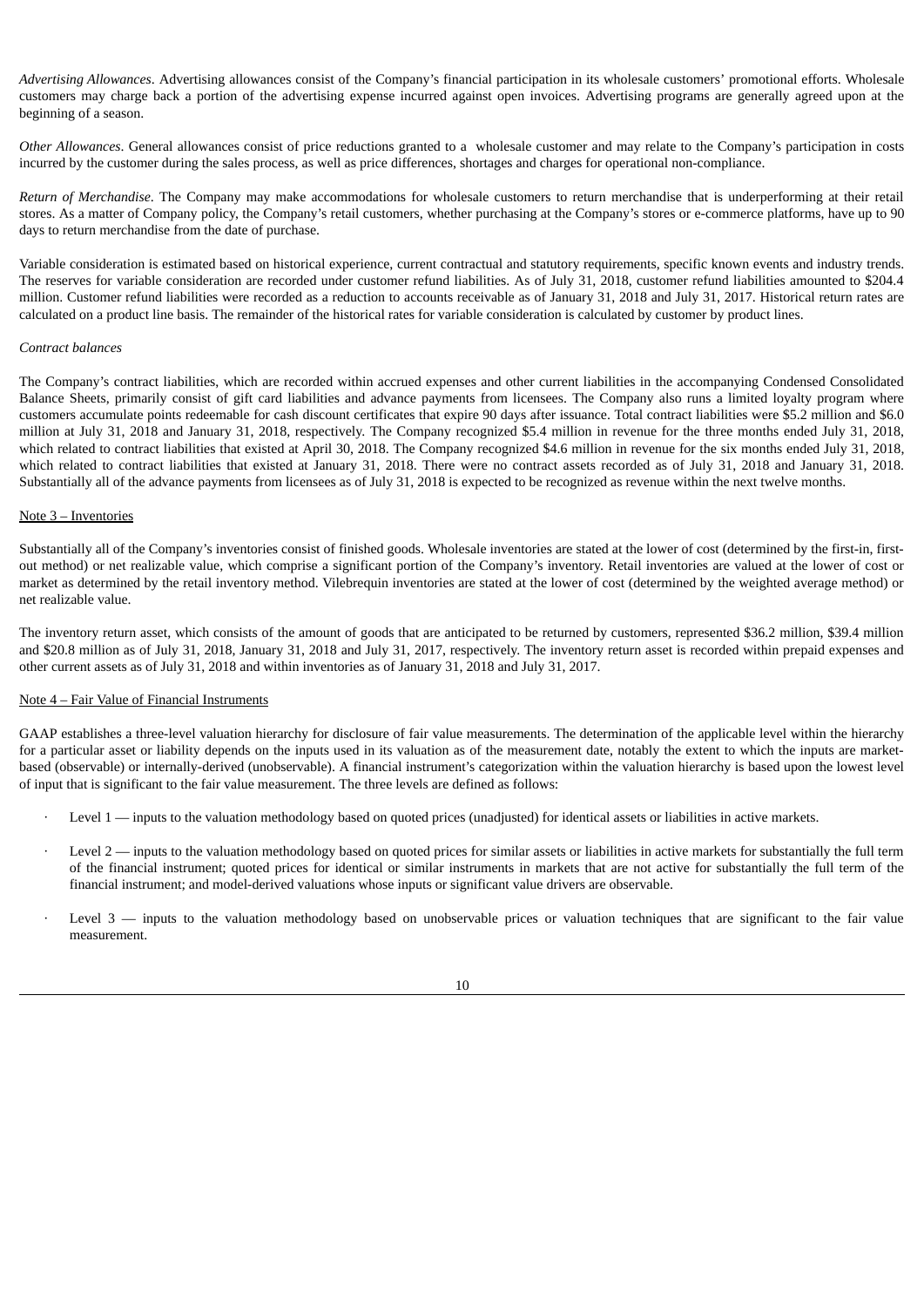The following table summarizes the carrying values and the estimated fair values of the Company's debt instruments:

|                             |               |  | <b>Carrying Value</b> |  |                |  | Fair Value |           |  |           |
|-----------------------------|---------------|--|-----------------------|--|----------------|--|------------|-----------|--|-----------|
| <b>Financial Instrument</b> | Level         |  | 7/31/2018             |  |                |  | 1/31/2018  | 7/31/2018 |  | 1/31/2018 |
|                             |               |  |                       |  | (in thousands) |  |            |           |  |           |
| Term Loan                   | ∸             |  | 300,000               |  | 300,000        |  | 300,000    | 300,000   |  |           |
| Revolving credit facility   | $\mathcal{D}$ |  | 111.426               |  | 12.003         |  | 111.426    | 12,003    |  |           |
| <b>LVMH</b> Note            | 3             |  | 94,100                |  | 91,667         |  | 85,000     | 85,000    |  |           |

The Company's debt instruments are recorded at their carrying values in its condensed consolidated balance sheets, which may differ from their respective fair values. The carrying amount of the Company's variable rate debt approximates the fair value, as interest rates change with the market rates. Furthermore, the carrying value of all other financial instruments potentially subject to valuation risk (principally consisting of cash, accounts receivable and accounts payable) also approximates fair value due to the short-term nature of these accounts. For purposes of this fair value disclosure, the Company based its fair value estimate for the LVMH Note (as defined in Note 6) on its internal valuation whereby the Company applied the discounted cash flow method to its expected cash flow payments due under the loan agreements based on market interest rate quotes as of July 31, 2018 and January 31, 2018 for debt with similar risk characteristics and maturities.

#### *Non-Financial Assets and Liabilities*

The Company's non-financial assets, which primarily consist of goodwill, other intangible assets and property and equipment, are not required to be measured at fair value on a recurring basis and are reported at carrying value. However, whenever events or changes in circumstances indicate that their carrying value may not be fully recoverable (and at least annually for goodwill and indefinite-lived intangible assets), non-financial instruments are assessed for impairment and, if applicable, written down to and recorded at fair value, considering external market participant assumptions. No events or circumstances indicate an impairment has been identified subsequent to the Company's January 31, 2018 impairment testing.

#### Note 5 – Net Income (Loss) per Common Share

Basic net income (loss) per common share has been computed using the weighted average number of common shares outstanding during each period. Diluted net income per share, when applicable, is computed using the weighted average number of common shares and potential dilutive common shares, consisting of unvested restricted stock awards and stock options outstanding during the period. Approximately 327,000 and 1,259,000 shares of common stock have been excluded from the diluted net income (loss) per share calculation for the three months ended July 31, 2018 and 2017, respectively. Approximately 322,000 and 1,246,000 shares of common stock have been excluded from the diluted net income (loss) per share calculation for the six months ended July 31, 2018 and 2017, respectively. All share based payments outstanding that vest based on the achievement of performance and/or market price conditions, and for which the respective performance and/or market price conditions have not been achieved, have been excluded from the diluted per share calculation.

The following table reconciles the numerators and denominators used in the calculation of basic and diluted net income (loss) per share:

|                                                   | <b>Three Months Ended</b><br><b>July 31,</b> |        |   |                                          | <b>Six Months Ended</b><br><b>July 31,</b> |        |     |          |
|---------------------------------------------------|----------------------------------------------|--------|---|------------------------------------------|--------------------------------------------|--------|-----|----------|
|                                                   |                                              | 2018   |   | 2017                                     | 2018                                       |        |     | 2017     |
|                                                   |                                              |        |   | (In thousands, except per share amounts) |                                            |        |     |          |
| Net income (loss)                                 | S                                            | 10,077 | S | $(8,568)$ \$                             |                                            | 19,962 | - S | (18,959) |
| Basic net income (loss) per share:                |                                              |        |   |                                          |                                            |        |     |          |
| Basic common shares                               |                                              | 49,169 |   | 48,689                                   |                                            | 49,148 |     | 48,669   |
| Basic net income (loss) per share                 |                                              | 0.20   |   | (0.18)                                   |                                            | 0.41   |     | (0.39)   |
|                                                   |                                              |        |   |                                          |                                            |        |     |          |
| Diluted net income (loss) per share:              |                                              |        |   |                                          |                                            |        |     |          |
| Basic common shares                               |                                              | 49,169 |   | 48,689                                   |                                            | 49,148 |     | 48,669   |
| Diluted restricted stock awards and stock options |                                              | 1,246  |   |                                          |                                            | 1,124  |     |          |
| Diluted common shares                             |                                              | 50,415 |   | 48,689                                   |                                            | 50,272 |     | 48,669   |
| Diluted net income (loss) per share               |                                              | 0.20   |   | (0.18)                                   |                                            | 0.40   |     | (0.39)   |

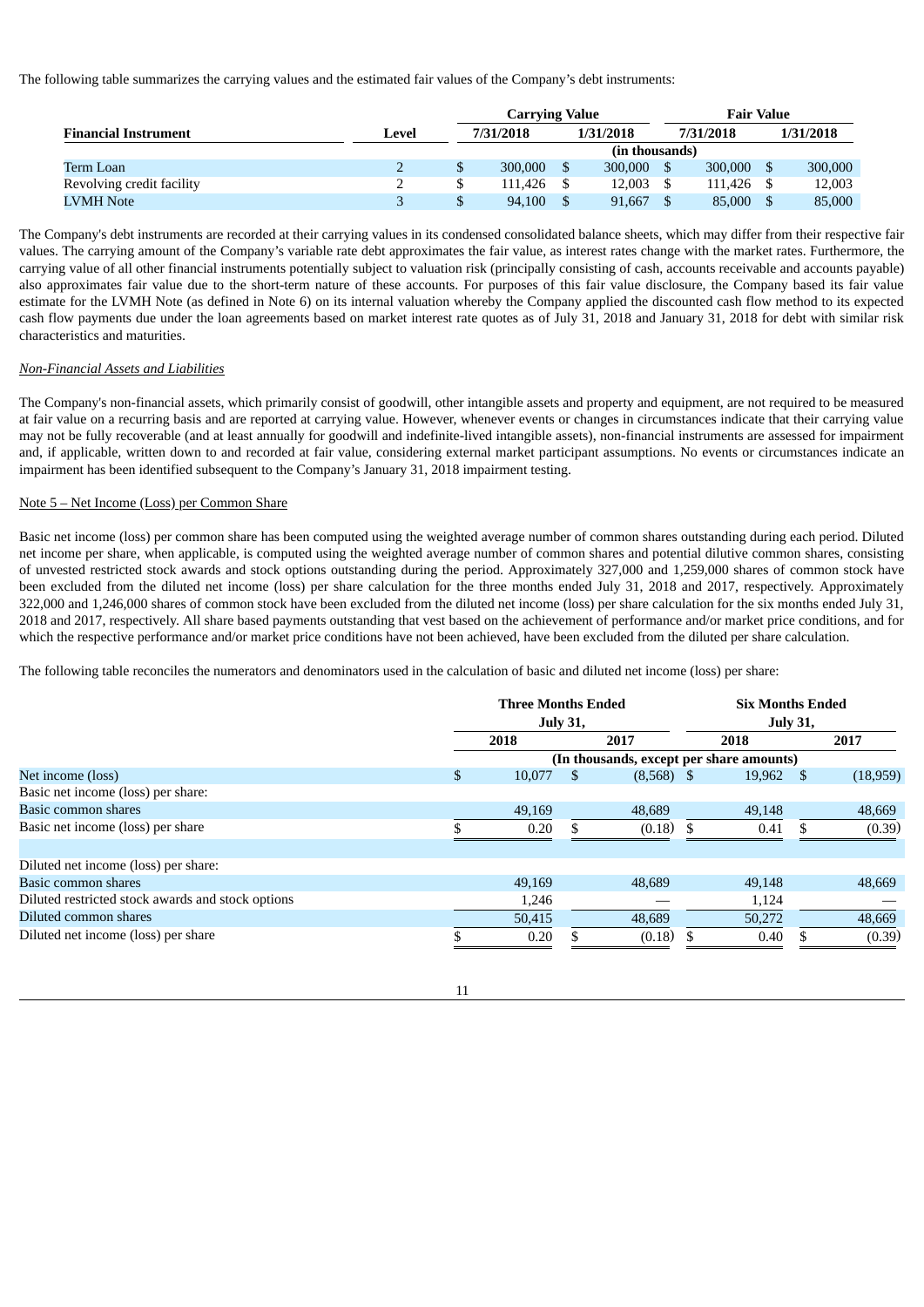#### Note 6 – Notes Payable

Long-term debt consists of the following:

|                                        | <b>July 31, 2018</b> |          |              |                |      |           |  |  |  |  |  | <b>July 31, 2017</b> |  | <b>January 31, 2018</b> |
|----------------------------------------|----------------------|----------|--------------|----------------|------|-----------|--|--|--|--|--|----------------------|--|-------------------------|
|                                        |                      |          |              | (In thousands) |      |           |  |  |  |  |  |                      |  |                         |
| Term loan                              | \$                   | 300,000  | <sup>S</sup> | 300,000        | - \$ | 300,000   |  |  |  |  |  |                      |  |                         |
| Revolving credit facility              |                      | 111.426  |              | 193,955        |      | 12,003    |  |  |  |  |  |                      |  |                         |
| Note issued to LVMH                    |                      | 125,000  |              | 125,000        |      | 125,000   |  |  |  |  |  |                      |  |                         |
| Subtotal                               |                      | 536,426  |              | 618.955        |      | 437,003   |  |  |  |  |  |                      |  |                         |
| Less: Net debt issuance costs $^{(1)}$ |                      | (11,320) |              | (13,932)       |      | (12, 626) |  |  |  |  |  |                      |  |                         |
| Debt discount                          |                      | (30,900) |              | (36,189)       |      | (33, 333) |  |  |  |  |  |                      |  |                         |
| Total                                  |                      | 494,206  |              | 568,834        |      | 391,044   |  |  |  |  |  |                      |  |                         |

(1) Does not include debt issuance costs, net of amortization, totaling \$8.3 million, \$10.8 million and \$9.5 million as of July 31, 2018, July 31, 2017 and January 31, 2018, respectively, related to the revolving credit facility. The debt issuance costs have been deferred and are classified within prepaid expenses and other current assets in the accompanying Condensed Consolidated Balance Sheets as required under Accounting Standards Update ("ASU") 2015-15.

#### *Term Loan*

In connection with the acquisition of DKI, the Company borrowed \$350.0 million under a senior secured term loan facility (the "Term Loan"). On December 1, 2016, the Company prepaid \$50.0 million in principal amount of the Term Loan. The Term Loan is payable on maturity in December 2022.

Interest on the outstanding principal amount of the Term Loan accrues at a rate equal to the London Interbank Offered Rate ("LIBOR"), subject to a 1% floor, plus an applicable margin of 5.25% or an alternate base rate (defined as the greatest of (i) the "prime rate" as published by the Wall Street Journal from time to time, (ii) the federal funds rate plus 0.5% or (iii) the LIBOR rate for a borrowing with an interest period of one month) plus 4.25%, per annum, payable in cash. As of July 31, 2018, interest under the Term Loan was being paid at an average rate of 7.24% per annum.

The Term Loan is secured by certain assets of the Company and certain of its subsidiaries. The Term Loan is required to be prepaid with the proceeds of certain asset sales if such proceeds are not applied as required by the agreement within certain specified deadlines. The Term Loan contains covenants that restrict the Company's ability to among other things, incur additional debt, sell or dispose certain assets, make certain investments, incur liens and enter into acquisitions. This loan also includes a mandatory prepayment provision based on excess cash flow as defined in the agreement. A first lien leverage covenant requires the Company to maintain a level of debt to EBITDA over the term of the agreement at a ratio as set forth in the agreement. As of July 31, 2018, the Company was in compliance with these covenants.

#### *Revolving Credit Facility*

Upon closing of the acquisition of DKI, the Company's previous credit agreement was refinanced and replaced by a \$650 million amended and restated credit agreement (the "revolving credit facility"). Amounts available under the revolving credit facility are subject to borrowing base formulas and over advances as specified in the revolving credit facility agreement. Borrowings bear interest, at the Company's option, at LIBOR plus a margin of 1.25% to 1.75% or an alternate base rate (defined as the greatest of (i) the "prime rate" of JPMorgan Chase Bank, N.A. from time to time, (ii) the federal funds rate plus 0.5% or (iii) the LIBOR rate for a borrowing with an interest period of one month) plus a margin of 0.25% to 0.75%, with the applicable margin determined based on the availability under the revolving credit facility agreement. As of July 31, 2018, interest under the revolving credit agreement was being paid at an average rate of 3.61% per annum. The revolving credit facility has a five-year term ending December 1, 2021. In addition to paying interest on any outstanding borrowings under the revolving credit facility, the Company is required to pay a commitment fee to the lenders under the credit agreement with respect to the unutilized commitments. The commitment fee accrues at a rate equal to 0.25% per annum on the average daily amount of the unutilized commitments.

As of July 31, 2018, the Company had \$111.4 million of borrowings outstanding under the revolving credit facility all of which are classified as long-term liabilities. As of July 31, 2018, there were outstanding trade and standby letters of credit amounting to \$12.4 million and \$3.4 million, respectively.

#### *LVMH Note*

As part of the consideration for the acquisition of DKI, the Company issued to LVMH Moet Hennessy Louis Vuitton Inc. ("LVMH") a junior lien secured promissory note in the principal amount of \$125.0 million (the "LVMH Note") that bears interest at the rate of 2% per year. \$75.0 million of the principal amount of the LVMH Note is due and payable on June 1, 2023 and \$50.0 million of such principal amount is due and payable on December 1, 2023. Accounting Standards Codification ("ASC") 820 - Fair Value Measurements requires the note to be recorded at fair value. As a result, the Company recorded a debt discount in the amount of \$40.0 million. This discount is being amortized as interest expense using the effective interest method over the term of the LVMH Note.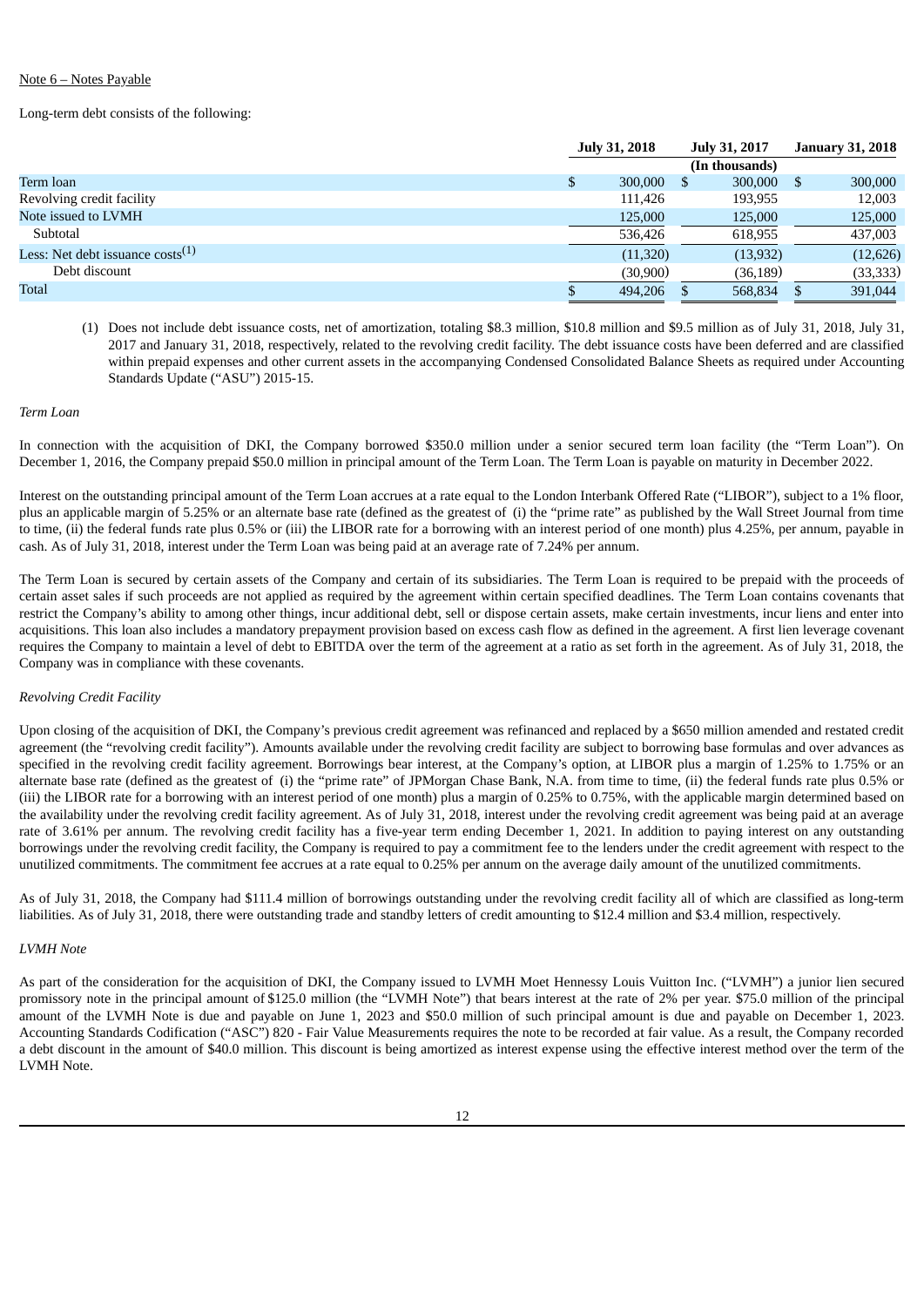#### Note 7 – Segments

The Company's reportable segments are business units that offer products through different channels of distribution. The Company has two reportable segments: wholesale operations and retail operations. The wholesale operations segment includes sales of products under the Company's owned, licensed and private label brands and internet sales related to the Vilebrequin business. Wholesale sales also include revenues from license agreements related to the DKNY, Donna Karan, G.H. Bass, Andrew Marc and Vilebrequin businesses. The retail operations segment consists primarily of Wilsons Leather, G.H. Bass and DKNY stores, as well as a limited number of Karl Lagerfeld Paris and Calvin Klein Performance stores. Sales through the Company's owned websites, with the exception of Vilebrequin, are also included in the retail operations segment.

The following information, in thousands, is presented for the three and six-month periods indicated below:

|                                              |  | Three Months Ended July 31, 2018 |  |               |  |                            |  |              |  |  |
|----------------------------------------------|--|----------------------------------|--|---------------|--|----------------------------|--|--------------|--|--|
|                                              |  | Wholesale                        |  | <b>Retail</b> |  | Elimination <sup>(1)</sup> |  | <b>Total</b> |  |  |
| Net sales                                    |  | 544,597                          |  | 106,662       |  | $(26,561)$ \$              |  | 624,698      |  |  |
| Cost of goods sold                           |  | 362,756                          |  | 56,959        |  | (26, 561)                  |  | 393,154      |  |  |
| Gross profit                                 |  | 181,841                          |  | 49,703        |  |                            |  | 231,544      |  |  |
| Selling, general and administrative expenses |  | 136,178                          |  | 62,682        |  |                            |  | 198,860      |  |  |
| Depreciation and amortization                |  | 7,348                            |  | 2,107         |  |                            |  | 9,455        |  |  |
| Operating profit (loss)                      |  | 38,315                           |  | (15,086)      |  | $\qquad \qquad$            |  | 23,229       |  |  |

|                                              | Three Months Ended July 31, 2017 |  |               |  |                            |  |              |
|----------------------------------------------|----------------------------------|--|---------------|--|----------------------------|--|--------------|
|                                              | Wholesale                        |  | <b>Retail</b> |  | Elimination <sup>(1)</sup> |  | <b>Total</b> |
| Net sales $(2)$                              | 467,769                          |  | 106,436 \$    |  | $(36,199)$ \$              |  | 538,006      |
| Cost of goods sold $(3)$                     | 316,435                          |  | 54,780        |  | (36, 199)                  |  | 335,016      |
| Gross profit                                 | 151,334                          |  | 51,656        |  |                            |  | 202,990      |
| Selling, general and administrative expenses | 128,484                          |  | 67,365        |  |                            |  | 195,849      |
| Depreciation and amortization                | 7,229                            |  | 3,507         |  |                            |  | 10,736       |
| Operating profit (loss)                      | 15,621                           |  | (19,216)      |  | $\hspace{0.05cm}$          |  | (3,595)      |

|                                              | Six Months Ended July 31, 2018 |  |               |  |                   |  |              |  |
|----------------------------------------------|--------------------------------|--|---------------|--|-------------------|--|--------------|--|
|                                              | Wholesale                      |  | <b>Retail</b> |  | Elimination $(1)$ |  | <b>Total</b> |  |
| Net sales                                    | 1,072,270                      |  | 211,181       |  | $(47,010)$ \$     |  | 1,236,441    |  |
| Cost of goods sold                           | 704.331                        |  | 113,049       |  | (47,010)          |  | 770,370      |  |
| Gross profit                                 | 367,939                        |  | 98,132        |  |                   |  | 466,071      |  |
| Selling, general and administrative expenses | 272.591                        |  | 128.340       |  |                   |  | 400,931      |  |
| Depreciation and amortization                | 14,483                         |  | 4,352         |  |                   |  | 18,835       |  |
| Operating profit (loss)                      | 80,865                         |  | (34,560)      |  | $\qquad \qquad$   |  | 46,305       |  |

|                                              | Six Months Ended July 31, 2017 |           |  |               |  |                            |  |              |
|----------------------------------------------|--------------------------------|-----------|--|---------------|--|----------------------------|--|--------------|
|                                              |                                | Wholesale |  | <b>Retail</b> |  | Elimination <sup>(1)</sup> |  | <b>Total</b> |
| Net sales $(2)$                              |                                | 921,083   |  | 205,620       |  | $(59,655)$ \$              |  | 1,067,048    |
| Cost of goods sold $(3)$                     |                                | 614.737   |  | 107,261       |  | (59, 655)                  |  | 662,343      |
| Gross profit                                 |                                | 306,346   |  | 98,359        |  |                            |  | 404,705      |
| Selling, general and administrative expenses |                                | 258,644   |  | 134,616       |  |                            |  | 393,260      |
| Depreciation and amortization                |                                | 13,614    |  | 6,960         |  |                            |  | 20,574       |
| Operating profit (loss)                      |                                | 34,088    |  | $(43,217)$ \$ |  |                            |  | (9, 129)     |

*(1) Represents intersegment sales to the Company's retail operations.*

(2) Certain reclassifications have been made between the wholesale operations segment and the elimination column as a result of sales eliminations within *the wholesale operations segment being misclassified as inter-segment eliminations.*

(3) Certain reclassifications have been made as a result of the Company's reclassifying the impact of certain components of foreign currency gain (loss) *from cost of goods sold and interest expense to other income.*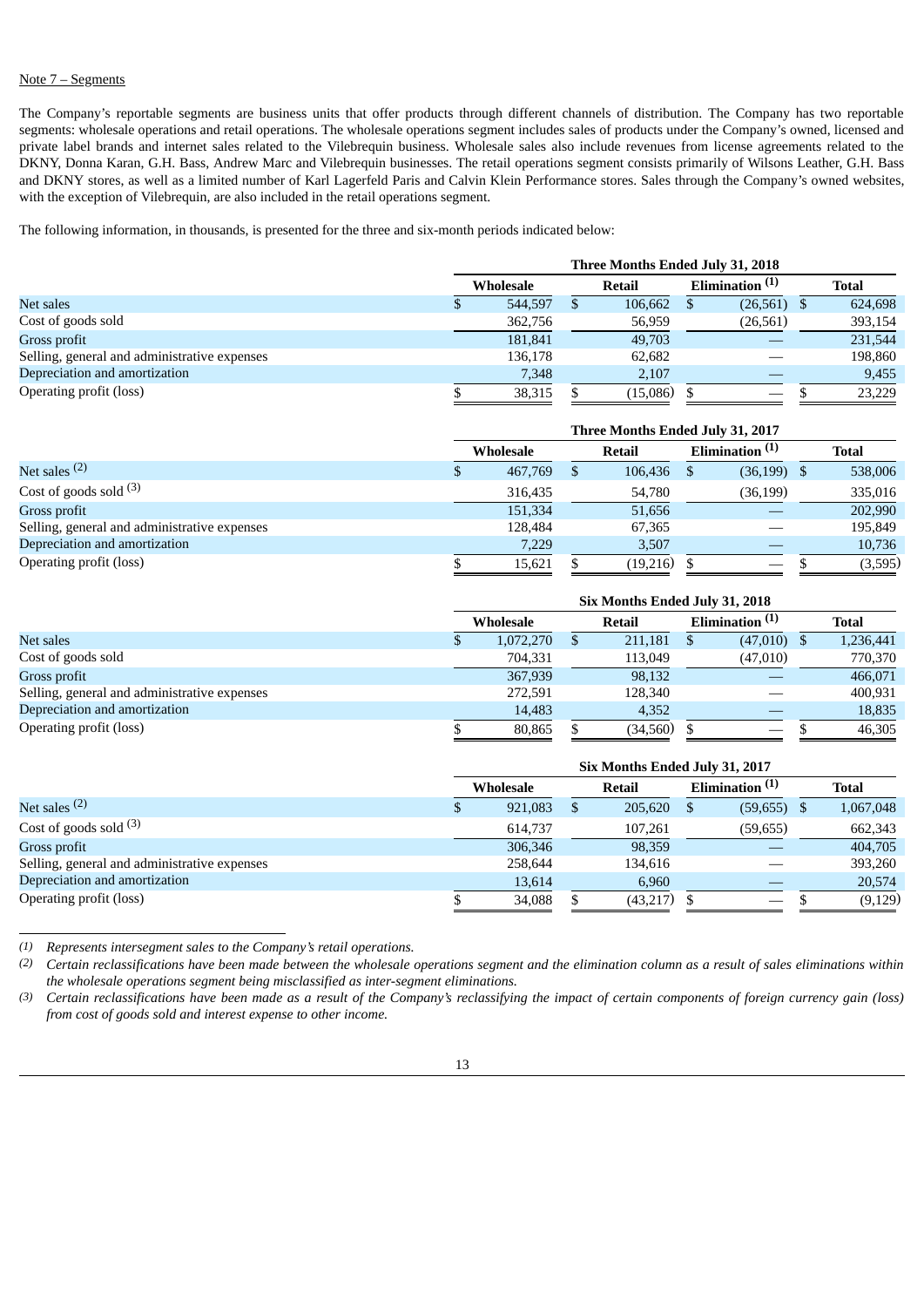The total assets for each of the Company's reportable segments, as well as assets not allocated to a segment, are as follows:

|                     | <b>July 31, 2018</b> |           | July 31, 2017 |           | <b>January 31, 2018</b> |           |
|---------------------|----------------------|-----------|---------------|-----------|-------------------------|-----------|
|                     | (In thousands)       |           |               |           |                         |           |
| Wholesale           | S                    | 1,880,348 |               | 1,670,243 |                         | 1,554,191 |
| Retail              |                      | 205,268   |               | 220,668   |                         | 215,568   |
| Corporate           |                      | 151,018   |               | 151,140   |                         | 145,418   |
| <b>Total Assets</b> |                      | 2,236,634 |               | 2,042,051 |                         | 1,915,177 |

Note 8 – Stockholders' Equity

|                                                                     |                | <b>Six Months Ended</b><br><b>July 31,</b> |    |           |
|---------------------------------------------------------------------|----------------|--------------------------------------------|----|-----------|
|                                                                     |                | 2018                                       |    | 2017      |
|                                                                     | (In thousands) |                                            |    |           |
| Balance at beginning of period                                      | \$             | 1,120,689                                  | S  | 1,021,236 |
| Comprehensive income (loss)                                         |                | 11,897                                     |    | (10, 918) |
| Equity awards exercised/vested, net                                 |                | 56                                         |    | 422       |
| Share-based compensation expense                                    |                | 9.440                                      |    | 10,262    |
| Adjustments related to tax withholding for share-based compensation |                | (1,098)                                    |    | (7)       |
| Other                                                               |                | (39)                                       |    | 39        |
| ASC 606 cumulative effect to Retained Earnings opening balance      |                | (53, 728)                                  |    |           |
| Balance at end of period                                            |                | 1.087.217                                  | S. | 1.021.034 |

For the three months ended July 31, 2018, the Company issued 13,276 shares of common stock and utilized 12,738 shares of treasury stock in connection with the vesting of equity awards. For the three months ended July 31, 2017, the Company issued 20,637 shares of common stock and utilized 26,030 shares of treasury stock in connection with the exercise or vesting of equity awards. For the six months ended July 31, 2018, the Company issued 19,276 shares of common stock and utilized 47,253 shares of treasury stock in connection with the exercise or vesting of equity awards. For the six months ended July 31, 2017, the Company issued 34,912 shares of common stock and utilized 32,830 shares of treasury stock in connection with the exercise or vesting of equity awards.

#### Note 9 – Final Tax Adjustment of Donna Karan International acquisition

On February 5, 2018, the Company paid \$4.6 million to LVMH for the final tax adjustment related to the Company's election under Internal Revenue Code Section 338(h)(10) in connection with the acquisition of DKI.

#### Note 10 – Canadian Customs Duty Examination

In October 2017, the Canada Border Service Agency ("CBSA") issued a final audit report to G-III Apparel Canada ULC ("G-III Canada"), our wholly-owned subsidiary. The report challenged the valuation used by G-III Canada for certain goods imported into Canada. The period covered by the examination is February 1, 2014 through the date of the final report, October 27, 2017. The CBSA has requested G-III Canada to reassess its customs entries for that period using the price paid or payable by the Canadian retail customers for certain imported goods rather than the price paid by G-III Canada to the vendor. The CBSA has also requested that G-III Canada change the valuation method used to pay duties with respect to goods imported in the future.

On March 14, 2018, G-III Canada provided a bond to the CBSA to secure payment of the additional duties payable as a result of the reassessment required by the final audit report. The Company issued a bond in the amount of CAD\$26.9 million (\$20.9 million) representing customs duty and interest through December 31, 2017 that is claimed to be owed to the CBSA. In March 2018, the Company amended the duties filed for the month of January 2018 based on the new valuation method. The additional duty claimed to be owed for January 2018 was approximately CAD\$1.4 million (\$1.1 million). Beginning February 1, 2018, the Company began paying duties based on the new valuation method. The additional duties paid beginning on February 1, 2018 on the higher dutiable value will not be charged as an expense in the Company's statement of operations, but will be recorded as a deferred expense until the appeal process has concluded. Expense amounts deferred for the three and six months ended July 31, 2018, related to the higher dutiable values, were CAD\$3.4 million (\$2.6) million) and CAD\$5.8 million (\$4.5 million), respectively.

G-III Canada, based on the advice of counsel, believes it has positions that support its ability to receive a refund of amounts claimed to be owed to the CBSA on appeal and intends to vigorously contest the findings of the CBSA. G-III Canada filed its appeal with the CBSA in May 2018.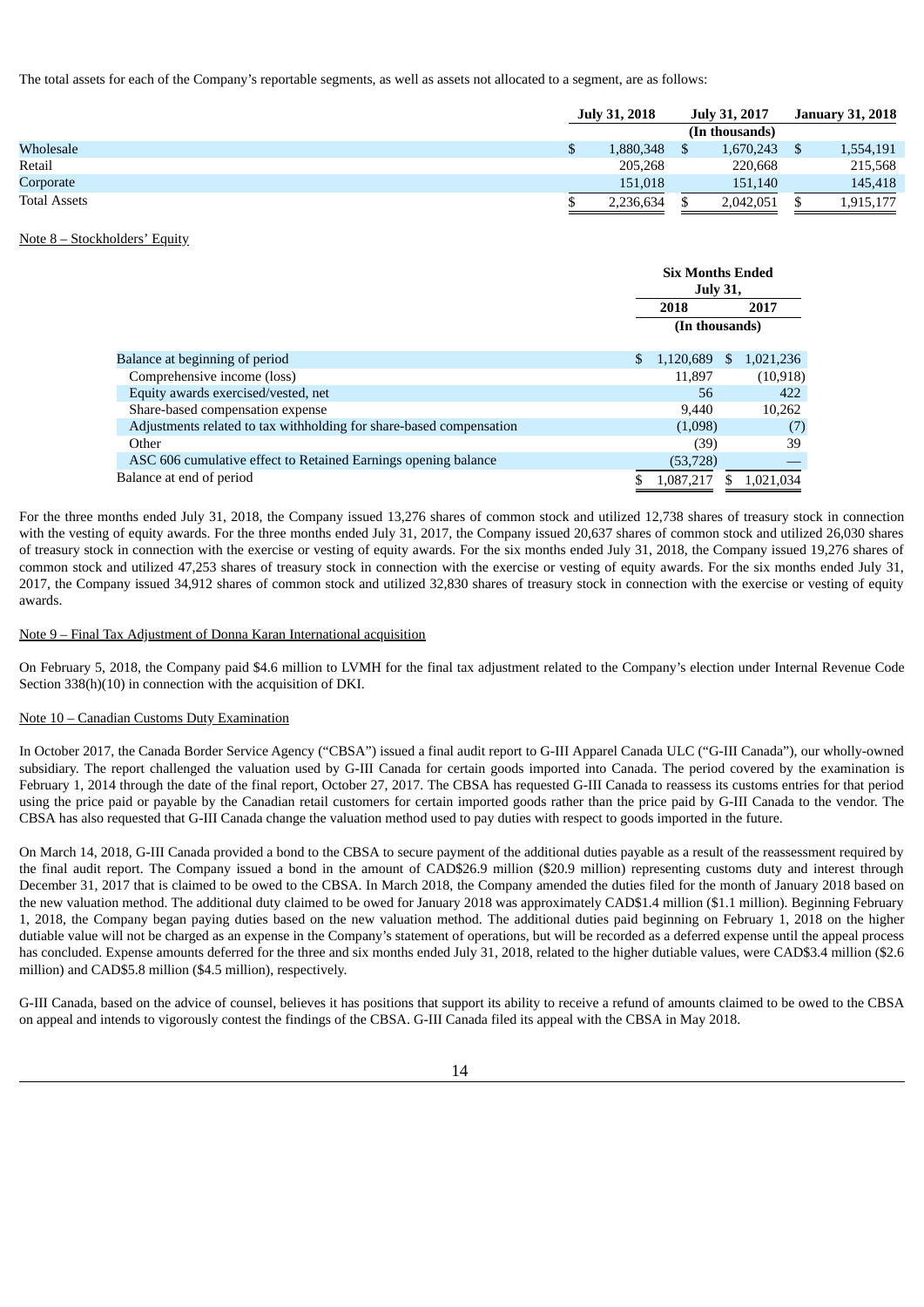#### Note 11 – Recent Adopted and Issued Accounting Pronouncements

#### *Recently Adopted Accounting Guidance*

In May 2017, the Financial Accounting Standards Board ("FASB") issued ASU 2017-09, "Compensation — Stock Compensation (Topic 718): Scope of Modification Accounting." ASU 2017-09 provides clarification as to when modification accounting should be used for changes to the terms or conditions of a share-based payment award. ASU 2017-09 does not change the accounting for modifications but clarifies that modification accounting guidance should only be applied if there is a change to the value, vesting conditions or award classification and would not be required if the changes are considered non-substantive. The amendments of ASU 2017-09 are effective for reporting periods beginning after December 15, 2017. The Company adopted the provisions of ASU 2017- 09 during the first quarter of fiscal 2019. The adoption of ASU 2017-09 did not have any impact on the Company's condensed consolidated financial statements.

In December 2017, the SEC staff issued Staff Accounting Bulletin 118 ("SAB 118") to provide guidance for companies that have not completed their accounting for the income tax effects of the Tax Cuts and Jobs Act ("TCJA"). Due to the complexities of the TCJA, the Company's final tax liability may materially differ from provisional estimates due to additional guidance and regulations issued by the U.S. Treasury Department, the Internal Revenue Service ("IRS") and state and local tax authorities. G-III will finalize its accounting for the TCJA during the one-year measurement period, and any adjustments to the provisional amounts will be included in income tax expense or benefit in the appropriate periods, and disclosed if material, in accordance with guidance provided by SAB 118. As of July 31, 2018, the Company has not identified or recorded adjustments to the provisional amounts previously disclosed in its Annual Report on Form 10-K for the year ended January 31, 2018.

In January 2017, the FASB issued ASU 2017-01, "Business Combinations (Topic 805): Clarifying the Definition of a Business." The purpose of ASU 2017- 01 is to clarify the definition of a business to assist entities with evaluating whether transactions should be accounted for as acquisitions (or disposals) of assets or businesses. ASU 2017-01 is effective for fiscal years beginning after December 15, 2017, including interim periods within that year. The amendments in ASU 2017-01 should be applied prospectively on or after the effective date. The Company adopted the provisions of ASU 2017-01 during the first quarter of fiscal 2019. The adoption of ASU 2017-01 did not have any impact on the Company's condensed consolidated financial statements.

In October 2016, the FASB issued ASU 2016-16, "Income Taxes (Topic 740): Intra-Entity Transfers of Assets Other Than Inventory." The update requires an entity to recognize the income tax consequences of an intra-entity transfer of an asset upon transfer other than inventory, eliminating the current recognition exception. Prior to the update, GAAP prohibited the recognition of current and deferred income taxes for intra-entity asset transfers until the asset was sold to an outside party. The amendments in this update do not include new disclosure requirements; however, existing disclosure requirements might be applicable when accounting for the current and deferred income taxes for an intra-entity transfer of an asset other than inventory. For public business entities, the amendments in this update are effective for annual reporting periods beginning after December 15, 2017, including interim reporting periods within those fiscal years. The Company adopted the provisions of ASU 2016-16 during the first quarter of fiscal 2019. The adoption of ASU 2016-16 did not have a material impact on the Company's condensed consolidated financial statements.

In August 2016, the FASB issued ASU 2016-15, "Statement of Cash Flows (Topic 230): Classification of Certain Cash Receipts and Cash Payments," which clarifies guidance with respect to the classification of eight specific cash flow issues. ASU 2016-15 was issued to reduce diversity in practice and prevent financial statement restatements. Cash flow issues include: debt prepayment or debt extinguishment costs, settlement of zero-coupon bonds, contingent consideration payments made after a business combination, proceeds from the settlement of insurance claims, proceeds from the settlement of corporateowned life insurance policies and bank-owned life insurance policies, distributions received from equity method investees, beneficial interests in securitization transactions and separately identifiable cash flows and application of the predominance principle. ASU 2016-15 is effective for public business entities for fiscal years beginning after December 15, 2017, including interim periods within those fiscal years. Under ASU 2016-15, entities must apply the guidance retrospectively to all periods presented but may apply it prospectively if retrospective application would be impracticable. The Company adopted the provisions of ASU 2016-15 during the first quarter of fiscal 2019. The adoption of ASU 2016-15 did not have a material impact on the Company's condensed consolidated financial statements.

In January 2016, the FASB issued ASU 2016-01, "Financial Instruments — Overall (Subtopic 825-10): Recognition and Measurement of Financial Assets and Financial Liabilities." This standard (i) modifies how entities measure equity investments and present changes in the fair value of financial liabilities, (ii) simplifies the impairment assessment of equity investments without readily determinable fair values by requiring a qualitative assessment to identify impairment, (iii) changes presentation and disclosure requirements and (iv) clarifies that an entity should evaluate the need for a valuation allowance on a deferred tax asset related to available-for-sale securities in combination with the entity's other deferred tax assets. ASU 2016-01 is effective for fiscal years beginning after December 15, 2017, including interim periods within those fiscal years. The Company adopted the provisions of ASU 2016-15 during the first quarter of fiscal 2019. The adoption of ASU 2016-15 did not have a material impact on the Company's condensed consolidated financial statements.

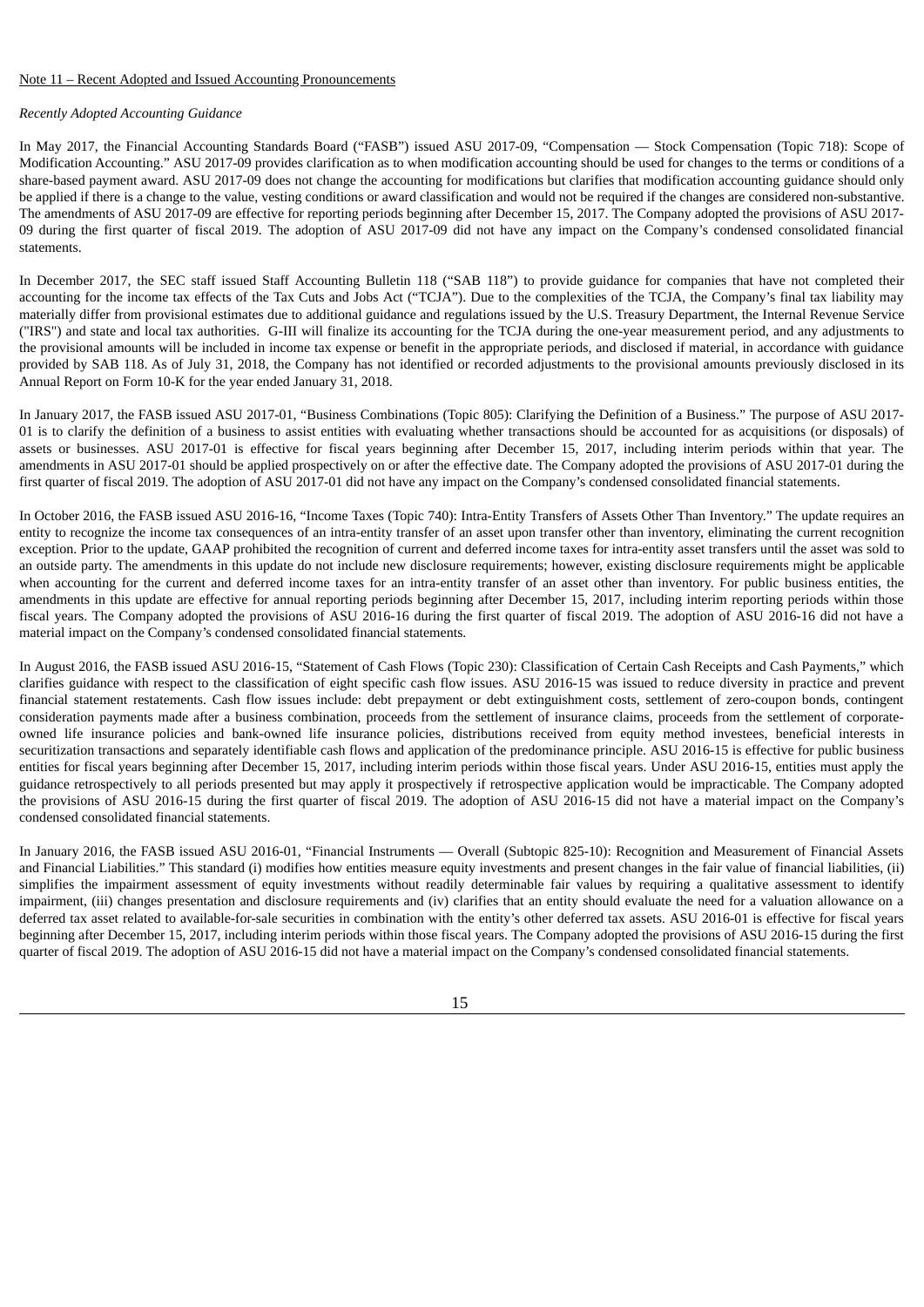In May 2014, the FASB issued ASU 2014-09, "Revenue from Contracts with Customers (Topic 606)." This update replaces the previous revenue recognition guidance in GAAP and requires an entity to recognize the amount of revenue to which it expects to be entitled for the transfer of promised goods or services to customers. The FASB clarified this guidance by issuing ASU 2017-13, "Amendments to SEC Paragraphs Pursuant to the Staff Announcement at the July 20, 2017 EITF Meeting and Rescission of Prior SEC Staff Announcements and Observer Comments"; ASU 2016-08, "Principal versus Agent Considerations (Reporting Revenue Gross versus Net)"; ASU 2016-10, "Identifying Performance Obligations and Licensing"; ASU 2016-12, "Narrow-Scope Improvements and Practical Expedients"; and ASU 2016-20, "Technical Corrections and Improvements to Topic 606, Revenue from Contracts with Customers." The amendments to ASU 2014-09 were intended to render more detailed implementation guidance with the expectation of reducing the degree of judgment necessary to comply with Topic 606. These new standards have the same effective date as ASU 2014-09 and were effective for public entities for fiscal years beginning after December 15, 2017, and interim periods within those fiscal years. The Company adopted the provisions of ASU 2014-09, as subsequently amended, during the first quarter of fiscal 2019. The guidance permits two methods of adoption: retrospectively to each prior reporting period presented (full retrospective method), or retrospectively with the cumulative effect of initially applying the guidance recognized at the date of initial application (modified retrospective method). The Company adopted the pronouncement using a modified retrospective approach. The Company performed an analysis of its current revenue streams worldwide and identified changes that resulted from the adoption of the new guidance. The Company implemented changes to its accounting processes and controls to support the new revenue recognition and disclosure requirements. The adoption of Topic 606 primarily affects the wholesale operations segment in the timing of recognition of certain adjustments that were recorded in net sales. For example, the Company previously recorded markdowns and certain customer allowances when the liability was known or incurred. Please refer to Note 2 for further details with respect to the adoption of this guidance by the Company.

#### *Issued Accounting Guidance Being Evaluated for Adoption*

In June 2018, the FASB issued ASU 2018-07, "FASB Simplifies Guidance on Nonemployee Share-Based Payments", which supersedes ASC 505-50 and expands the scope of ASC 718 to include all share-based payment arrangements related to the acquisition of goods and services from both nonemployees and employees. As a result, most of the guidance in ASC 718 associated with employee share-based payments, including most of its requirements related to classification and measurement, applies to nonemployee share-based payment arrangements. ASU 2018-07 is effective for fiscal years beginning after December 15, 2018, and interim periods within those fiscal years. Early adoption of ASU 2018-07 is permitted for all entities, but no earlier than the date on which an entity adopts ASC 606. The Company does not expect ASU 2018-07 to have an impact on its condensed consolidated financial statements.

In February 2018, the FASB issued ASU 2018-03, "Technical Corrections and Improvements to Financial Instruments – Overall (Subtopic 825-10): Recognition and Measurement of Financial Assets and Financial Liabilities", which makes technical corrections to certain aspects of ASU 2016-01 (on recognition of financial assets and financial liabilities), including the following: (i) equity securities without a readily determinable fair value discontinuation, (ii) equity securities without a readily determinable fair value — adjustments, (iii) forward contracts and purchased options, (iv) presentation requirements for certain fair value option liabilities, (v) fair value option liabilities denominated in a foreign currency and (vi) transition guidance for equity securities without a readily determinable fair value. The amendments in ASU 2018-03 are effective for fiscal years beginning after December 15, 2017, and interim periods within those fiscal years beginning after June 15, 2018. Public business entities with fiscal years beginning between December 15, 2017, and June 15, 2018, are not required to adopt the amendments until the interim period beginning after June 15, 2018. The Company will adopt the provisions of ASU 2018-03 for its quarter beginning August 1, 2018. The Company does not expect ASU 2018-03 to have an impact on its condensed consolidated financial statements.

In February 2018, the FASB issued ASU 2018-02, "Income Statement — Reporting Comprehensive Income (Topic 220): Reclassification of Certain Tax Effects from Accumulated Other Comprehensive Income", which provides financial statement preparers with an option to reclassify stranded tax effects within accumulated other comprehensive income to retained earnings in each period in which the effect of the change in the U.S. federal corporate income tax rate (or portion thereof) in the TCJA is recorded. The amendments to ASU 2018-02 are effective for all entities for fiscal years beginning after December 15, 2018, and interim periods within those fiscal years. Early adoption of ASU 2018-02 is permitted, including adoption in any interim period for the public business entities for reporting periods for which financial statements have not yet been issued. The amendments of ASU 2018-02 should be applied either in the period of adoption or retrospectively to each period (or periods) in which the effect of the change in the U.S. federal corporate income tax rate in the TCJA is recognized. The Company is currently assessing the impact that adopting ASU 2018-02 will have on its financial statements and footnote disclosures.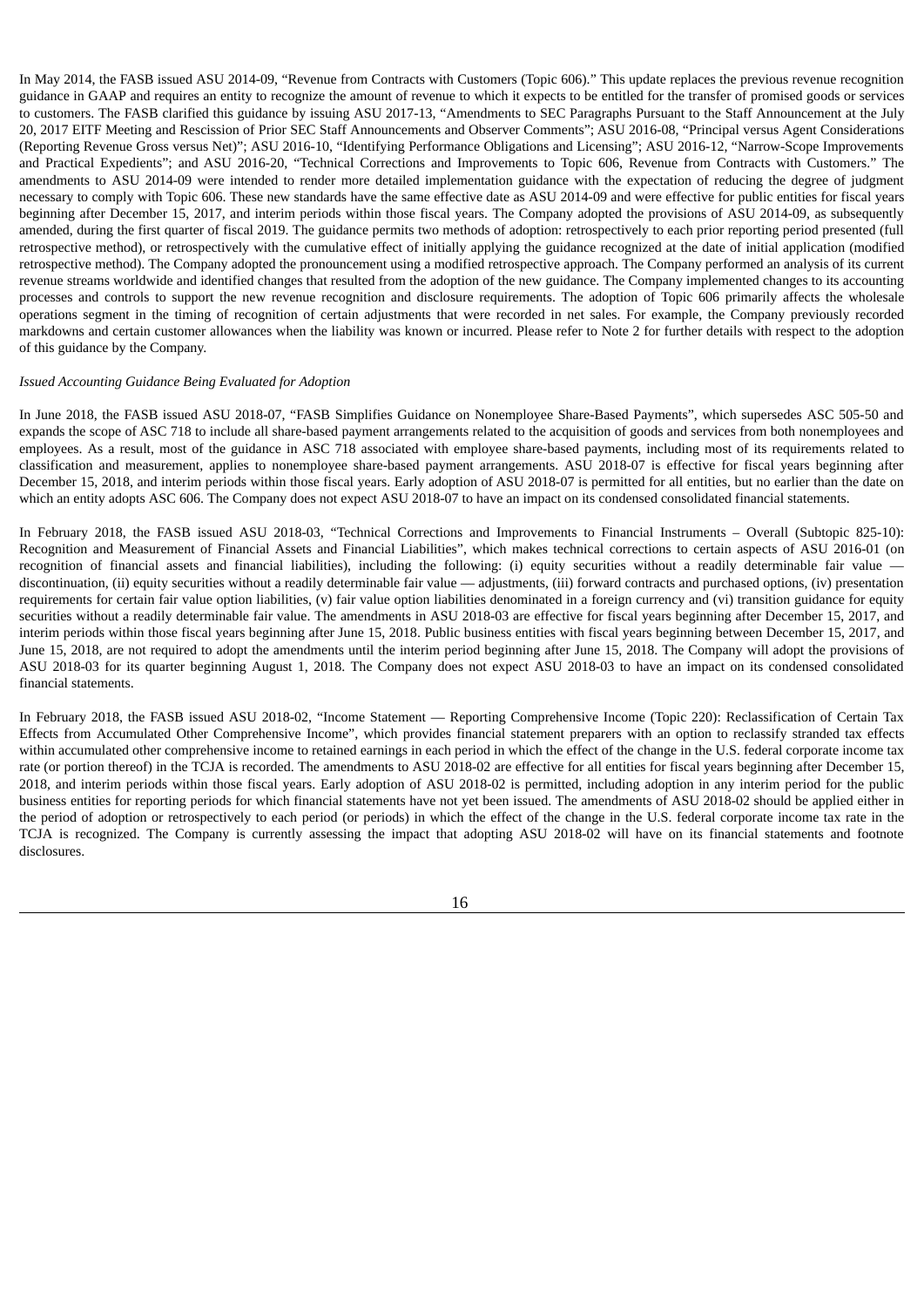In February 2016, the FASB issued ASU 2016-02, "Leases (Topic 842)." The primary difference between the current requirement under GAAP and ASU 2016-02 is the recognition of lease assets and lease liabilities by lessees for those leases classified as operating leases. The FASB has continued to clarify this guidance and most recently issued ASU 2017-13, "Amendments to SEC Paragraphs Pursuant to the Staff Announcement at the July 20, 2017 EITF Meeting and Rescission of Prior SEC Staff Announcements and Observer Comments." ASU 2016-02 requires that a lessee recognize in the statement of financial position a liability to make lease payments (the lease liability) and a right-of-use asset representing its right to use the underlying asset for the lease term (other than leases that meet the definition of a short-term lease). The liability will be equal to the present value of lease payments. The asset will be based on the liability, subject to adjustment, such as for initial direct costs. For income statement purposes, the FASB retained a dual model, requiring leases to be classified as either operating or finance. Operating leases will result in straight-line expense (similar to current operating leases) while finance leases will result in a front-loaded expense pattern (similar to current capital leases). Classification will be based on criteria that are for the most part similar to those applied in current lease accounting. ASU 2016-02 may be adopted using a modified retrospective transition, and provides for certain practical expedients. Transactions will require application of the new guidance at the beginning of the earliest comparative period presented. The guidance is effective for public entities for fiscal years beginning after December 15, 2018, and interim periods within those fiscal years. Early adoption is permitted. The Company is currently assessing the impact of ASU 2016-02 on its consolidated financial statements. Given the Company's significant number of leases, the Company expects this standard will result in a significant increase to its long-term assets and liabilities but does not expect it to have a material impact on its statements of operations. The Company is required to adopt the new standard in the first quarter of fiscal 2020 and does not expect to early adopt this new standard.

#### Note 12 – Subsequent Event

In August 2017, the Company entered into a joint venture agreement with Amlon Capital B.V. ("Amlon") to produce and market women's and men's apparel and accessories pursuant to a long-term license for DKNY and Donna Karan in the People's Republic of China, including Macau, Hong Kong and Taiwan. The Company owns 49% of this joint venture, with Amlon owning the remaining 51%. The joint venture will be funded with \$25 million of equity to be used to strengthen the DKNY and Donna Karan brands and accelerate the growth of the business in the region. Of that amount, the Company was required to contribute an aggregate of \$10.0 million to the joint venture by August 2018. The Company had previously funded \$49,000 of that amount upon signing the joint venture agreement. On August 7, 2018, the Company funded its remaining \$9.9 million obligation to the joint venture.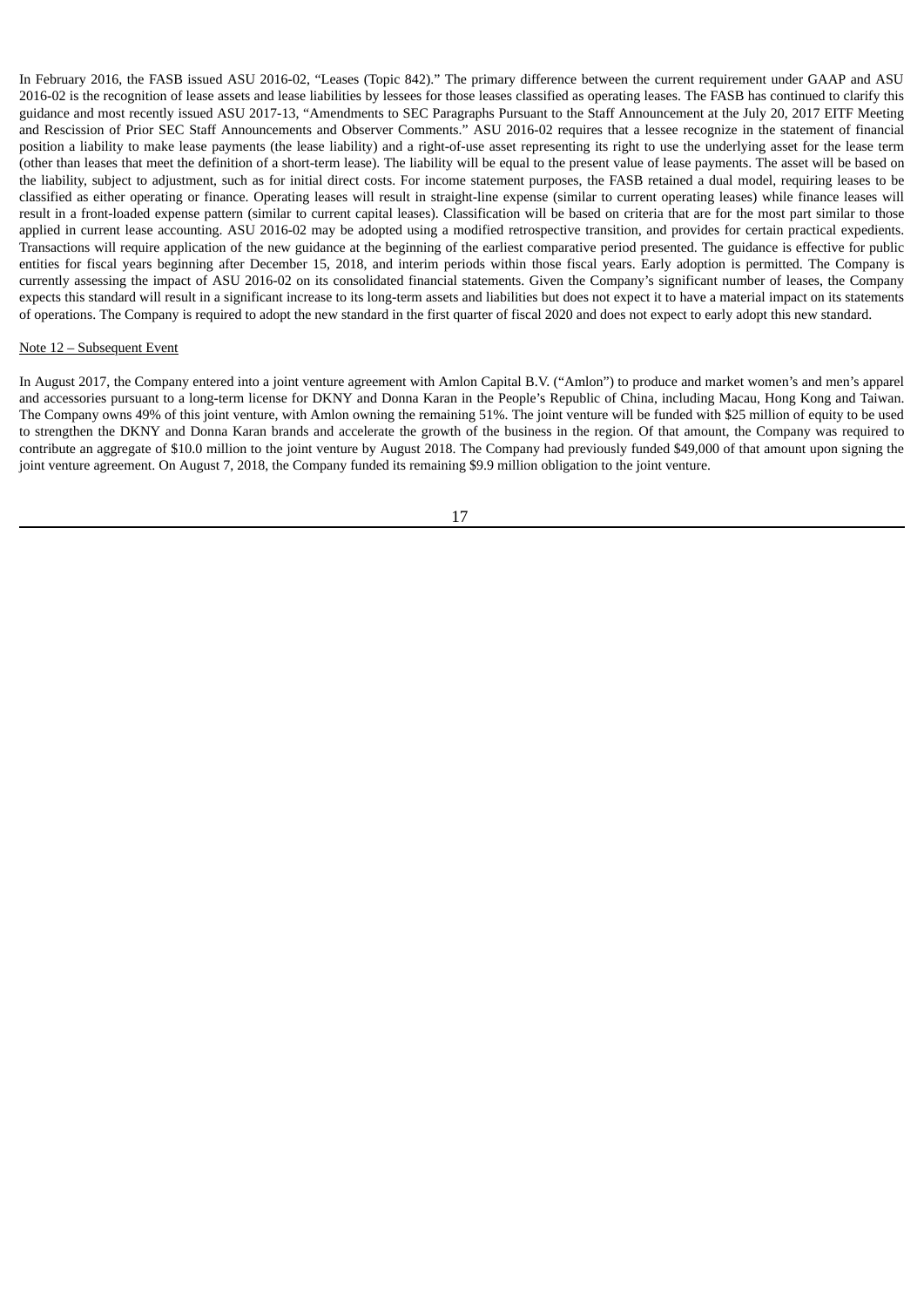#### <span id="page-17-0"></span>**Item 2. Management's Discussion and Analysis of Financial Condition and Results of Operations.**

Unless the context otherwise requires, "G-III", "us", "we" and "our" refer to G-III Apparel Group, Ltd. and its subsidiaries. References to fiscal years refer to the year ended or ending on January 31 of that year. For example, our fiscal year ending January 31, 2019 is referred to as "fiscal 2019". Vilebrequin, KLH and KLNA report results on a calendar year basis rather than on the January 31 fiscal year basis used by G-III. Accordingly, the results of Vilebrequin, KLH and KLNA are, and will be, included in our financial statements for the quarter ended or ending closest to G-III's fiscal quarter. For example, with respect to our results for the six-month period ended July 31, 2018, the results of Vilebrequin, KLH and KLNA are included for the six-month period ended June 30, 2018. We account for our investment in KLNA, KLH and Fabco using the equity method of accounting. The Company's retail stores use a 52/53-week fiscal year. The Company's three and six-month periods ended July 31, 2017 and 2018 were a 13-week fiscal quarter and a 26-week period, respectively, for both periods for the retail operations segment. For fiscal 2018 and 2019, the three and six month periods for the retail operations segment ended on July 29, 2017 and August 4, 2018, respectively.

Various statements contained in this Form 10-Q, in future filings by us with the SEC, in our press releases and in oral statements made from time to time by us or on our behalf constitute "forward-looking statements" within the meaning of the Private Securities Litigation Reform Act of 1995. Forward-looking statements are based on current expectations and are indicated by words or phrases such as "anticipate," "estimate," "expect," "will," "project," "we believe," "is or remains optimistic," "currently envisions," "forecasts," "goal" and similar words or phrases and involve known and unknown risks, uncertainties and other factors that may cause actual results, performance or achievements to be materially different from the future results, performance or achievements expressed in or implied by such forward-looking statements. Forward-looking statements also include representations of our expectations or beliefs concerning future events that involve risks and uncertainties, including, but not limited to the following:

- our dependence on licensed products;
- our dependence on the strategies and reputation of our licensors;
- costs and uncertainties with respect to expansion of our product offerings;
- the performance of our products at retail and customer acceptance of new products;
- retail customer concentration;
- risks of doing business abroad;
- price, availability and quality of materials used in our products;
- the need to protect our trademarks and other intellectual property;
- risks relating to our retail business;
- dependence on existing management;
- our ability to make strategic acquisitions and possible disruptions from acquisitions;
- need for additional financing;
- seasonal nature of our business;
- our reliance on foreign manufacturers;
- the need to successfully upgrade, maintain and secure our information systems;
- data security or privacy breaches;
- the impact of the current economic and credit environment on us, our customers, suppliers and vendors;
- the effects of competition in the markets in which we operate, including from e-commerce retailers;
- the redefinition of the retail store landscape in light of widespread retail store closings and the bankruptcy of a number of prominent retailers;
- consolidation of our retail customers;
- the impact on our business of the imposition of tariffs by the United States government;
- additional legislation and/or regulation in the United States or around the world;
- our ability to import products in a timely and cost effective manner;
- our ability to continue to maintain our reputation;
- fluctuations in the price of our common stock;
- potential effect on the price of our common stock if actual results are worse than financial forecasts;
- the effect of regulations applicable to us as a U.S. public company; and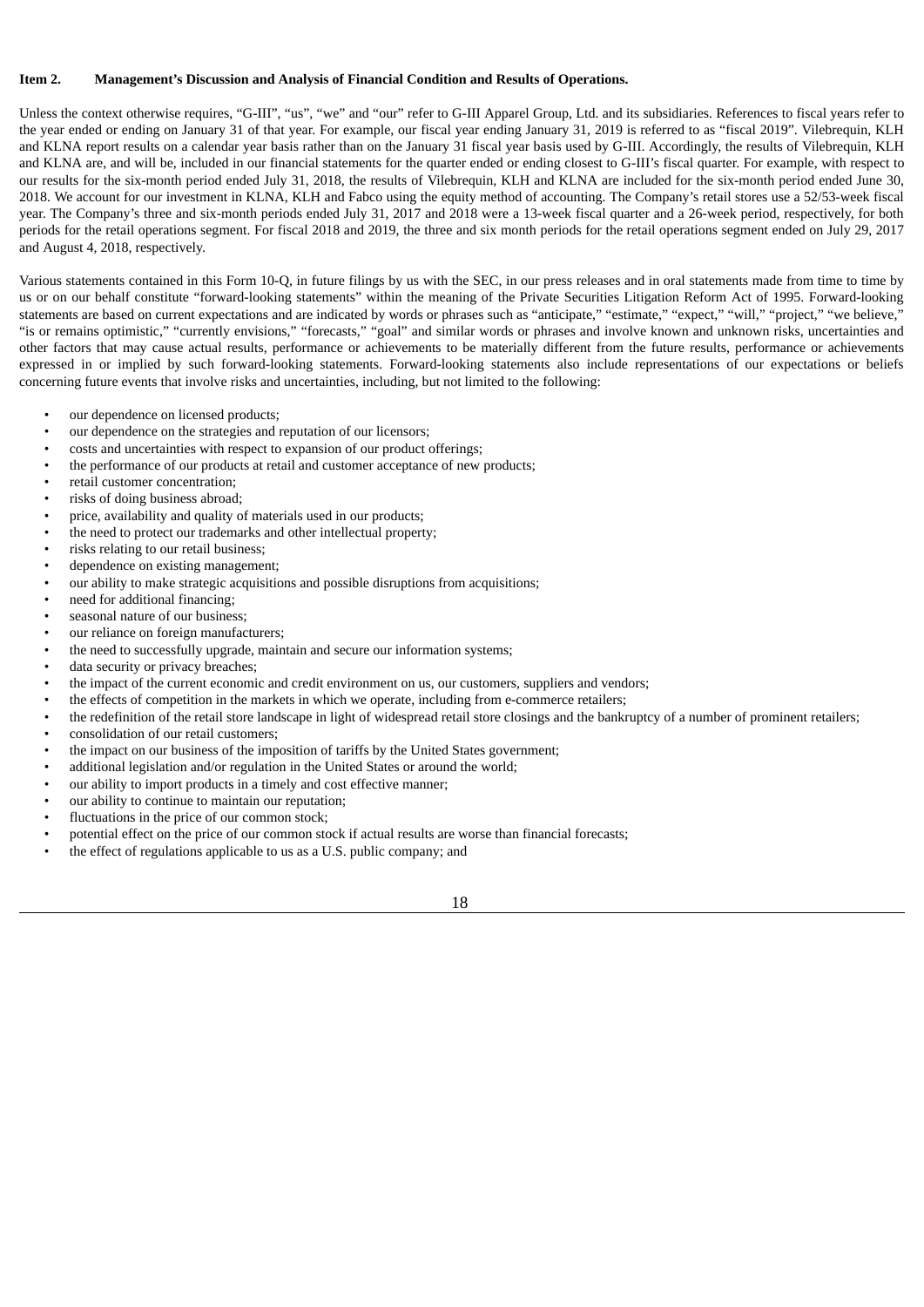- matters relating to the business of DKI, including:
	- our ability to realize the anticipated benefits of the acquisition of DKI;
	- the increase in our indebtedness as a result of the acquisition; and
	- the significant increase in the amount of our goodwill and other intangibles

Any forward-looking statements are based largely on our expectations and judgments and are subject to a number of risks and uncertainties, many of which are unforeseeable and beyond our control. A detailed discussion of significant risk factors that have the potential to cause our actual results to differ materially from our expectations is described under the heading "Risk Factors" in our Annual Report on Form 10-K for the year ended January 31, 2018 and in Part II – Other Information, Item 1A. Risk Factors, in this Form 10-Q. We undertake no obligation to publicly update or revise any forward-looking statements, whether as a result of new information, future events or otherwise, except as required by law.

#### **Overview**

G-III designs, sources and markets an extensive range of apparel, including outerwear, dresses, sportswear, swimwear, women's suits and women's performance wear, as well as women's handbags, footwear, small leather goods, cold weather accessories and luggage. G-III has a substantial portfolio of over 40 licensed and proprietary brands, anchored by five global power brands: DKNY, Donna Karan, Calvin Klein, Tommy Hilfiger and Karl Lagerfeld Paris. We are not only licensees, but also brand owners, and we distribute our products through multiple brick and mortar and online channels.

Our own proprietary brands include DKNY, Donna Karan, Vilebrequin, G.H. Bass, Andrew Marc, Marc New York, Eliza J and Jessica Howard. We sell products under an extensive portfolio of well-known licensed brands, including Calvin Klein, Tommy Hilfiger, Karl Lagerfeld Paris, Kenneth Cole, Cole Haan, Guess?, Vince Camuto, Levi's and Dockers. Through our team sports business, we have licenses with the National Football League, National Basketball Association, Major League Baseball, National Hockey League and over 150 U.S. colleges and universities. We also sell products under private retail labels for retailers such as Costco, Christopher & Banks, Express, Harley-Davidson, JC Penney and Ross Stores.

We operate in fashion markets that are intensely competitive. Our ability to continuously evaluate and respond to changing consumer demands and tastes, across multiple market segments, distribution channels and geographic areas is critical to our success. Although our portfolio of brands is aimed at diversifying our risks in this regard, misjudging shifts in consumer preferences could have a negative effect on our business. Our success in the future will depend on our ability to design products that are accepted in the marketplace, source the manufacture of our products on a competitive basis, and continue to diversify our product portfolio and the markets we serve.

#### *Segments*

We report based on two reportable segments: wholesale operations and retail operations.

Our wholesale operations segment includes sales of products to retailers under owned, licensed and private label brands and internet sales related to the Vilebrequin business. Wholesale revenues also include revenues from license agreements related to the Donna Karan, DKNY, G.H. Bass, Andrew Marc and Vilebrequin businesses.

Our retail operations segment includes direct sales to consumers through company-operated stores and product sales through our owned websites, which include the DKI, Wilsons, G.H. Bass, Andrew Marc and Karl Lagerfeld Paris businesses. Our retail operations segment consists primarily of our Wilsons Leather, G.H. Bass and DKNY retail stores, substantially all of which are operated as outlet stores, as well as a limited number of Karl Lagerfeld Paris and Calvin Klein Performance stores. As of July 31, 2018, we operated 155 Wilsons Leather stores, 128 G.H. Bass stores, 51 DKNY stores, 9 Karl Lagerfeld Paris stores and 4 Calvin Klein Performance stores.

#### *Licensed Products*

The sale of licensed products is a key element of our strategy and we have continually expanded our offerings of licensed products for more than 20 years.

Our most significant licensor is Calvin Klein with whom we have license agreements for 10 different product categories. We have also entered into distribution agreements with respect to Calvin Klein luggage in a limited number of countries in Asia, Europe and North America.

We also have a significant relationship with Tommy Hilfiger that has grown in recent years. In February 2016, we expanded our relationship with Tommy Hilfiger through a new license agreement for Tommy Hilfiger womenswear in the United States and Canada. This license for women's sportswear, dresses, suit separates, performance and denim is in addition to our other Tommy Hilfiger licenses for men's and women's outerwear and luggage. Macy's is the principal retailer of Tommy Hilfiger in the United States and women's sportswear continues to be a Macy's exclusive offering.

In February 2018, we expanded the product offering under our Karl Lagerfeld Paris license to include men's apparel (previously men's outerwear only) and men's footwear in North America. These expanded product categories are in addition to Karl Lagerfeld Paris women's apparel, women's footwear and women's handbags, all of which are produced and distributed pursuant to a long-term license agreement with KLNA.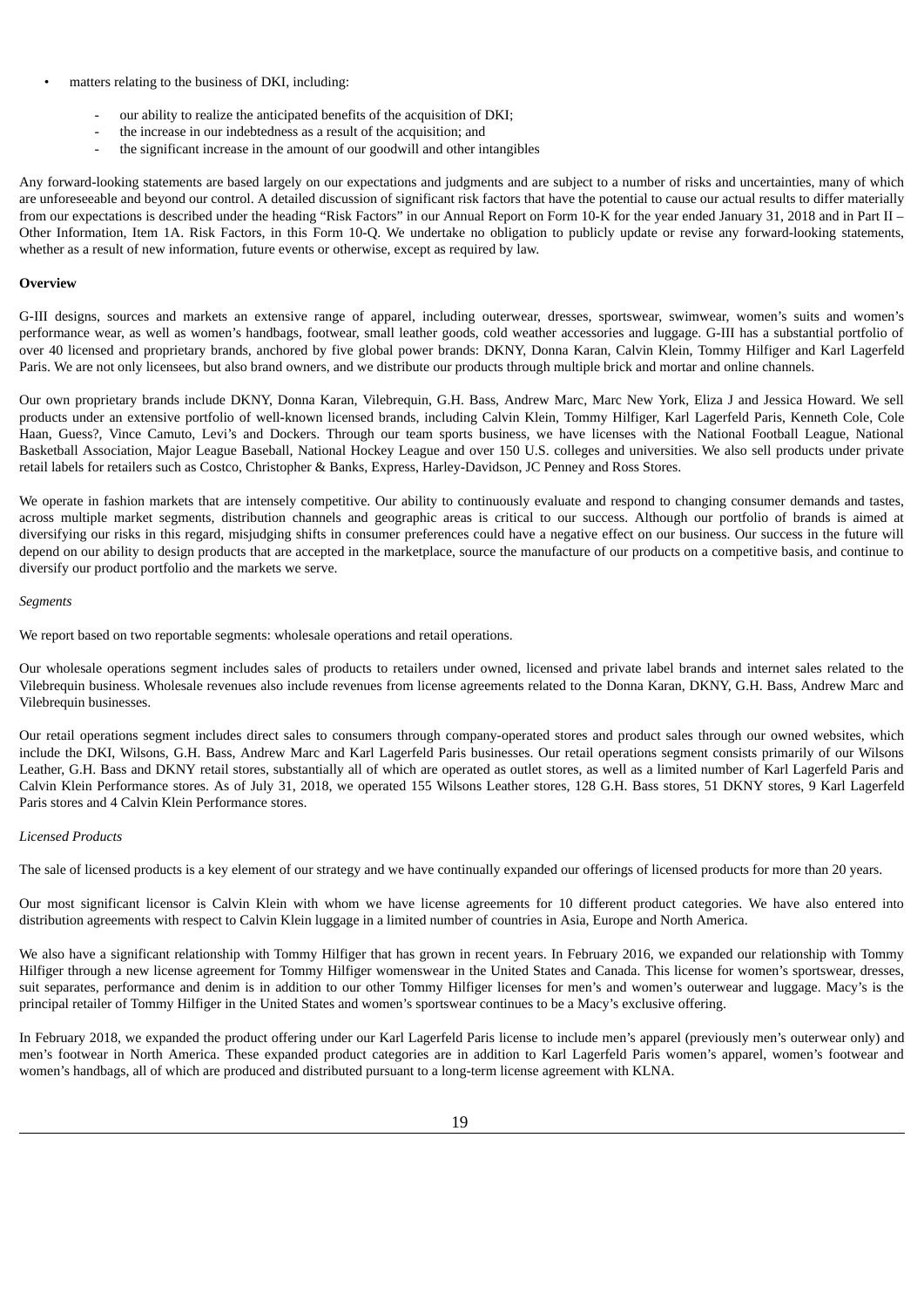We believe that consumers prefer to buy brands they know, and we have continually sought licenses that would increase the portfolio of name brands we can offer through different tiers of retail distribution, for a wide array of products at a variety of price points. We believe that brand owners will look to consolidate the number of licensees they engage to develop product and they will seek licensees with a successful track record of expanding brands into new categories. It is our objective to continue to expand our product offerings and we are continually discussing new licensing opportunities with brand owners.

#### *Licensing of Proprietary Brands*

As our portfolio of proprietary brands has grown, we have licensed these brands in new categories. We began licensing Andrew Marc, Vilebrequin and G.H. Bass in selected categories after acquiring these brands in 2008, 2012 and 2013, respectively. Our licensing program has significantly increased as a result of owning the DKNY and Donna Karan brands, which were acquired in December 2016.

We currently license the DKNY and Donna Karan brands internationally for a broad array of products including fragrance, watches, hosiery, intimates, eyewear, children's apparel and accessories, home furnishings, sleepwear and men's tailored clothing. We also license the DKNY brand in North America in the following product categories: men's sportswear, men's dress shirts, men's neckwear, small leather goods, fashion jewelry and women's belts. In summer 2017, we licensed DKNY and Donna Karan men's and women's apparel and accessories in China pursuant to a long-term license agreement with a joint venture of which we are a 49% owner. More recently, we entered into a license agreement for DKNY men's underwear and loungewear and DKNY and Donna Karan men's and women's socks, both in North America. We intend to continue to focus on expanding licensing opportunities for the DKNY and Donna Karan brands. We believe that we can capitalize on significant, untapped global licensing potential for these brands in a number of categories.

We currently license the G.H. Bass brand for a broad array of products including: men's, women's and children's footwear, men's sportswear, men's and boy's tailored clothing, men's socks and women's hosiery, and men's accessories and small leather goods.

We recently licensed the Vilebrequin brand internationally for a denim line. The Vilebrequin brand is also licensed for sunglasses.

We currently license the Andrew Marc brand for men's tailored clothing and men's footwear.

#### *Retail Operations*

Given the current retail environment, we are focusing on turning around our retail business by allowing leases to expire as they come up for renewal if we are unable to satisfactorily renegotiate the terms of those leases. In addition, we continue to evaluate our operating expenses, revise our merchandising strategy and repurpose certain Wilsons Leather and G.H. Bass stores for the Karl Lagerfeld Paris or DKNY brands. We intend to continue our program of door count reduction and to increase the efficiency and productivity of our retail operations. We expect to reduce our losses from the retail operations segment in fiscal 2019 with our ultimate goal to return this segment to profitability.

#### **Trends**

Significant trends that affect the apparel industry include retail chains closing unprofitable stores, an increased focus by retail chains and others on expanding e-commerce sales, the continued consolidation of retail chains and the desire on the part of retailers to consolidate vendors supplying them.

Retailers are seeking to expand the differentiation of their offerings by devoting more resources to the development of exclusive products, whether by focusing on their own private label products or on products produced exclusively for a retailer by a national brand manufacturer. Retailers are placing more emphasis on building strong images for their private label and exclusive merchandise. Exclusive brands are only made available to a specific retailer, and thus customers loyal to their brands can only find them in the stores of that retailer.

A number of retailers are experiencing financial difficulties, which in some cases have resulted in bankruptcies, liquidations and/or store closings. The financial difficulties of a retail customer of ours could result in reduced business with that customer. We may also assume higher credit risk relating to receivables of a retail customer experiencing financial difficulty that could result in higher reserves for doubtful accounts or increased write-offs of accounts receivable. We attempt to mitigate credit risk from our customers by closely monitoring accounts receivable balances and shipping levels, as well as the ongoing financial performance and credit standing of customers.

Sales of apparel over the Internet continue to increase. We are addressing the increase in online shopping by developing additional marketing initiatives over the Internet, on our web sites and through social media. Our e-commerce business consists of our own web platforms at www.dkny.com, www.donnakaran.com, www.wilsonsleather.com, www.ghbass.com, www.vilebrequin.com and www.andrewmarc.com. We are building an e-commerce team to help us expand our online opportunities going forward. We also sell Karl Lagerfeld Paris products on our website, www.karllagerfeldparis.com. We sell our licensed products over the web through retail partners such as Macys.com and Nordstrom.com, each of which has a significant online business. We have also increased sales to pure play online retail partners such as Amazon and Fanatics. We continue to develop additional marketing initiatives over the Internet, on our web sites and through social media to increase our e-commerce presence.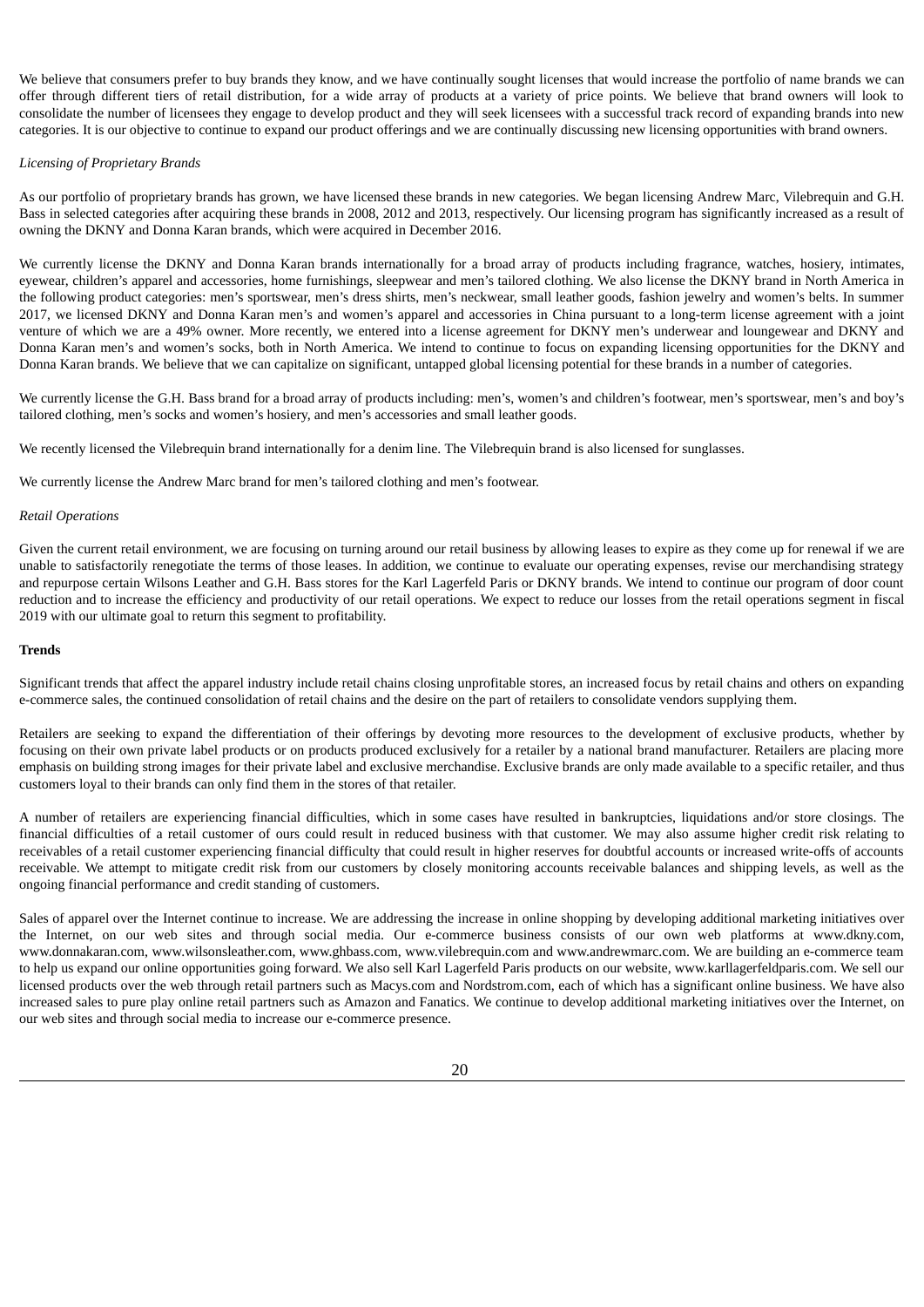We have attempted to respond to trends in our industry by continuing to focus on selling products with recognized brand equity, by attention to design, quality and value and by improving our sourcing capabilities. We have also responded with the strategic acquisitions made by us and new license agreements entered into by us that added to our portfolio of licensed and proprietary brands and helped diversify our business by adding new product lines and expanding distribution channels. We believe that our broad distribution capabilities help us to respond to the various shifts by consumers between distribution channels and that our operational capabilities will enable us to continue to be a vendor of choice for our retail partners.

#### **Results of Operations**

#### *Three months ended July 31, 2018 compared to three months ended July 31, 2017*

Net sales for the three months ended July 31, 2018 increased to \$624.7 million from \$538.0 million in the same period last year. Net sales of our segments are reported before intercompany eliminations.

Net sales of our wholesale operations segment increased to \$544.6 million from \$467.8 million in the comparable period last year. This increase is primarily the result of a \$40.1 million increase in net sales of our DKNY and Donna Karan product, driven by our recently launched DKNY women's performance wear and footwear product lines, as well as new product lines such as women's suits, men's and women's outerwear and luggage. The increase in net sales of our wholesale operations was also the result of a \$27.1 million increase in net sales of Tommy Hilfiger licensed products, primarily related to the sale of sportswear and dresses. Net sales of Karl Lagerfeld Paris products increased by \$5.6 million as a result of increased sales of our sportswear, dress and shoe lines.

Net sales of our retail operations segment was \$106.7 million for the three months ended July 31, 2018 compared to \$106.4 million in the same period last year. Net sales increased \$5.8 million at our DKNY retail stores and \$1.1 million at our Wilsons retail stores and decreased \$6.1 million at our G.H. Bass store chain. Comparable same store sales increased by 2.5% at Wilsons, which benefited from increased promotional activities. Comparable same store sales increased by 24.6% at DKNY retail stores as a result of the sale of products designed and developed by us. G.H. Bass same store sales decreased by 2.8% compared to the same period in the prior year. Net sales of our retail operations segment were negatively affected by the decrease in the number of stores operated by us from 378 at July 31, 2017 to 347 at July 31, 2018.

Gross profit increased to \$231.5 million, or 37.1% of net sales, for the three months ended July 31, 2018, from \$203.0 million, or 37.7% of net sales, in the same period last year. The gross profit percentage in our wholesale operations segment was 33.4% in the three months ended July 31, 2018 compared to 32.4% in the same period last year. The increase in gross profit percentage was primarily the result of a favorable product mix in our Tommy Hilfiger sportswear, performance and dress lines. Karl Lagerfeld Paris licensed products also contributed to the segment's increase in gross profit percentage due to a favorable product mix in sportswear, dresses and men's outerwear. In addition, gross profit percentage increased due to an increase in licensing revenue for which there is no associated costs of goods sold. The increase in gross profit percentage in our wholesale operations segment was reduced, in part, by the classification of cooperative advertising as a reduction to net sales beginning in fiscal 2019 as a result of changes to accounting rules. The gross profit percentage in our retail operations segment was 46.6% for the three months ended July 31, 2018 compared to 48.5% for the same period last year. This decrease is primarily the result of a decrease in our DKNY retail store's gross profit percentage compared to the same period last year. This decrease in gross profit percentage was offset, in part, by an increase in the gross profit percentage at Wilsons and G.H. Bass stores compared to the same period in the prior year.

Selling, general and administrative expenses increased to \$198.9 million in the three months ended July 31, 2018 from \$195.8 million in the same period last year. This increase is primarily due to increased personnel costs (\$5.7 million) related to increased headcount and an increase in the bonus expense accrual compared to the prior year as a result of our increased profitability. Advertising costs increased by \$3.5 million compared to the same period last year because of an increase in advertising purchased to promote the brands we own, increased advertising fees paid under many of our license agreements that are based on a percentage of net sales of licensed products, and an increase in expenses related to additional web-based marketing initiatives over the Internet. Prior to the adoption of the guidance in ASC 606, cooperative advertising, relating to our participation in the advertising initiatives of our customers, was recorded under selling, general and administrative expenses. Under the new guidance, cooperative advertising is recorded as a reduction to net sales. This change in presentation of cooperative advertising reduced selling, general and administrative expenses by \$5.7 million in the quarter.

Depreciation and amortization was \$9.5 million for the three months ended July 31, 2018 compared to \$10.7 million in the same period last year. We recognized impairment charges in the prior year primarily for fixed assets related to leasehold improvements and furniture and fixtures at certain of our retail stores. Our depreciation and amortization was lower in the current quarter because these charges reduced the amount of assets subject to depreciation and amortization expense.

Other loss was \$28,000 in the three months ended July 31, 2018 compared to other income of \$369,000 in the same period last year. This decrease is primarily the result of equity method investment losses recorded in the three months ended July 31, 2018.

Interest and financing charges, net, for the three months ended July 31, 2018 were \$10.2 million compared to \$10.1 million for the same period last year. Our lower average borrowings have been offset by higher variable interest rates.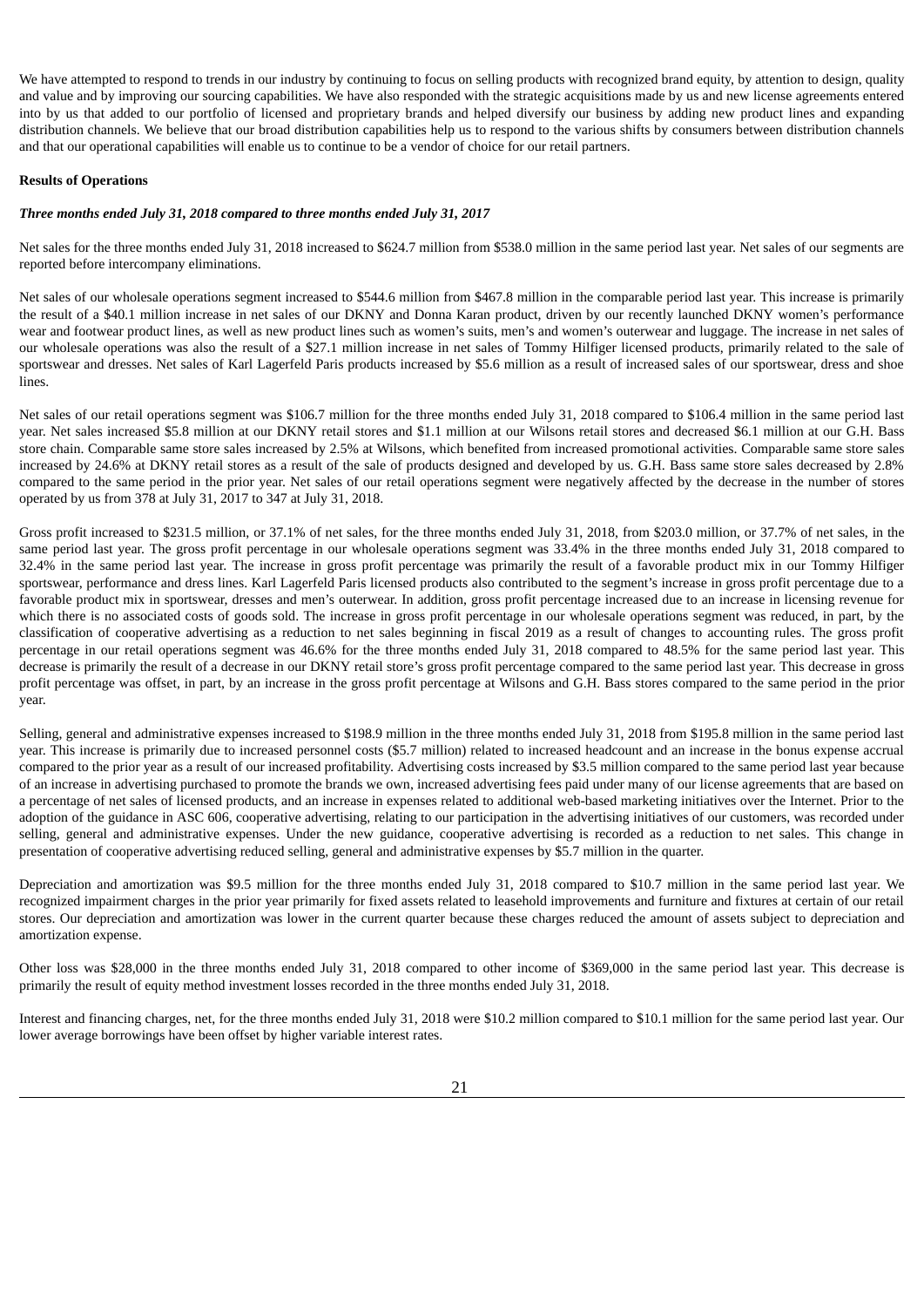Income tax expense was \$2.9 million for the three months ended July 31, 2018, as a result of pre-tax net income recorded in the quarter, compared to a tax benefit of \$4.8 million for the same period last year when we recognized a pre-tax net loss. Our effective tax rate decreased to 22.4% in the current year's quarter from 35.7% in the prior period last year primarily as a result of the reduction in the corporate tax rate by the TCJA. Our effective tax rate includes the effect of an income tax benefit of \$46,000 in the three months ended July 31, 2018 and an income tax charge of \$168,000 in the three months ended July 31, 2017 in connection with the vesting of equity awards as provided for in ASU 2016-09 and an income tax benefit of \$338,000 in the three months ended July 31, 2018 in connection with state tax rate changes in New Jersey that increased our deferred tax assets.

#### *Six months ended July 31, 2018 compared to six months ended July 31, 2017*

Net sales for the six months ended July 31, 2018 increased to \$1.24 billion from \$1.07 billion in the same period last year. Net sales of our segments are reported before intercompany eliminations.

Net sales of our wholesale operations segment increased to \$1.07 billion from \$921.1 million in the comparable period last year. This increase is primarily the result of an \$80.8 million increase in net sales of our DKNY and Donna Karan product, driven by our recently launched DKNY women's performance wear and footwear product lines, as well as new product lines such as women's suits, men's and women's outerwear and luggage. The increase in net sales of our wholesale operations was also the result of a \$22.2 million increase in net sales of Calvin Klein licensed products, primarily from the sale of dresses and women's suits. Net sales of Karl Lagerfeld Paris products increased by \$16.9 million as a result of our sportswear and new outerwear product lines.

Net sales of our retail operations segment increased to \$211.2 million for the six months ended July 31, 2018 from \$205.6 million in the same period last year. The increase in net sales of our retail operations was the result of increases of \$9.2 million in net sales from our DKNY retail stores and \$6.4 million in net sales from our Wilsons retail stores, offset, in part, by a decrease of \$10.7 million in net sales from our G.H. Bass store chain. Comparable same store sales increased by 10.7% at Wilsons, which benefited from favorable weather and increased promotional activities. Comparable same store sales increased by 23.9% at DKNY retail stores as a result of the sale of products designed and developed by us. G.H. Bass same store sales decreased by 2.3% compared to the same period in the prior year. Net sales of our retail operations segment were negatively affected by the decrease in the number of stores operated by us from 378 at July 31, 2017 to 347 at July 31, 2018.

Gross profit increased to \$466.1 million, or 37.7% of net sales, for the six months ended July 31, 2018, from \$404.7 million, or 37.9% of net sales, in the same period last year. The gross profit percentage in our wholesale operations segment was 34.3% for the six months ended July 31, 2018 compared to 33.3% in the same period last year. The increase in gross profit percentage was primarily the result of a favorable product mix in our Tommy Hilfiger sportswear and dress lines. Karl Lagerfeld Paris licensed products also contributed to the segment's increase in gross profit percentage due to a favorable product mix in sportswear, suits and men's outerwear. In addition, gross profit percentage increased due to an increase in licensing revenue for which there is no associated costs of goods sold. The increase in gross profit percentage in our wholesale operations segment was reduced, in part, by the classification of cooperative advertising as a reduction to net sales beginning in fiscal 2019 as a result of changes to accounting rules. The gross profit percentage in our retail operations segment was 46.6% for the six months ended July 31, 2018 compared to 47.8% for the same period last year. This decrease is primarily the result of a decrease in our DKNY retail store's gross profit percentage compared to the same period last year. This decrease in gross profit percentage was offset, in part, by an increase in the gross profit percentage at Wilsons and G.H. Bass stores compared to the same period in the prior year.

Selling, general and administrative expenses increased to \$400.9 million for the six months ended July 31, 2018 from \$393.3 million in the same period last year. This increase is primarily due to increased personnel costs (\$14.7 million) related to increased headcount and an increase in the bonus expense accrual compared to the prior year as a result of our increased profitability. Advertising costs increased by \$6.1 million compared to the same period last year due to an increase in advertising purchased to promote the brands we own, increased advertising fees paid under many of our license agreements that are based on a percentage of net sales of licensed products, and an increase in expenses related to additional marketing initiatives over the Internet. Prior to the adoption of the guidance in ASC 606, cooperative advertising, relating to our participation in the advertising initiatives of our customers, was recorded under selling, general and administrative expenses. Under the new guidance, cooperative advertising is recorded as a reduction to net sales. This change in presentation of cooperative advertising reduced selling, general and administrative expenses by \$11.9 million during the six months ended July 31, 2018.

Depreciation and amortization was \$18.8 million for the six months ended July 31, 2018 compared to \$20.6 million in the same period last year. We recognized impairment charges in the prior year primarily for fixed assets related to leasehold improvements and furniture and fixtures at certain of our retail stores. Our depreciation and amortization was lower in the current period because these charges reduced the amount of assets subject to depreciation and amortization expense.

Other loss decreased to \$479,000 for the six months ended July 31, 2018 from \$863,000 in the same period last year. The decrease in other loss is primarily the result of foreign currency gains recorded for the six months ended July 31, 2018 compared to the six months ended July 31, 2017.

Interest and financing charges, net, were \$19.8 million for both the six months ended July 31, 2018 and 2017. Our lower average borrowings have been offset by higher variable interest rates.

Income tax expense was \$6.0 million for the six months ended July 31, 2018, as a result of pre-tax net income recorded in the quarter, compared to a tax benefit of \$10.9 million for the same period last year when we recognized a pre-tax net loss. Our effective tax rate decreased to 23.2% for the six months ended July 31, 2018 from 36.4% in the prior period last year as a result of the reduction in the corporate tax rate by the TCJA. Our effective tax rate includes the effect of an income tax benefit of \$437,000 in the six months ended July 31, 2018 and \$90,000 in the six months ended July 31, 2017 in connection with the vesting of equity awards as provided for in ASU 2016-09 and an income tax benefit of \$338,000 in the six months ended July 31, 2018 in connection with state tax rate changes in New Jersey that increased our deferred tax assets.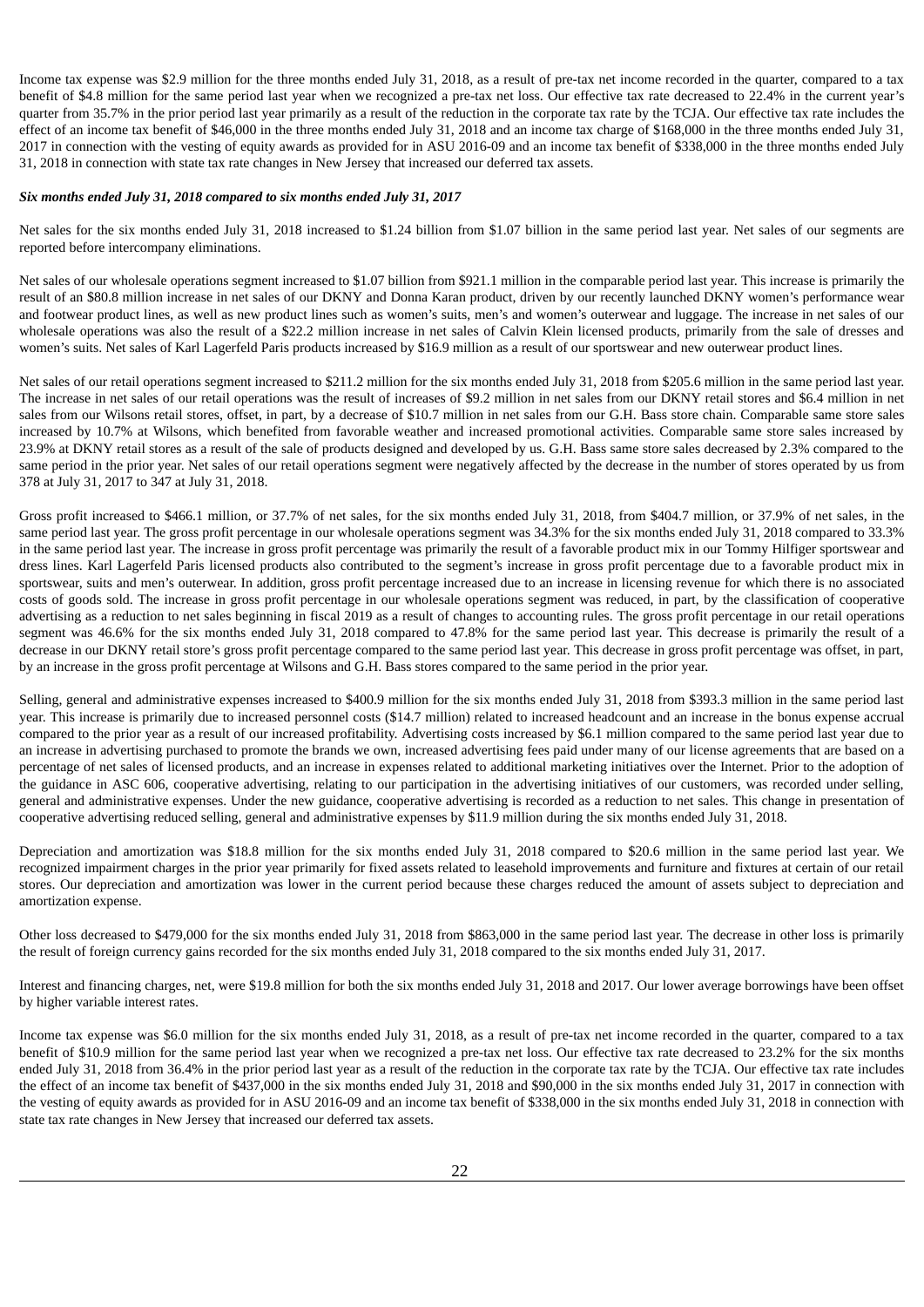#### **Liquidity and Capital Resources**

#### *Term Loan*

In connection with the acquisition of DKI, we borrowed \$350.0 million under a senior secured term loan facility (the "Term Loan"). On December 1, 2016, we prepaid \$50.0 million in principal amount of the Term Loan. The Term Loan is payable on maturity in December 2022.

Interest on the outstanding principal amount of the Term Loan accrues at a rate equal to the London Interbank Offered Rate ("LIBOR"), subject to a 1% floor, plus an applicable margin of 5.25% or an alternate base rate (defined as the greatest of (i) the "prime rate" as published by the Wall Street Journal from time to time, (ii) the federal funds rate plus 0.5% or (iii) the LIBOR rate for a borrowing with an interest period of one month) plus 4.25%, per annum, payable in cash. As of July 31, 2018, interest under the Term Loan was being paid at an average rate of 7.24% per annum.

The Term Loan is secured (i) on a first-priority basis by a lien on our real estate assets, equipment and fixtures, equity interests and intellectual property and certain related rights owned by us and by certain of our subsidiaries and (ii) by a second-priority security interest in other of our assets and certain of our subsidiaries, which secure on a first-priority basis our asset-based loan facility described below under the caption "Revolving Credit Facility."

The Term Loan is required to be prepaid with the proceeds of certain asset sales if such proceeds are not applied as required by the agreement within certain specified deadlines. The Term Loan is also required to be prepaid in an amount equal to 75% of our Excess Cash Flow (as defined in the agreement) with respect to each fiscal year ending on or after January 31, 2018. The percentage of Excess Cash Flow that must be so applied is reduced to 50% if our senior secured leverage ratio is less than 3.00 to 1.00, to 25% if our senior secured leverage ratio is less than 2.75 to 1.00 and to 0% if our senior secured leverage ratio is less than 2.25 to 1.00.

The Term Loan contains covenants that restrict the Company's ability to among other things, incur additional debt, sell or dispose certain assets, make certain investments, incur liens and enter into acquisitions. A first lien leverage covenant requires the Company to maintain a level of debt to EBITDA at a ratio as defined over the term of the agreement. As of July 31, 2018, we were in compliance with these covenants.

#### *Revolving Credit Facility*

Upon closing of the acquisition of DKI in December 2016, our previous credit agreement was refinanced and replaced by a five-year senior secured revolving credit facility providing for borrowings in the aggregate principal amount of up to \$650 million (the "revolving credit facility"). Amounts available under the revolving credit facility are subject to borrowing base formulas and over advances as specified in the revolving credit facility agreement. Borrowings bear interest, at our option, at LIBOR plus a margin of 1.25% to 1.75% or an alternate base rate (defined as the greatest of (i) the "prime rate" of JPMorgan Chase Bank, N.A. from time to time, (ii) the federal funds rate plus 0.5% or (iii) the LIBOR rate for a borrowing with an interest period of one month) plus a margin of 0.25% to 0.75%, with the applicable margin determined based on the availability under the revolving credit facility agreement. As of July 31, 2018, interest under the revolving credit agreement was being paid at an average rate of 3.61% per annum. The revolving credit facility is secured by specified assets of us and certain of our subsidiaries. In addition to paying interest on any outstanding borrowings under the revolving credit facility, we are required to pay a commitment fee to the lenders under the credit agreement with respect to the unutilized commitments. The commitment fee accrues at a rate equal to 0.25% per annum on the average daily amount of the unutilized commitments.

The revolving credit facility contains a number of covenants that, among other things, restrict our ability, subject to specified exceptions, to incur additional debt; incur liens; sell or dispose of assets; merge with other companies; liquidate or dissolve G-III; acquire other companies; make loans, advances, or guarantees; and make certain investments. In certain circumstances, the revolving credit facility also requires us to maintain a minimum fixed charge coverage ratio, as defined, that may not exceed 1.00 to 1.00 for each period of twelve consecutive fiscal months of holdings. As of July 31, 2018, we were in compliance with these covenants.

#### *LVMH Note*

As part of the consideration for the acquisition of DKI, we issued to LVMH Moet Hennessy Louis Vuitton Inc. ("LVMH") a junior lien secured promissory note in the principal amount of \$125.0 million (the "LVMH Note") that bears interest at the rate of 2% per year. \$75.0 million of the principal amount of the LVMH Note is due and payable on June 1, 2023 and \$50.0 million of such principal amount is due and payable on December 1, 2023. ASC 820 - Fair Value Measurements requires the note to be recorded at fair value. As a result, we recorded a debt discount in the amount of \$40.0 million. This discount is being amortized as interest expense using the effective interest method over the term of the LVMH Note.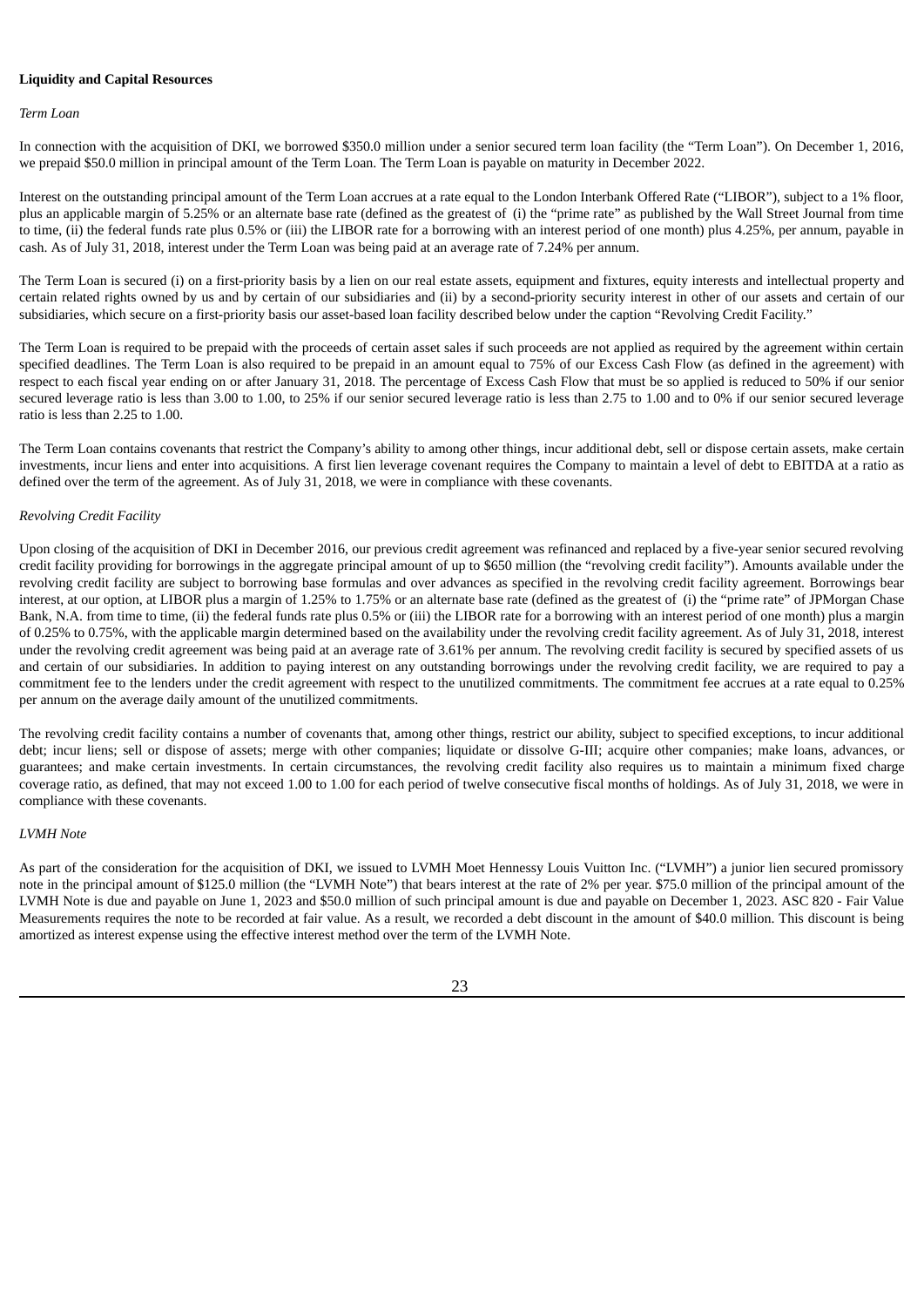In connection with the issuance of the LVMH Note, LVMH entered into (i) a subordination agreement providing that our obligations under the LVMH Note are subordinate and junior to our obligations under the revolving credit facility and the Term Loan, and (ii) a pledge and security agreement with us and G-III Leather Fashions, Inc. ("G-III Leather"), pursuant to which we and G-III Leather granted to LVMH a security interest in specified collateral to secure our payment and performance of our obligations under the LVMH Note that is subordinate and junior to the security interest granted by us with respect to our obligations under the revolving credit facility and the Term Loan.

#### *Outstanding Borrowings*

Our primary operating cash requirements are to fund our seasonal buildup in inventories and accounts receivable, primarily during the second and third fiscal quarters each year. Due to the seasonality of our business, we generally reach our peak borrowings under our ABL Credit Agreement during our third fiscal quarter. The primary sources to meet our operating cash requirements have been borrowings under the ABL Credit Agreement, cash generated from operations and the sale of our common stock.

We incurred significant additional debt in connection with our acquisition of DKI. We had borrowings outstanding under the revolving credit facility of \$111.4 million and \$194.0 million at July 31, 2018 and 2017, respectively, and under the Term Loan of \$300.0 million at both July 31, 2018 and 2017. Our contingent liability under open letters of credit was approximately \$15.8 million and \$16.7 million at July 31, 2018 and 2017, respectively. In addition to the amounts outstanding under these two loans, at July 31, 2018 and 2017, we had \$125.0 million of face value principal outstanding under the LVMH Note.

We had cash and cash equivalents of \$42.3 million on July 31, 2018 and \$58.8 million on July 31, 2017.

#### *Share Repurchase Program*

Our Board of Directors has authorized a share repurchase program of 5,000,000 shares. The timing and actual number of shares repurchased, if any, will depend on a number of factors, including market conditions and prevailing stock prices, and are subject to compliance with certain covenants contained in our loan agreement. Share repurchases may take place on the open market, in privately negotiated transactions or by other means, and would be made in accordance with applicable securities laws. No shares were repurchased during the six months ended July 31, 2018. As of September 4, 2018, we had 49,179,023 shares of common stock outstanding.

#### *Cash from Operating Activities*

We used \$85.5 million of cash in operating activities during the six months ended July 31, 2018, primarily due to a \$153.4 million increase in accounts receivable, a \$125.6 million increase in inventories and a \$53.4 increase in prepaid expenses and other current assets. These increases were offset, in part, by a \$137.8 million increase in customer refund liabilities and a \$68.1 million increase in accounts payable, accrued expenses and other liabilities.

The changes in accounts receivable and customer refund liabilities are mainly the result of the adoption of ASC 606. The adoption of ASC 606 resulted in recognizing the cumulative effect adjustment to the opening balance of retained earnings and classifying, on a prospective basis, the reserves for variable consideration from accounts receivable to customer refund liabilities. The adoption of ASC 606 also resulted in the classification, on a prospective basis, of the carrying value of the inventory return asset from inventories to prepaid expenses and other current assets.

Excluding the effect of the adoption of ASC 606, the changes in these operating cash flow items are generally consistent with our seasonal pattern of building up inventory for the fall shipping season resulting in the increases in inventory and accounts payable. The fall shipping season begins during the latter half of our second quarter.

#### *Cash from Investing Activities*

We used \$11.5 million of cash in investing activities for the six months ended July 31, 2018. The cash used in investing activities consisted of capital expenditures related to additional fixturing costs at department stores, as well as improvements and remodels of our retail stores.

#### *Cash from Financing Activities*

Net cash provided by financing activities was \$98.4 million for the six months ended July 31, 2018, primarily as a result of the net proceeds of \$99.4 million in borrowings under the revolving credit facility partially offset by taxes paid for net share settlements.

#### *Financing Needs*

We believe that our cash on hand and cash generated from operations, together with funds available under the ABL Credit Agreement, are sufficient to meet our expected operating and capital expenditure requirements. We may seek to acquire other businesses. We may need additional financing in order to complete one or more acquisitions. We cannot be certain that we will be able to obtain additional financing, if required, on acceptable terms or at all.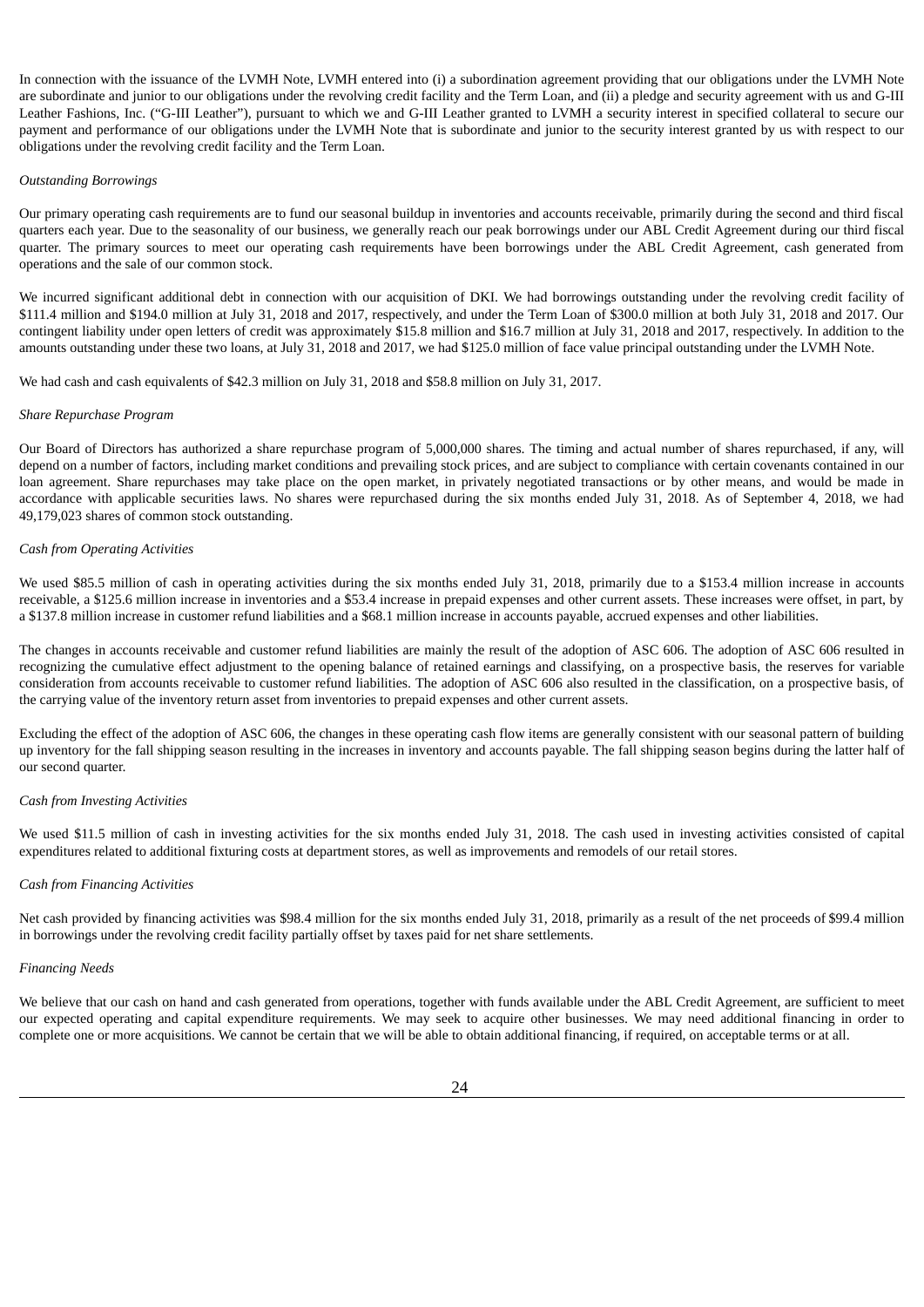#### **Critical Accounting Policies**

Our discussion of results of operations and financial condition relies on our consolidated financial statements that are prepared based on certain critical accounting policies that require management to make judgments and estimates that are subject to varying degrees of uncertainty. We believe that investors need to be aware of these policies and how they impact our financial statements as a whole, as well as our related discussion and analysis presented herein. While we believe that these accounting policies are based on sound measurement criteria, actual future events can, and often do, result in outcomes that can be materially different from these estimates or forecasts.

The accounting policies and related estimates described in our Annual Report on Form 10-K for the year ended January 31, 2018 are those that depend most heavily on these judgments and estimates. As of July 31, 2018, there have been no material changes to our critical accounting policies, other than the adoption of recent accounting standards as discussed in Note 2 to the Condensed Consolidated Financial Statements.

#### <span id="page-24-0"></span>**Item 3. Quantitative and Qualitative Disclosures About Market Risk.**

There are no material changes to the disclosure made with respect to these matters in our Annual Report on Form 10-K for the year ended January 31, 2018.

#### <span id="page-24-1"></span>**Item 4. Controls and Procedures.**

As of the end of the period covered by this report, our management, including our Chief Executive Officer and Chief Financial Officer, carried out an evaluation of the effectiveness of the design and operation of our disclosure controls and procedures (as such term is defined in Rule 13a-15(e) under the Securities Exchange Act of 1934, as amended (the "Exchange Act"). Based on that evaluation, our Chief Executive Officer and Chief Financial Officer concluded that our disclosure controls and procedures are designed to ensure that information required to be disclosed by us in the reports that we file or submit under the Exchange Act is (i) recorded, processed, summarized and reported, within the time periods specified in the SEC's rules and forms and (ii) accumulated and communicated to our management, including our principal executive and principal financial officers, as appropriate to allow timely decisions regarding required disclosure, and thus, are effective in making known to them material information relating to G-III required to be included in this report.

During our last fiscal quarter, there were no changes in our internal control over financial reporting that have materially affected, or are reasonably likely to materially affect, our internal control over financial reporting.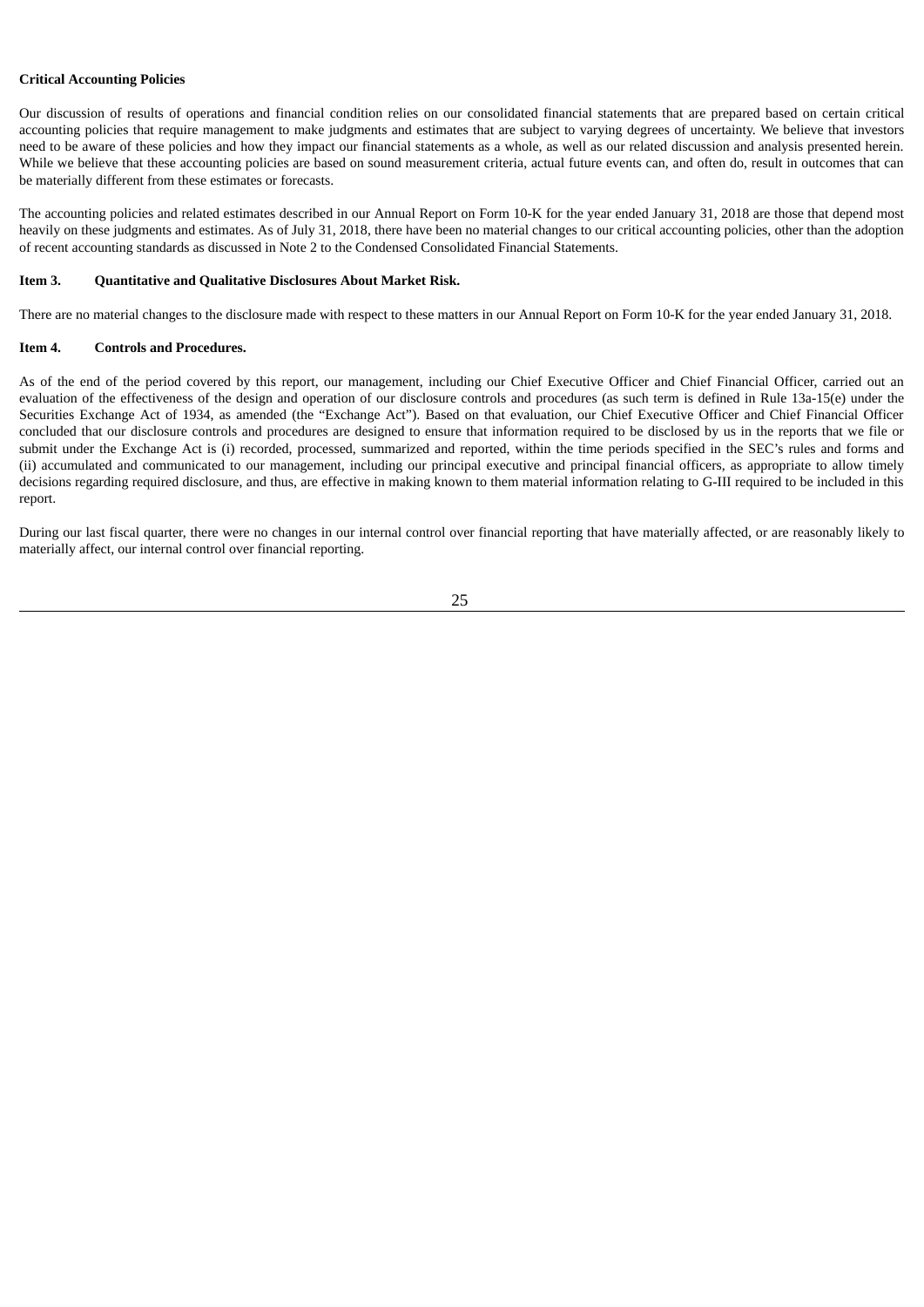#### **PART II – OTHER INFORMATION**

#### <span id="page-25-1"></span><span id="page-25-0"></span>**Item 1A. Risk Factors.**

In addition to the other information set forth in this report, you should carefully consider the factors discussed in "Item 1A. Risk Factors" in our Annual Report on Form 10-K for the year ended January 31, 2018 (the "Annual Report"), which could materially affect our business, financial condition or future results. There have been no material changes in our risk factors from those disclosed in our Annual Report, except for the risk factor set forth below which updates a risk factor contained in our Annual Report. The risks described in our Annual Report on Form 10-K and in this Quarterly Report on Form 10-Q are not the only risks facing our company. Additional risks and uncertainties not currently known to us or that we currently deem to be immaterial also may materially adversely affect our business, financial condition and/or operating results.

#### Tariffs that have been and might be imposed by the United States government or a resulting trade war could have a material adverse effect on *our results of operations.*

In 2018, the United States government announced tariffs on certain steel and aluminum products imported into the United States, which has led to reciprocal tariffs being imposed by the European Union and other governments on products imported from the United States. The United States government has implemented tariffs on goods imported from China, and additional tariffs on goods imported from China are under consideration. These additional tariffs may apply to apparel, handbags, footwear and other items imported by us from China. Recently, the President of the United States threatened to institute even wider ranging tariffs on all goods imported from China. China has already imposed tariffs on a wide range of American products in retaliation for the American tariffs on steel and aluminum. Additional tariffs could be imposed by China in response to actual or threatened tariffs on products imported from China. The significant majority of the products that we sell in the United States are manufactured in China. The imposition of additional tariffs by the United States could trigger the adoption of tariffs by other countries as well. Any resulting escalation of trade tensions, including a "trade war," could have a significant adverse effect on world trade and the world economy, as well as on our results of operations. At this time, we cannot predict how the recently enacted tariffs will impact our business. The imposition of tariffs on apparel, handbags, footwear or other items imported by us from China could require us to increase prices to our customers or, if we are unable to do so, result in lower gross margin on products sold by us. Tariffs on products imported by us from China could have a material adverse effect on our business and results of operations.

#### <span id="page-25-2"></span>**Item 6. Exhibits.**

- [31.1](#page-27-0) [Certification](#page-27-0) by Morris Goldfarb, Chief Executive Officer of G-III Apparel Group, Ltd., pursuant to Rule 13a 14(a) or Rule 15d 14(a) of the Securities Exchange Act of 1934, as amended, in connection with G-III Apparel Group, Ltd.'s Quarterly Report on Form 10-Q for the fiscal quarter ended July 31, 2018.
- [31.2](#page-28-0) [Certification](#page-28-0) by Neal S. Nackman, Chief Financial Officer of G-III Apparel Group, Ltd., pursuant to Rule 13a 14(a) or Rule 15d 14(a) of the Securities Exchange Act of 1934, as amended, in connection with G-III Apparel Group, Ltd.'s Quarterly Report on Form 10-Q for the fiscal quarter ended July 31, 2018.
- [32.1](#page-29-0) Certification by Morris Goldfarb, Chief Executive Officer of G-III Apparel Group, Ltd., pursuant to 18 U.S.C. Section 1350, as adopted pursuant to Section 906 of the [Sarbanes-Oxley](#page-29-0) Act of 2002, in connection with G-III Apparel Group, Ltd.'s Quarterly Report on Form 10-Q for the fiscal quarter ended July 31, 2018.
- [32.2](#page-30-0) Certification by Neal S. Nackman, Chief Financial Officer of G-III Apparel Group, Ltd., pursuant to 18 U.S.C. Section 1350, as adopted pursuant to Section 906 of the [Sarbanes-Oxley](#page-30-0) Act of 2002, in connection with G-III Apparel Group, Ltd.'s Quarterly Report on Form 10-Q for the fiscal quarter ended July 31, 2018.
- 101 INS XBRL Instance Document.
- 101.SCH XBRL Schema Document.
- 101.CAL XBRL Calculation Linkbase Document.
- 101.DEF XBRL Extension Definition.
- 101.LAB XBRL Label Linkbase Document.
- 101.PRE XBRL Presentation Linkbase Document.

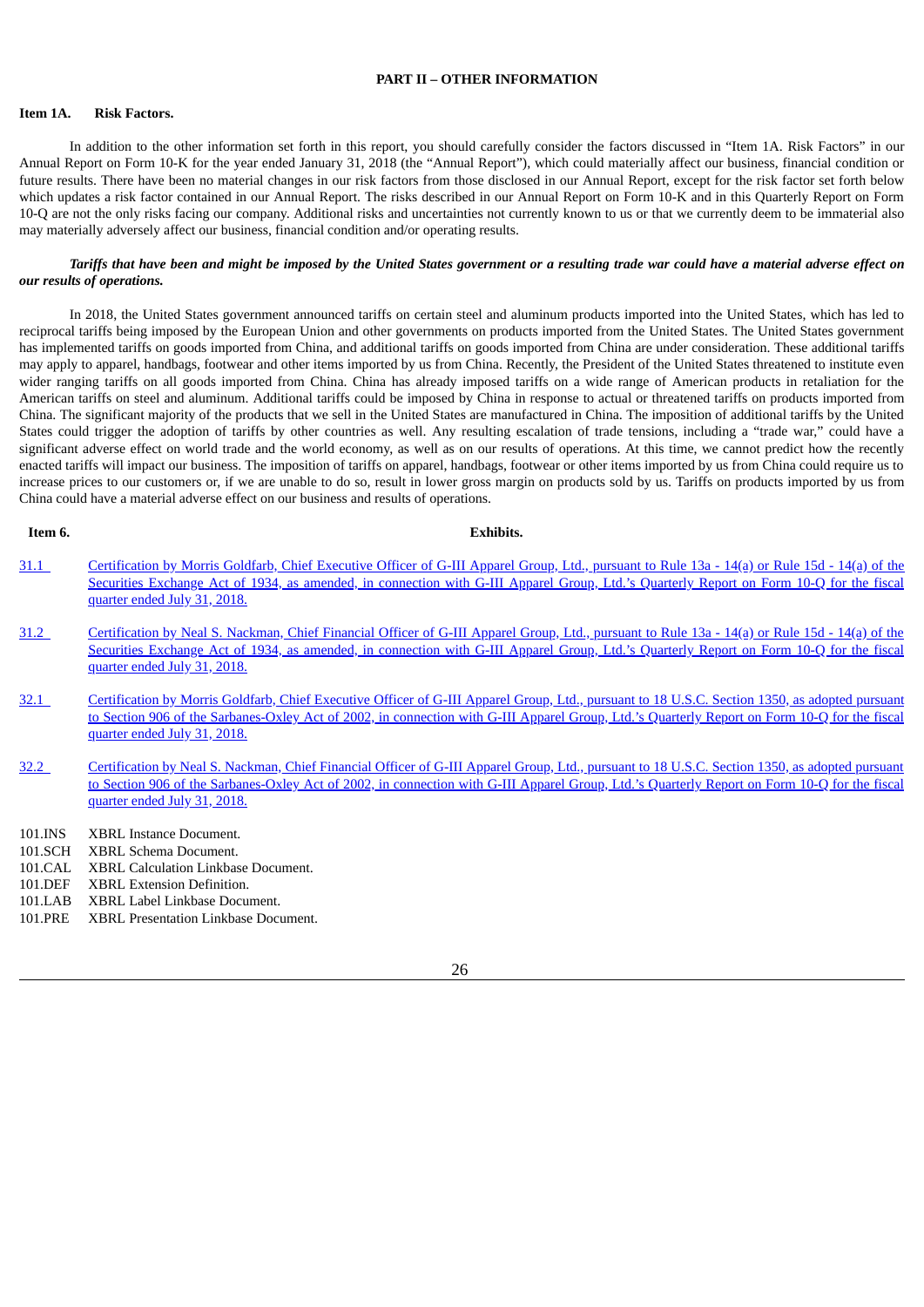### **SIGNATURES**

Pursuant to the requirements of the Securities Exchange Act of 1934, the registrant has duly caused this report to be signed on its behalf by the undersigned thereunto duly authorized.

|                         | G-III APPAREL GROUP, LTD.<br>(Registrant)                                       |  |
|-------------------------|---------------------------------------------------------------------------------|--|
| Date: September 6, 2018 | /s/ Morris Goldfarb<br>By:<br>Morris Goldfarb<br><b>Chief Executive Officer</b> |  |
| Date: September 6, 2018 | /s/ Neal S. Nackman<br>By:<br>Neal S. Nackman<br>Chief Financial Officer        |  |
|                         | 27                                                                              |  |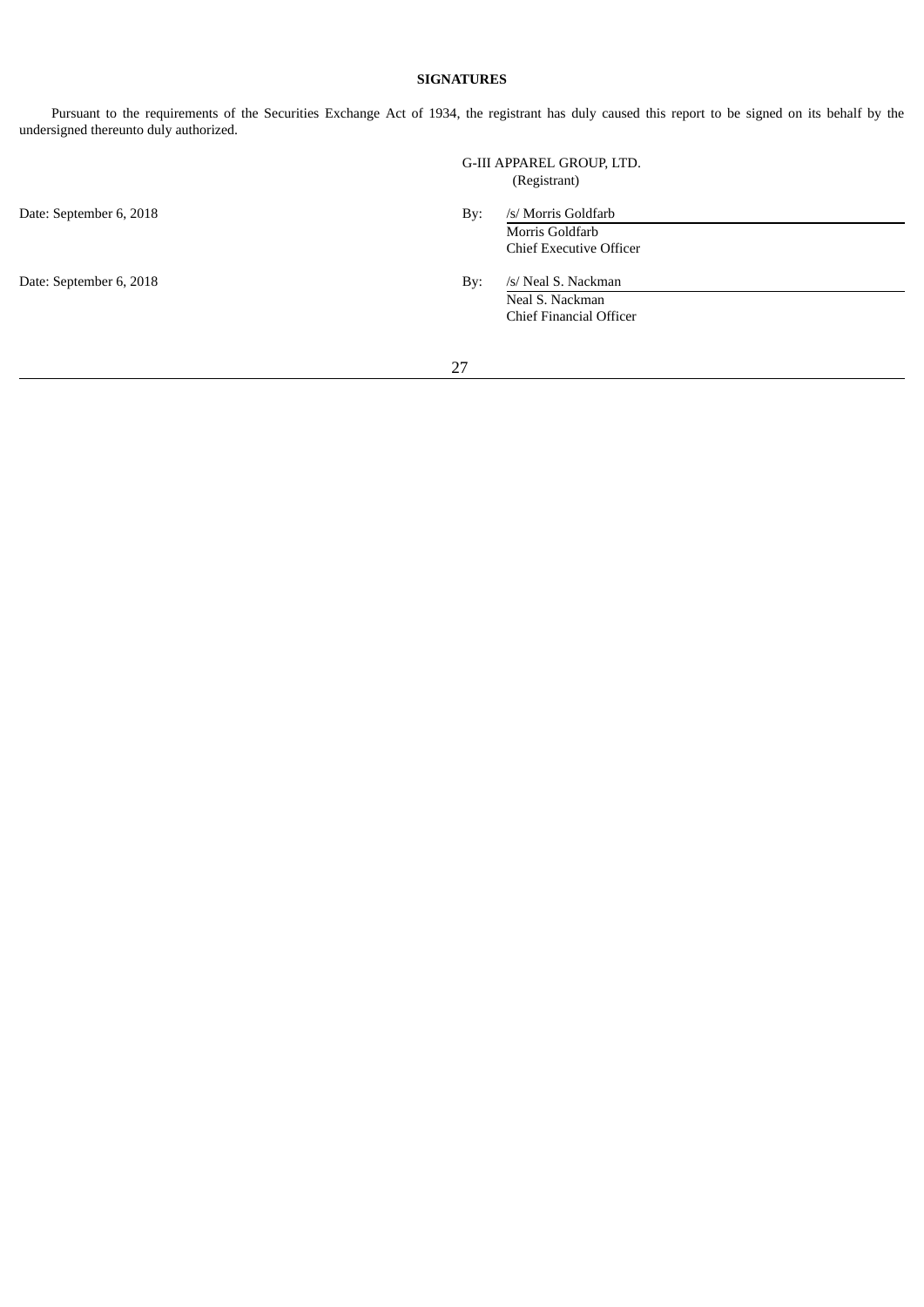#### CERTIFICATION PURSUANT TO RULE 13a - 14(a) OR RULE 15d - 14(a) OF THE SECURITIES EXCHANGE ACT OF 1934, AS AMENDED

<span id="page-27-0"></span>I, Morris Goldfarb, certify that:

- 1. I have reviewed this quarterly report on Form 10-Q of G-III Apparel Group, Ltd.
- 2. Based on my knowledge, this report does not contain any untrue statement of a material fact or omit to state a material fact necessary to make the statements made, in light of the circumstances under which such statements were made, not misleading with respect to the period covered by this report.
- 3. Based on my knowledge, the financial statements, and other financial information included in this report, fairly present in all material respects the financial condition, results of operations and cash flows of the registrant as of, and for, the periods presented in this report.
- 4. The registrant's other certifying officer and I are responsible for establishing and maintaining disclosure controls and procedures (as defined in Exchange Act Rules 13a - 15(e) and 15d - 15(e)) and internal control over financial reporting (as defined in Exchange Act Rules 13a - 15(f) and 15d - 15(f)) for the registrant and have:
	- a) Designed such disclosure controls and procedures, or caused such disclosure controls and procedures to be designed under our supervision, to ensure that material information relating to the registrant, including its consolidated subsidiaries, is made known to us by others within those entities, particularly during the period in which this report is being prepared;
	- b) Designed such internal control over financial reporting, or caused such internal control over financial reporting to be designed under our supervision, to provide reasonable assurance regarding the reliability of financial reporting and the preparation of financial statements for external purposes in accordance with generally accepted accounting principles;
	- c) Evaluated the effectiveness of the registrant's disclosure controls and procedures and presented in this report our conclusions about the effectiveness of the disclosure controls and procedures, as of the end of the period covered by this report based on such evaluation; and
	- d) Disclosed in this report any change in the registrant's internal control over financial reporting that occurred during the registrant's most recent fiscal quarter (the registrant's fourth fiscal quarter in the case of an annual report) that has materially affected, or is reasonably likely to materially affect, the registrant's internal control over financial reporting.
- 5. The registrant's other certifying officer and I have disclosed, based on our most recent evaluation of internal control over financial reporting, to the registrant's auditors and the audit committee of the registrant's board of directors (or persons performing the equivalent functions):
	- a) All significant deficiencies and material weaknesses in the design or operation of internal control over financial reporting which are reasonably likely to adversely affect the registrant's ability to record, process, summarize and report financial information; and
	- b) Any fraud, whether or not material, that involves management or other employees who have a significant role in the registrant's internal control over financial reporting.

Date: September 6, 2018

/s/ Morris Goldfarb Morris Goldfarb Chief Executive Officer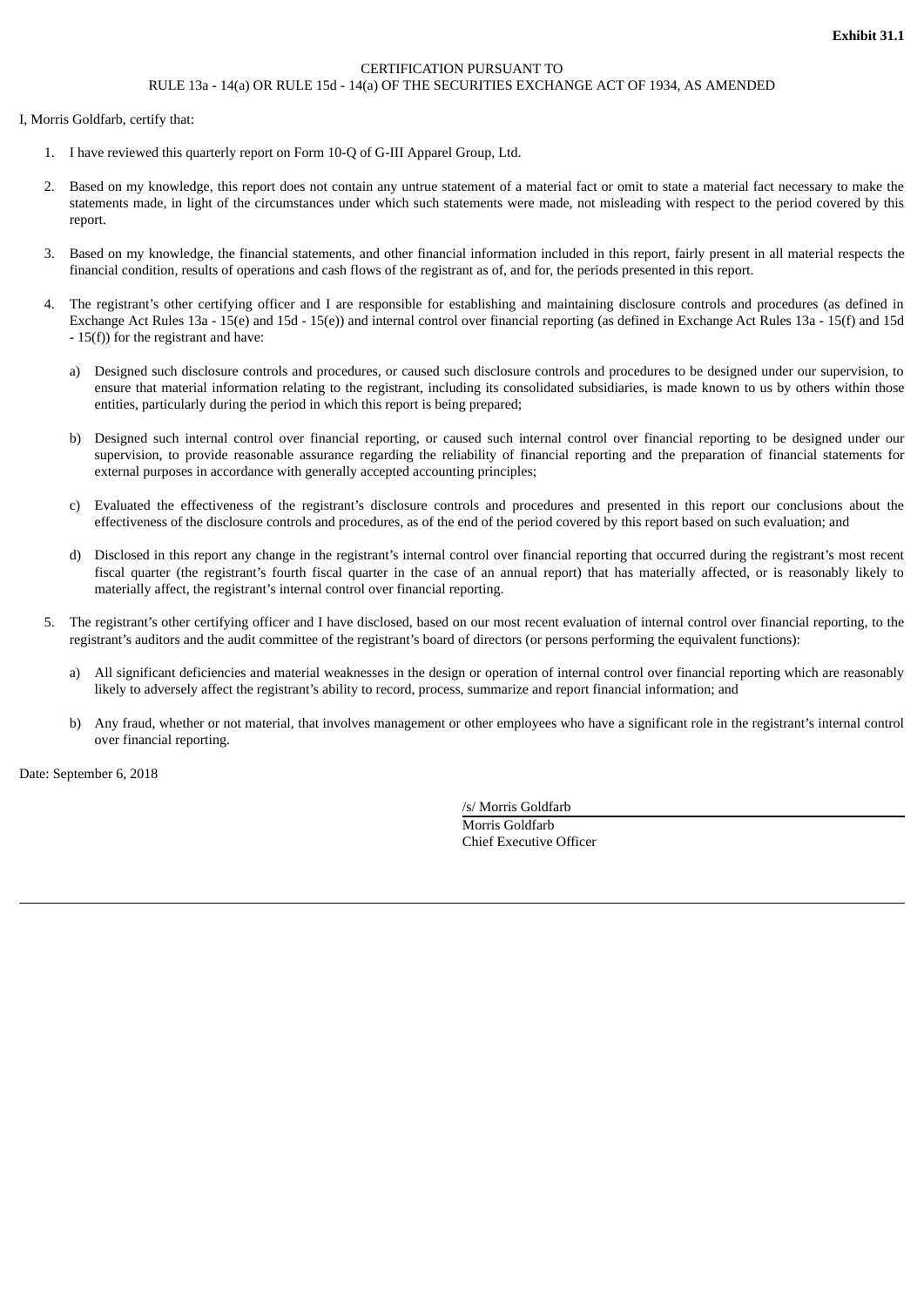### CERTIFICATION PURSUANT TO RULE 13a - 14(a) OR RULE 15d - 14(a) OF THE SECURITIES EXCHANGE ACT OF 1934, AS AMENDED

<span id="page-28-0"></span>I, Neal S. Nackman, certify that:

- 1. I have reviewed this quarterly report on Form 10-Q of G-III Apparel Group, Ltd.
- 2. Based on my knowledge, this report does not contain any untrue statement of a material fact or omit to state a material fact necessary to make the statements made, in light of the circumstances under which such statements were made, not misleading with respect to the period covered by this report.
- 3. Based on my knowledge, the financial statements, and other financial information included in this report, fairly present in all material respects the financial condition, results of operations and cash flows of the registrant as of, and for, the periods presented in this report.
- 4. The registrant's other certifying officer and I are responsible for establishing and maintaining disclosure controls and procedures (as defined in Exchange Act Rules 13a - 15(e) and 15d - 15(e)) and internal control over financial reporting (as defined in Exchange Act Rules 13a - 15(f) and 15d - 15(f)) for the registrant and have:
	- a) Designed such disclosure controls and procedures, or caused such disclosure controls and procedures to be designed under our supervision, to ensure that material information relating to the registrant, including its consolidated subsidiaries, is made known to us by others within those entities, particularly during the period in which this report is being prepared;
	- b) Designed such internal control over financial reporting, or caused such internal control over financial reporting to be designed under our supervision, to provide reasonable assurance regarding the reliability of financial reporting and the preparation of financial statements for external purposes in accordance with generally accepted accounting principles;
	- c) Evaluated the effectiveness of the registrant's disclosure controls and procedures and presented in this report our conclusions about the effectiveness of the disclosure controls and procedures, as of the end of the period covered by this report based on such evaluation; and
	- d) Disclosed in this report any change in the registrant's internal control over financial reporting that occurred during the registrant's most recent fiscal quarter (the registrant's fourth fiscal quarter in the case of an annual report) that has materially affected, or is reasonably likely to materially affect, the registrant's internal control over financial reporting.
- 5. The registrant's other certifying officer and I have disclosed, based on our most recent evaluation of internal control over financial reporting, to the registrant's auditors and the audit committee of the registrant's board of directors (or persons performing the equivalent functions):
	- a) All significant deficiencies and material weaknesses in the design or operation of internal control over financial reporting which are reasonably likely to adversely affect the registrant's ability to record, process, summarize and report financial information; and
	- b) Any fraud, whether or not material, that involves management or other employees who have a significant role in the registrant's internal control over financial reporting.

Date: September 6, 2018

/s/ Neal S. Nackman Neal S. Nackman Chief Financial Officer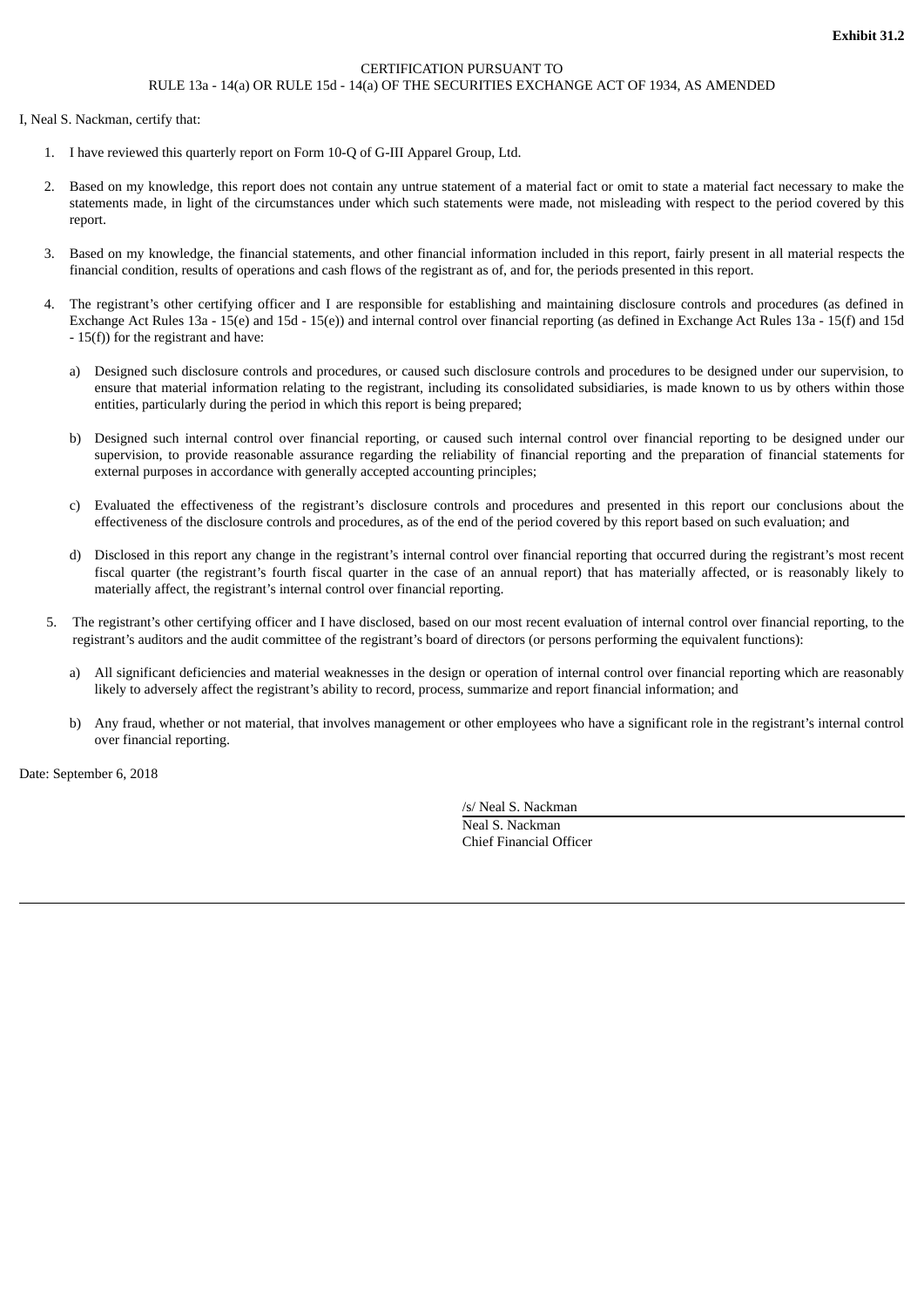#### CERTIFICATION PURSUANT TO 18 U.S.C. SECTION 1350, AS ADOPTED PURSUANT TO SECTION 906 OF THE SARBANES-OXLEY ACT OF 2002

<span id="page-29-0"></span>In connection with the Quarterly Report of G-III Apparel Group, Ltd. (the "Company") on Form 10-Q for the quarterly period ended July 31, 2018, as filed with the Securities and Exchange Commission (the "Report"), I, Morris Goldfarb, Chief Executive Officer of the Company, hereby certify that, to my knowledge, (a) the Report fully complies with the requirements of Section 13(a) or 15(d) of the Securities Exchange Act of 1934 and (b) the information contained in the Report fairly presents, in all material respects, the financial condition and results of operations of the Company.

> /s/ Morris Goldfarb Morris Goldfarb Chief Executive Officer

Date: September 6, 2018

A signed original of this written statement required by Section 906 has been provided to the Company and will be retained by the Company and furnished to the Securities and Exchange Commission or its staff upon request.